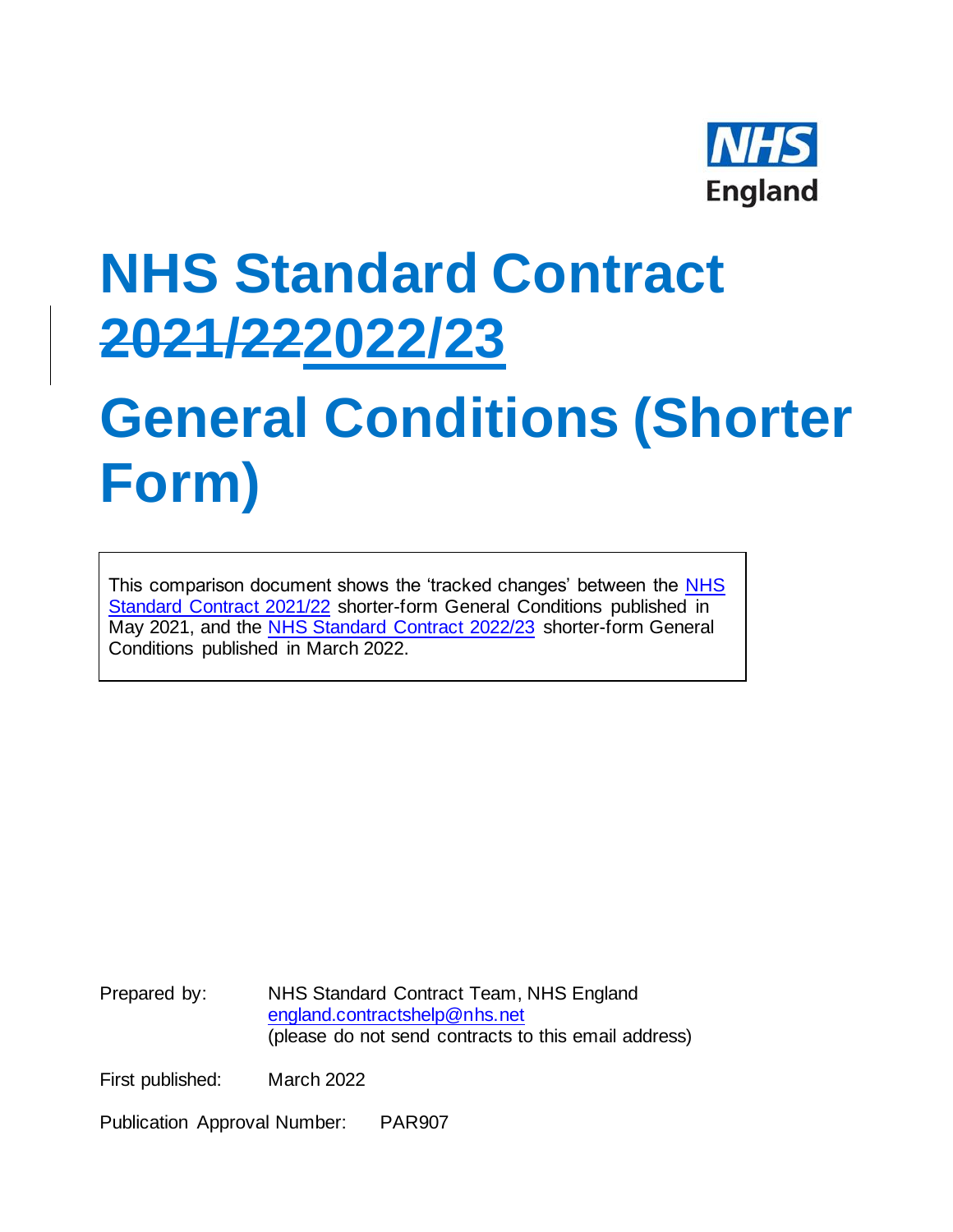# **GC1 Definitions and Interpretation**

- 1.1 This Contract is to be interpreted in accordance with the Definitions and Interpretation, unless the context requires otherwise.
- 1.2 If there is any conflict or inconsistency between the provisions of this Contract, that conflict or inconsistency must be resolved according to the following order of priority:
	- 1.2.1 the General Conditions;
	- 1.2.2 the Service Conditions; and
	- 1.2.3 the Particulars.

# **GC2 Effective Date and Duration**

- 2.1 This Contract will take effect on the Effective Date.
- 2.2 This Contract expires on the Expiry Date, unless terminated earlier in accordance with GC17 (*Termination*).

# **GC3 Service Commencement**

- 3.1 The Provider will begin delivery of the Services on the later of:
	- 3.1.1 the Expected Service Commencement Date; and
	- 3.1.2 the day after the date on which all Conditions Precedent are satisfied.

# **GC4 Transition Period**

- 4.1 The Provider must satisfy each Condition Precedent before the Expected Service Commencement Date (or by any earlier Longstop Date specified in the Particulars in respect of that Condition Precedent).
- 4.2 The Parties must work together to facilitate the delivery of the Services with effect from the Expected Service Commencement Date.
- 4.3 The Provider must notify the Co-ordinating Commissioner of any material change to any Conditions Precedent document it has delivered under GC4.1 within 5 Operational Days of becoming aware of that change.

# **GC5 Staff**

# **General**

- 5.1 The Provider must apply the Principles of Good Employment Practice (where applicable) and the staff pledges and responsibilities outlined in the NHS Constitution.
- 5.2 The Provider must comply with regulations 18 and 19 of the 2014 Regulations, and without prejudice to that obligation must ensure that there are sufficient appropriately registered, qualified and experienced medical, nursing and other clinical and non-clinical Staff to enable the Services to be provided in all respects and at all times in accordance with this Contract.
- 5.3 The Provider must ensure that all Staff:
	- 5.3.1 if applicable, are registered with and where required have completed their revalidations by the appropriate professional regulatory body;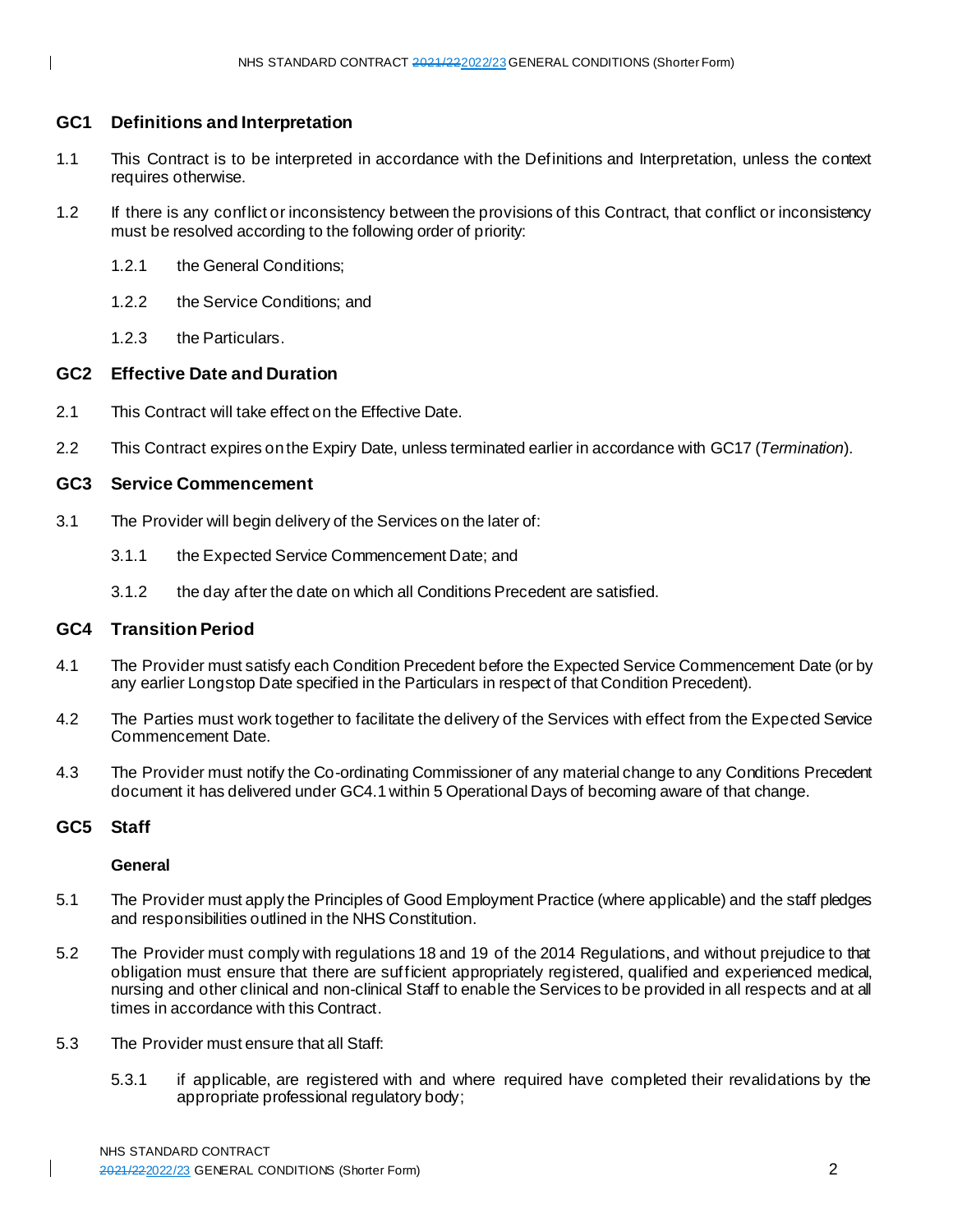- 5.3.2 have the appropriate qualifications, experience, skills and competencies to perform the duties required of them and are appropriately supervised (including where appropriate through preceptorship, clinical supervision and rotation arrangements), managerially and professionally;
- 5.3.3 are covered by the Provider's (and/or by the relevant Sub-Contractor's) Indemnity Arrangements for the provision of the Services;
- 5.3.4 carry, and where appropriate display, valid and appropriate identification; and
- 5.3.5 are aware of and respect equality and human rights of colleagues, Service Users, Carers and the public.
- 5.4 The Provider must have in place systems for seeking and recording specialist professional advice and must ensure that every member of Staff involved in the provision of the Services receives:
	- 5.4.1 proper and sufficient induction, continuing professional and personal development, clinical supervision, training and instruction;
	- 5.4.2 full and detailed appraisal (in terms of performance and on-going education and training) using where applicable the Knowledge and Skills Framework or a similar equivalent framework; and
	- 5.4.3 professional leadership appropriate to the Services,

each in accordance with Good Practice and the standards of their relevant professional body (if any), and having regard to the Core Skills Training Framework.

- 5.5 The Provider must cooperate with the LETB and Health Education England in the manner and to the extent they request in planning the provision of, and in providing, education and training for healthcare workers, and must provide them with whatever information they request for such purposes. The Provider must have regard to the HEE Quality Framework.
- 5.6 If any Staff are members of the NHS Pension Scheme the Provider must participate and must ensure that any Sub-Contractors participate in any applicable data collection exercise and must ensure that all data relating to Staff membership of the NHS Pension Scheme is up to date and is provided to the NHS Business Services Authority in accordance with Guidance.

# **Freedom To Speak Up**

- 5.7 The Provider must:
	- 5.7.1 appoint one or more Freedom To Speak Up Guardians to fulfil the role set out in and otherwise comply with the requirements of National Guardian's Office Guidance;
	- 5.7.2 ensure that the Co-ordinating Commissioner and the National Guardian's Office are kept informed at all times of the person or persons holding this position;
	- 5.7.3 co-operate with the National Guardian's Office in relation to any case reviews and take appropriate and timely action in response to the findings of such reviews;
	- 5.7.4 have in place, promote and operate (and must ensure that all Sub-Contractors have in place, promote and operate) a policy and effective procedures, in accordance with Raising Concerns Policy for the NHS, to ensure that Staff have appropriate means through which they may speak up about any concerns they may have in relation to the Services; and
	- 5.7.5 ensure that nothing in any contract of employment, or contract for services, settlement agreement or any other agreement entered into by it or any Sub-Contractor with any member of Staff will prevent or inhibit, or purport to prevent or inhibit, that member of Staff from speaking up about any concerns they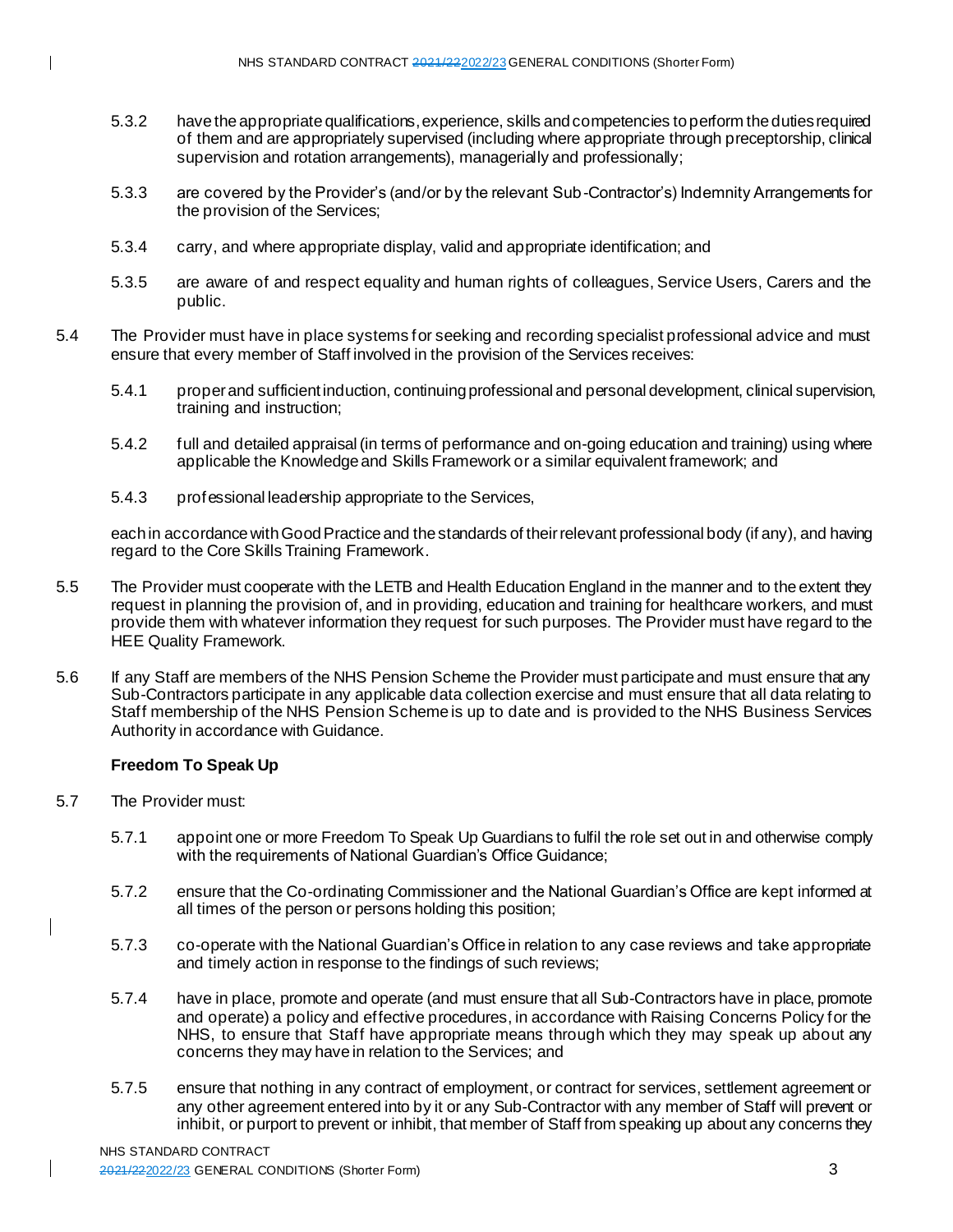may have in relation to the quality and/or safety of the care provided by their employer or by any other organisation, nor from speaking up to any Regulatory or Supervisory Body or prof essional body in accordance with their professional and ethical obligations including those obligations set out in guidance issued by any Regulatory or Supervisory Body or professional body from time to time, nor prejudice any right of that member of Staff to make disclosures under the Employment Rights Act 1996.

# **Pre-employment Checks**

- 5.8 Subject to GC5.9, before the Provider or any Sub-Contractor engages or employs any person in the provision of the Services, or in any activity related to or connected with, the provision of Services, the Provider must and must ensure that any Sub-Contractor will, at its own cost, comply with:
	- 5.8.1 NHS Employment Check Standards; and
	- 5.8.2 other checks as required by the DBS or which are to be undertaken in accordance with current and future national guidelines and policies.
- 5.9 The Provider or any Sub-Contractor may engage a person in an Enhanced DBS Position or a Standard DBS Position (as applicable) pending the receipt of the Standard DBS Check or Enhanced DBS Check or Enhanced DBS & Barred List Check (as appropriate) with the agreement of the Co-ordinating Commissioner and subject to any additional requirement of the Co-ordinating Commissioner for that engagement.

# **TUPE**

5.10 The provisions of Schedule 8 (*TUPE*) (if any) will apply.

# **GC6 – GC7 Intentionally Omitted**

#### **GC8 Review**

8.1 At the request of either the Co-ordinating Commissioner or the Provider they will as soon as practicable hold a Review Meeting to review and discuss any matters that either considers necessary in relation to this Contract.

#### **GC9 Contract Management**

- 9.1 If the Parties have agreed a consequence in relation to the Provider failing to meet a Quality Requirement and the Provider fails to meet the Quality Requirement, the Co-ordinating Commissioner will be entitled to exercise the agreed consequence immediately and without issuing a Contract Performance Notice, irrespective of any other rights the Co-ordinating Commissioner may have under this GC9.
- 9.2 The provisions of this GC9 do not affect any other rights and obligations the Parties may have under this Contract.

# **Contract Performance Notice**

- 9.3 If the Co-ordinating Commissioner believes that the Provider has failed or is failing to comply with any obligation on its part under this Contract it may issue a Contract Performance Notice to the Provider.
- 9.4 If the Provider believes that any Commissioner has failed or is failing to comply with any obligation on its part under this Contract it may issue a Contract Performance Notice to the Co-ordinating Commissioner.

#### **Contract Management Meeting**

9.5 Unless the Contract Performance Notice has been withdrawn, the Co-ordinating Commissioner and the Provider must meet to discuss the Contract Performance Notice and any related issues within 10 Operational Days following the date of the Contract Performance Notice.

#### NHS STANDARD CONTRACT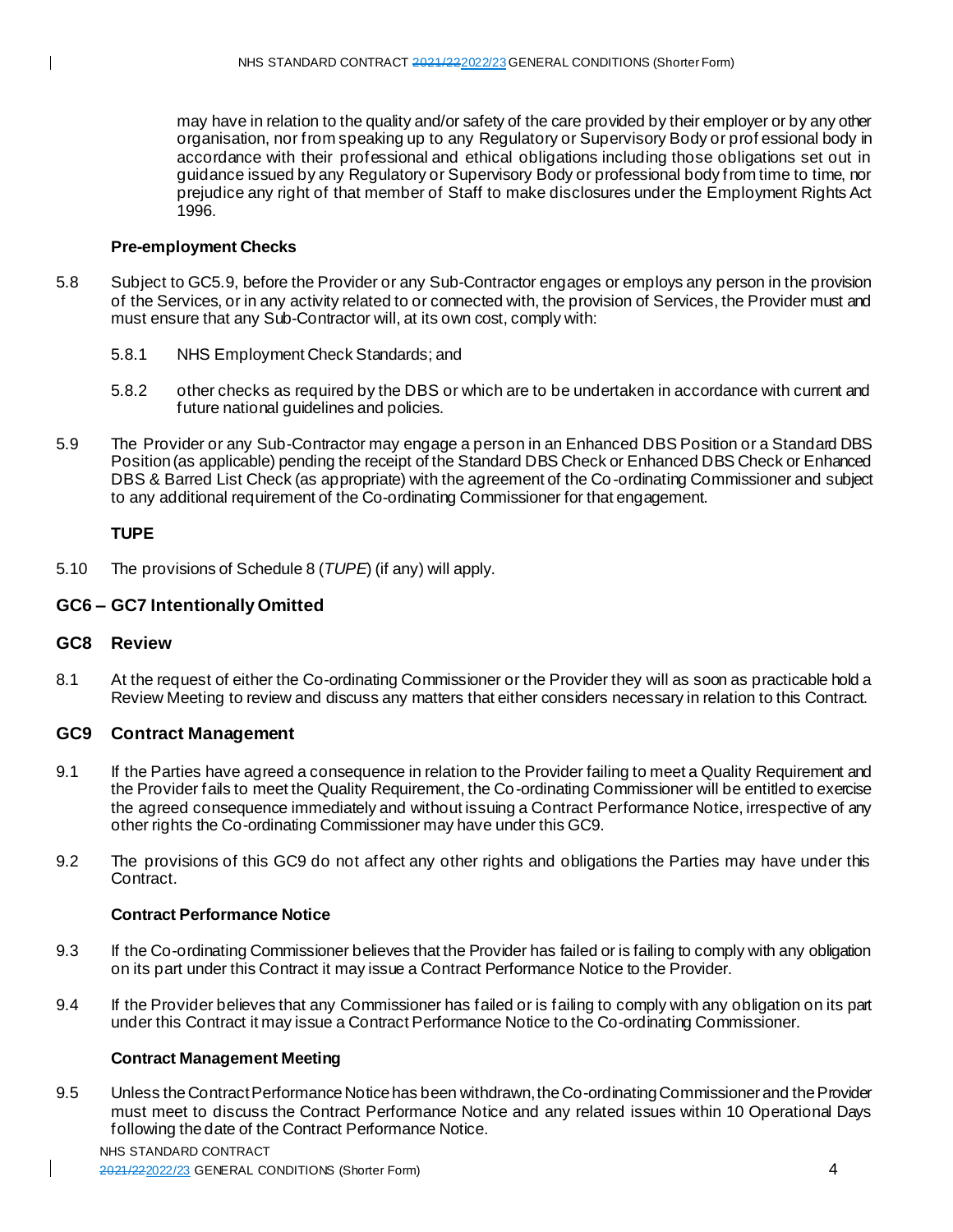- 9.6 At the Contract Management Meeting the Co-ordinating Commissioner and the Provider must agree either:
	- 9.6.1 that the Contract Performance Notice is withdrawn; or
	- 9.6.2 the actions and improvements required, which Party is responsible for completion of each action or improvement, and the date by which each action or improvement, to remedy the failure in question.

#### **Remedial Action**

- 9.7 The Provider and each relevant Commissioner must implement the actions and achieve and maintain the improvements applicable to it within the timescales and otherwise as agreed in accordance with GC9.6.
- 9.8 If either the Provider or any Commissioner fails to complete an action required of it, or to deliver or maintain the improvement required of it within the timescales and otherwise as agreed in accordance with GC9.6 (except as a result of an act or omission or the unreasonableness of any Commissioner or the Provider, as appropriate), then the Co-ordinating Commissioner or the Provider (as appropriate) may, at its discretion, exercise whatever remedies under this Contract it considers appropriate in relation to that failure.

# **GC10 Co-ordinating Commissioner and Representatives**

- 10.1 In relation to this Contract the Co-ordinating Commissioner will act for itself and as agent for the Commissioners (who are separate principals) but sums payable to the Provider are to be severally attributed to the relevant Commissioner as appropriate.
- 10.2 The Commissioner Representatives and the Provider Representative will be the relevant Party's respective key points of contact for day-to-day communications.

#### **GC11 Liability and Indemnity**

- 11.1 Without affecting its liability for breach of any of its obligations under this Contract, each Commissioner will be severally liable to the Provider for, and must indemnify and keep the Provider indemnified against:
	- 11.1.1 any loss, damages, costs, expenses, liabilities, claims, actions and/or proceedings (including the cost of legal and/or professional services) whatsoever in respect of:
		- 11.1.1.1 any loss of or damage to property (whether real or personal); and
		- 11.1.1.2 any injury to any person, including injury resulting in death; and
	- 11.1.2 any Losses of the Provider,

that result from or arise out of the Commissioner's negligence or breach of contract in connection with the performance of this Contract except insofar as that loss, damage or injury has been caused by any act or omission by or on the part of, or in accordance with the instructions of, the Provider, any Sub-Contractor, their Staff or agents.

- 11.2 Without affecting its liability for breach of any of its obligations under this Contract, the Provider will be liable to each Commissioner for, and must indemnify and keep each Commissioner indemnified against:
	- 11.2.1 any loss, damages, costs, expenses, liabilities, claims, actions and/or proceedings (including the cost of legal and/or professional services) whatsoever in respect of:
		- 11.2.1.1 any loss of or damage to property (whether real or personal); and
		- 11.2.1.2 any injury to any person, including injury resulting in death; and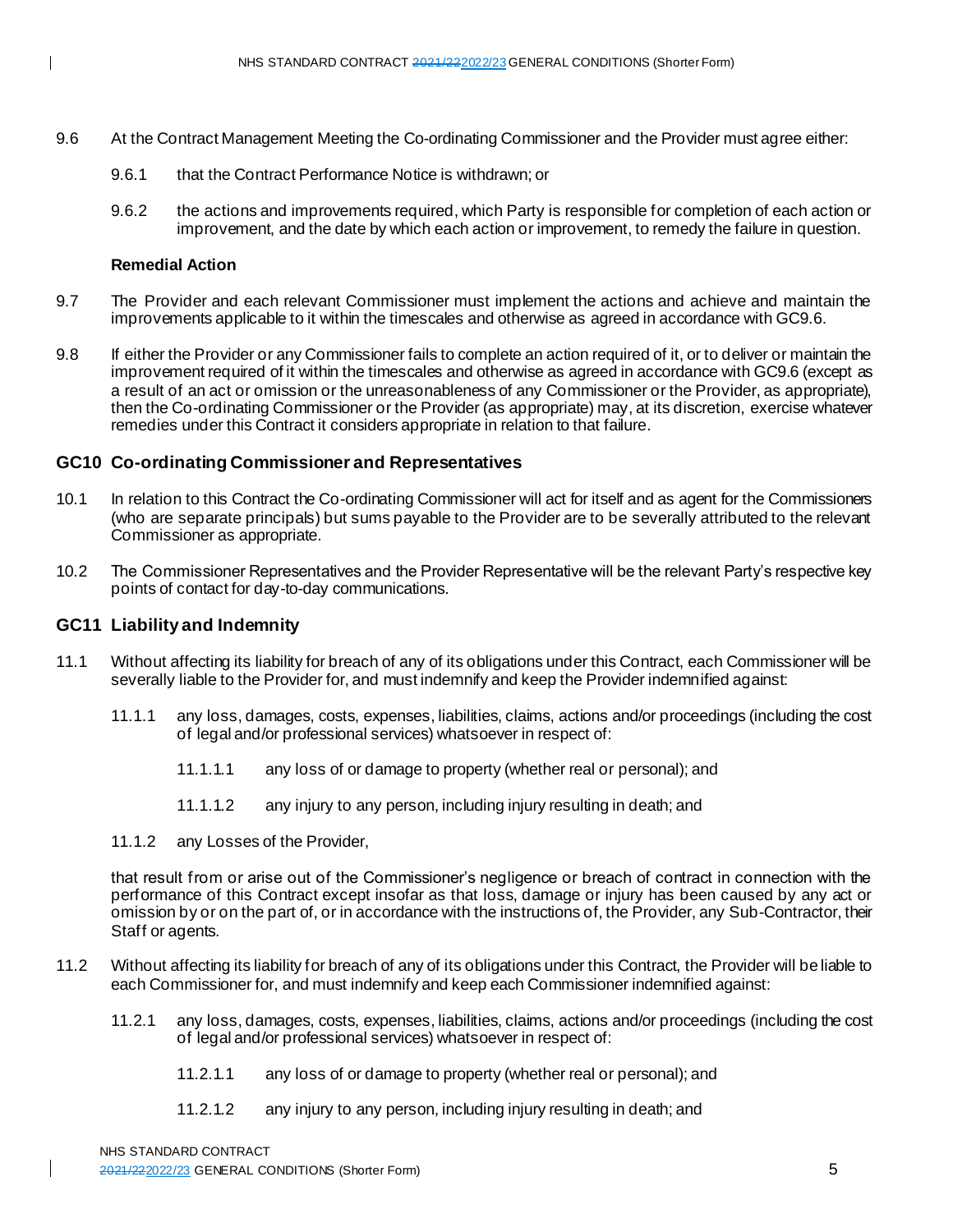# 11.2.2 any Losses of the Commissioner,

that result from or arise out of the Provider's or any Sub-Contractor's negligence or breach of contract in connection with the performance of this Contract or the provision of the Services (including its use of Equipment or other materials or products, and the actions or omissions of Staff or any Sub-Contractor in the provision of the Services), except insofar as that loss, damage or injury has been caused by any act or omission by or on the part of, or in accordance with the instructions of, the Commissioner, its employees or agents.

- 11.3 The Provider must put in place and maintain in force (and procure that its Sub -Contractors put in place and maintain in force) until its (or their) liability may reasonably be considered to have ceased, at its (or their) own cost (and not that of any employee), appropriate Indemnity Arrangements in respect of:
	- 11.3.1 employers' liability;
	- 11.3.2 clinical negligence, where the provision or non-provision of any part of the Services (or any other services under this Contract) may result in a clinical negligence claim;
	- 11.3.3 public liability; and
	- 11.3.4 professional negligence.
- 11.4 Within 5 Operational Days following written request from the Co-ordinating Commissioner, the Provider must provide documentary evidence that Indemnity Arrangements required under GC11.3 are fully maintained and that any premiums on them and/or contributions in respect of them (if any) are fully paid.
- 11.5 No later than 3 months prior to the expiry of this Contract, or within 10 Operational Days following the date of service of notice to terminate or of agreement to terminate this Contract (as appropriate), the Provider must provide to the Co-ordinating Commissioner satisfactory evidence in writing of its (and its Sub -Contractors') arrangements to satisfy the requirements of GC11.3 in respect of any ongoing liability it has or may have in negligence to any Service User or Commissioner arising out of a Service User's care and treatment under this Contract. If the Provider fails to do so the Commissioners may themselves procure appropriate Indemnity Arrangements in respect of such ongoing liabilities and the Provider must indemnify and keep the Commissioners indemnified against the costs incurred by them in doing so.
- 11.6 If the proceeds of any Indemnity Arrangements are insufficient to cover the settlement of any claim relating to this Contract the Provider must make good any deficiency.
- 11.7 Nothing in this Contract will exclude or limit the liability of either Party for death or personal injury caused by negligence or for fraud or fraudulent misrepresentation.
- 11.8 Except where expressly stated to the contrary, an indemnity under this Contract will not apply and there will be no right to claim damages for breach of this Contract, in tort or on any other basis whatsoever, to the extent that any loss claimed by any Party under that indemnity or on that basis is for Indirect Losses.
- 11.9 Each Party will at all times take all reasonable steps to minimise and mitigate any Losses or other matters for which one Party is entitled to be indemnified by or to bring a claim against the other under this Contract.

# **GC12** Assignment and Sub-contracting Contracting

- 12.1 The Provider must not novate this Contract nor assign, delegate, sub-contract, transfer, charge or otherwise dispose of all or any of its rights or obligations or duties under this Contract without the prior written approval of the Co-ordinating Commissioner. The approval of any sub-contracting arrangement may include approval of the terms of the proposed Sub-Contract.
- 12.2 Sub-contracting any part of this Contract will not relieve the Provider of any of its obligations or duties under this Contract. The Provider will be responsible for the performance of and will be liable to the Commissioners for the acts and/or omissions of all Sub-Contractors as though they were its own.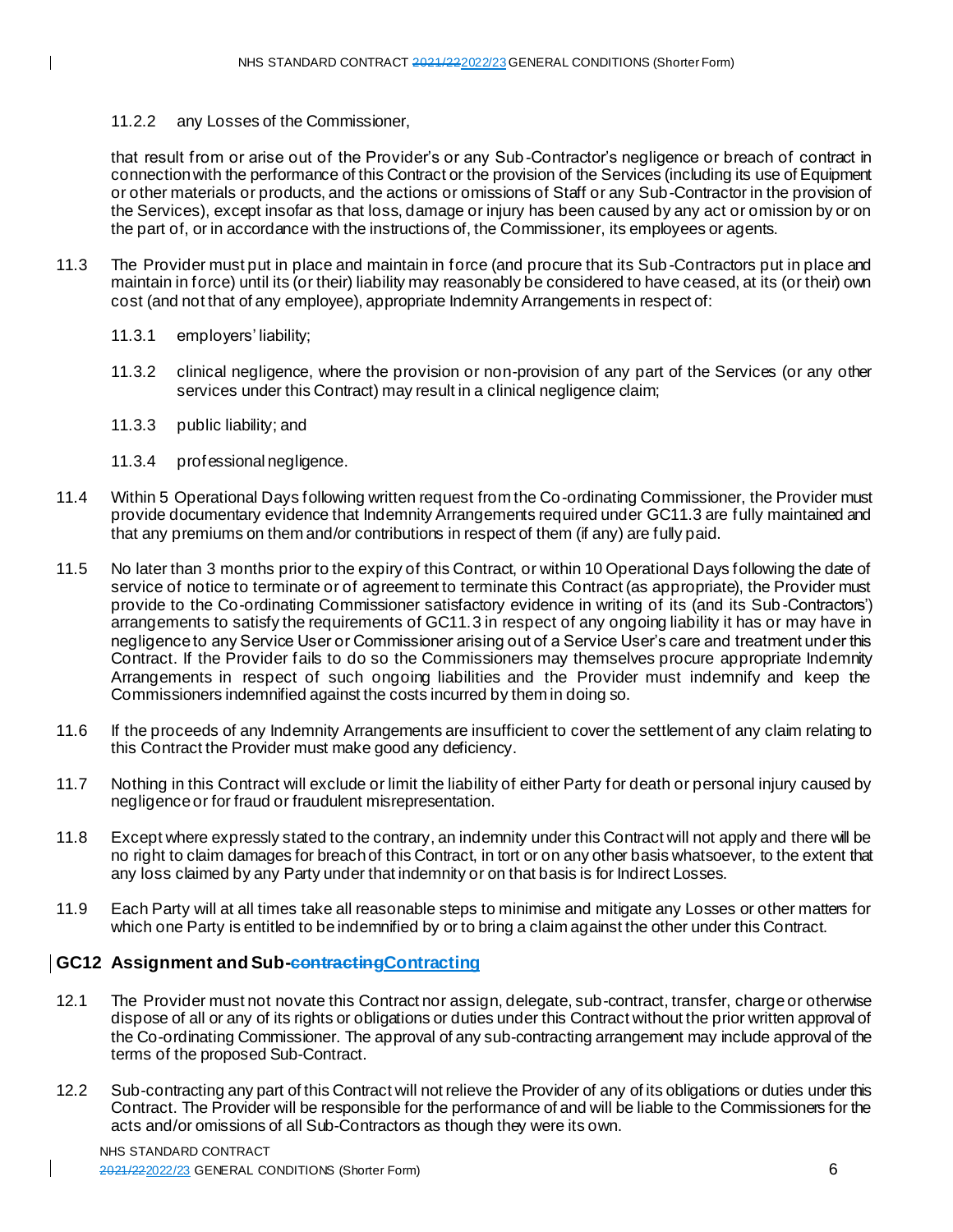- 12.3 Any positive obligation or duty on the part of the Provider under this Contract includes an obligation or duty to ensure that all Sub-Contractors comply with that positive obligation or duty. Any negative duty or obligation on the part of the Provider under this Contract includes an obligation or duty to ensure that all Sub -Contractors comply with that negative obligation or duty.
- 12.4 This Contract will be binding on and will be to the benefit of the Provider and each Commissioner and their respective successors and permitted transferees and assigns.

# **GC13 Variations**

- 13.1 This Contract may not be amended or varied by the Parties except in accordance with this GC13.
- 13.2 The Parties:
	- 13.2.1 may agree to vary any locally-agreed insertion, selection or content of the Variable ElementsParticulars ; and
	- 13.2.2 may not agree to vary any other provision of this Contract that is not a Variable Element except in order to implement a National Variation(including, for the avoidance of doubt, any part of the Service Conditions or the General Conditions.
- 13.3 Subject to GC13.2, the provisions of this Contract may be varied at any time by a Variation Agreement signed by the Co-ordinating Commissioner on behalf of the Commissioners and by the authorised signatory of the **Provider**
- 13.4 The Parties acknowledge that any National Variation may be mandated by NHS England. If the Provider refuses to accept a National Variation, the Co-ordinating Commissioner may terminate this Contract by giving the Provider not less than 3 months' written notice following the issue of a notice that that National Variation is refused.

# **GC14 Dispute Resolution**

- 14.1 If any Dispute arises out of or in connection with this Contract, the Parties in Dispute must, within 10 Operational Days of a written request from one Party to the other, meet and attempt in good faith to resolve it. If the Dispute is not resolved within 20 Operational Days of that written request, a member of the Governing Body of each relevant Party, with authority to settle the Dispute, will meet and attempt wholly to resolve the Dispute.
- 14.2 If the Parties are unable to resolve the Dispute within 20 Operational Days of the meeting of Governing Body members under GC14.1, they must, within a further 5 Operational Days of that meeting, submit the Dispute to mediation. The mediation will be arranged by NHS England and NHS Improvement (where the Provider is an NHS Trust or an NHS Foundation Trust), or by CEDR (or such other independent body as the Parties may agree in writing before the initiation of the mediation), and the mediation will follow the process specified by the relevant mediating body.
- 14.3 If the Parties are unable to settle the Dispute through mediation, the Dispute must be referred to expert determination for final resolution. The expert must be appointed by agreement in writing between the Parties. If the Parties cannot agree on an expert within 10 Operational Days, or if the relevant person is unable or unwilling to act, the expert will be appointed by CEDR. The expert must act as an expert and not as an arbitrator, and must act fairly and impartially, and the expert's determination will (in the absence of manifest error, fraud, collusion, bias or material breach of instructions on the part of the expert) be final and binding on the Parties.
- 14.4 The expert will decide the procedure to be followed in the determination and must make the determination within 30 Operational Days of his appointment (or to such other timescale as the Parties agree) and the Parties must assist and provide the documentation that the expert requires for the purpose of the determination.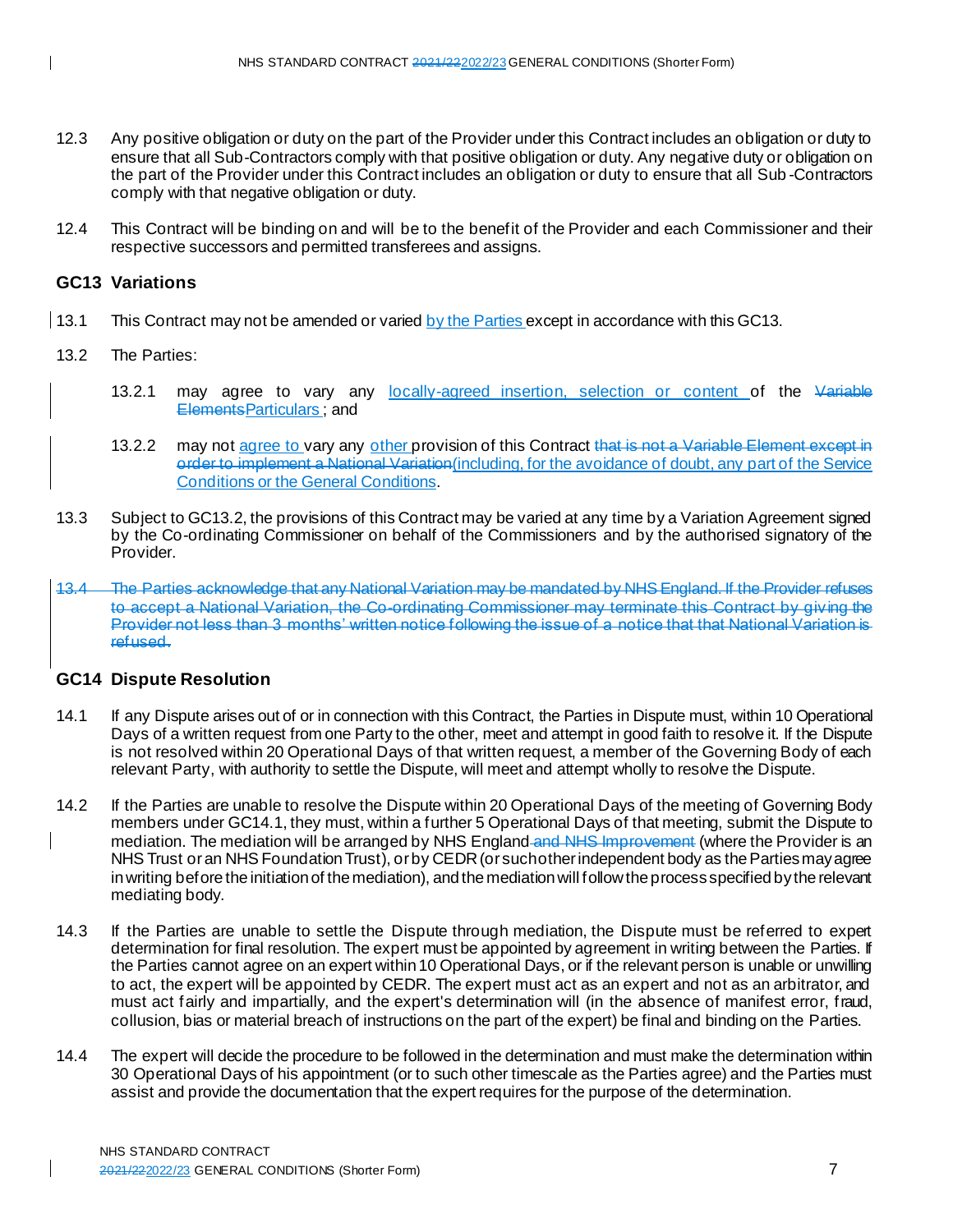- 14.5 Each Party will bear its own costs in relation to the expert determination. The expert's fees and properly incurred costs will be borne by the Parties equally or in such other proportions as the expert may direct.
- 14.6 All information, whether oral, in writing or otherwise, arising out of or in connection with the expert determination will be inadmissible as evidence in any current or subsequent litigation or other proceedings whatsoever, with the exception of any information which would in any event have been admissible or disclosable in any such proceedings.
- 14.7 Nothing in this GC14 prevents any Party seeking an injunction relating to any matter arising under GC20 (*Confidential Information of the Parties).*

# **GC15 Governance, Transaction Records and Audit**

- 15.1 The Provider must comply with regulation 17 of the 2014 Regulations.
- 15.2 The Provider must comply with all reasonable written requests made by any relevant Regulatory or Supervisory Body (or its authorised representatives), a Local Auditor, or any Authorised Person for access to the Provider's Premises and/or the Services Environment and/or the premises of any Sub-Contractor, and/or to Staff, and/or information relating to the provision of the Services:
	- 15.2.1 to audit or inspect those premises and/or the provision of the Services; or
	- 15.2.2 in connection with the detection and investigation of bribery, fraud, corruption or security incidents.
- 15.3 Subject to compliance with the Law and Good Practice the Parties must implement and/or respond to all relevant recommendations:
	- 15.3.1 made in any report by a relevant Regulatory or Supervisory Body; or
	- 15.3.2 agreed with the National Audit Office or a Local Auditor following any audit; or
	- 15.3.3 of any appropriate clinical audit or clinical outcome review programme; or
	- 15.3.4 that are otherwise agreed by the Provider and the Co-ordinating Commissioner to be implemented.
- 15.4 The Parties must maintain complete and accurate Transaction Records.
- 15.5 The Provider must, at its own expense, in line with applicable Law and Guidance implement an ongoing, proportionate programme of clinical audit of the Services in accordance with Good Practice and provide to the Co-ordinating Commissioner on request the findings of any such audits.
- 15.6 The Co-ordinating Commissioner may at any time, having given the Provider not less than 10 Operational Days' notice of its intention to do so, appoint an Auditor to conduct an objective and impartial audit of any aspect of the Services, the Provider's invoices and/or the performance of any of the Provider's obligations under this Contract. Subject to compliance with Data Protection legislation (including any applicable Service User consent requirements), the Provider must allow the Auditor reasonable access to (and the right to take copies of) the Transaction Records, books of account and other sources of relevant information, and any Confidential Information so disclosed will be treated in accordance with GC20 (*Confidential Information of the Parties*). The cost of any audit carried out under this GC15.6will be borne by the Commissioners.

#### **GC16 Suspension**

16.1 If a Suspension Event occurs the Co-ordinating Commissioner may by written notice to the Provider require the Provider with immediate effect to suspend all or part of the Services.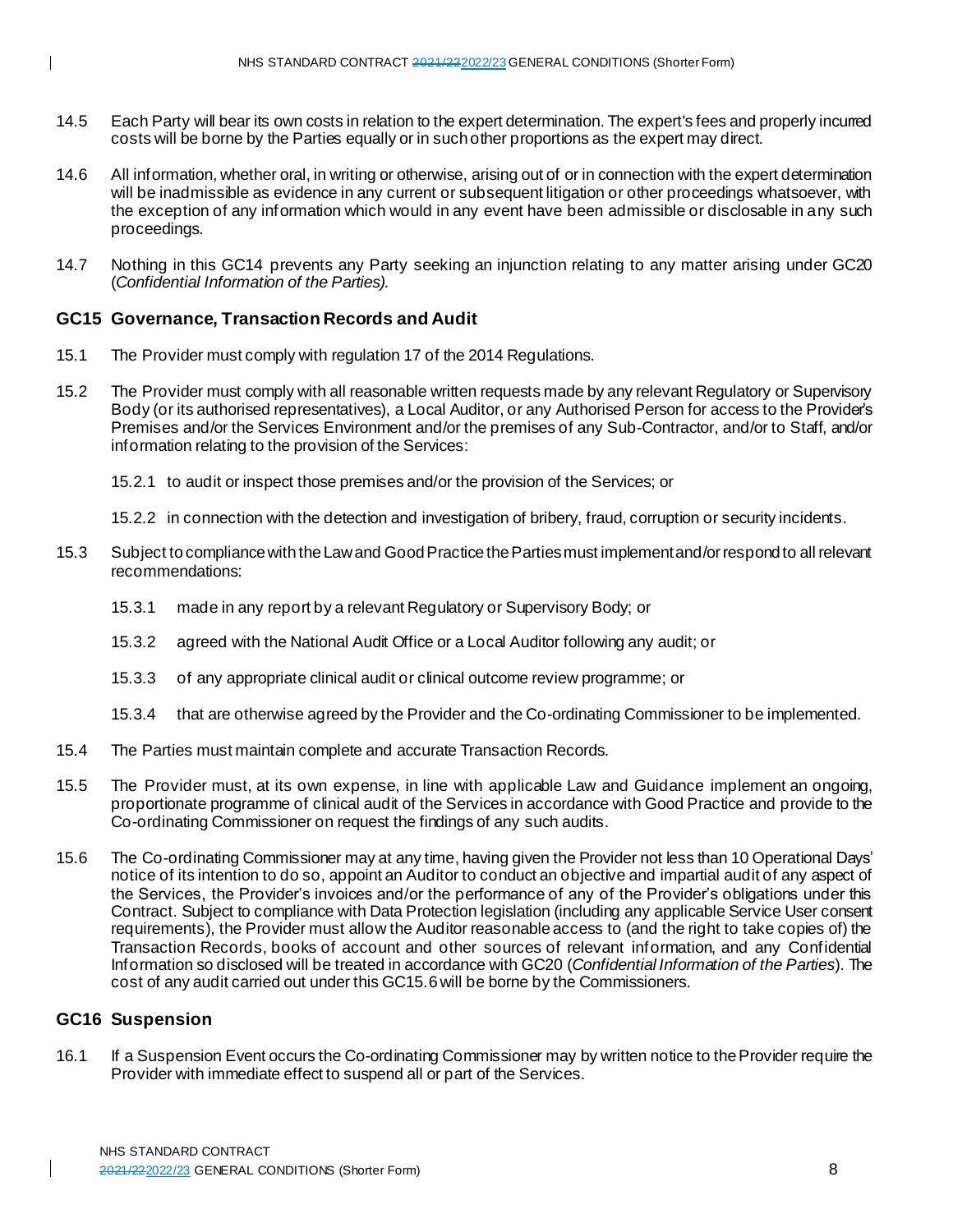- 16.2 If and when the Co-ordinating Commissioner is reasonably satisfied that the Provider is able to and will provide the suspended Service to the required standard, it must by written notice require the Provider to restore the provision of the suspended Service.
- 16.3 The Provider will not be entitled to any payment for the suspended Services in respect of the period of suspension.
- 16.4 Unless suspension occurs as a result of an Event of Force Majeure, the Provider will indemnify the Commissioners in respect of any Losses reasonably incurred by them in respect of a suspension (including for the avoidance of doubt Losses incurred in commissioning the suspended Service from an alternative provider).
- 16.5 The Parties must use all reasonable endeavours to minimise any inconvenience caused or likely to be caused to Service Users as a result of the suspension of the Service.

# **GC17 Termination**

# **Termination: No Fault**

- 17.1 The Co-ordinating Commissioner and the Provider may terminate this Contract or any Service at any time by mutual agreement.
- 17.2 Either the Co-ordinating Commissioner or the Provider may terminate this Contract by giving to the other written notice of not less than the Notice Period.
- 17.3 The Co-ordinating Commissioner may by not less than 3 months' written notice to the Provider terminate this Contract if it reasonably believes that any of the circumstances set out in regulation 73(1)(a) or 73(1)(c) of the Public Contracts Regulations 2015 applies.

# **Termination: Commissioner Default**

- 17.4 The Provider may terminate this Contract, in whole or in respect of the relevant Commissioners, with immediate effect, by written notice to the Co-ordinating Commissioner:
	- 17.4.1 if at any time the aggregate undisputed amount properly due to the Provider from any Commissioner exceeds the lower of 25% of the Expected Annual Contract Value or £25,000 and full payment is not made within 20 Operational Days of receipt of written notice from the Provider referring to this GC17.4 and requiring payment to be made; or
	- 17.4.2 if any Commissioner is in persistent material breach of any of its obligations under this Contract so as to have a material and adverse effect on the ability of the Provider to provide the Services, and the Commissioner fails to remedy that breach within 20 Operational Days of the Co -ordinating Commissioner's receipt of the Provider's written notice identifying the breach.

#### **Termination: Provider Default**

- 17.5 The Co-ordinating Commissioner may terminate this Contract or any affected Service, with immediate effect, by written notice to the Provider if:
	- 17.5.1 any Condition Precedent is not met by the relevant Longstop Date; or
	- 17.5.2 the Provider ceases to carry on its business or substantially all of its business; or
	- 17.5.3 a Provider Insolvency Event occurs; or
	- 17.5.4 the Provider is in breach of any material obligation, or has persistently breached any obligation, on its part under this Contract and, if capable of remedy, the Provider fails to remedy the breach or breaches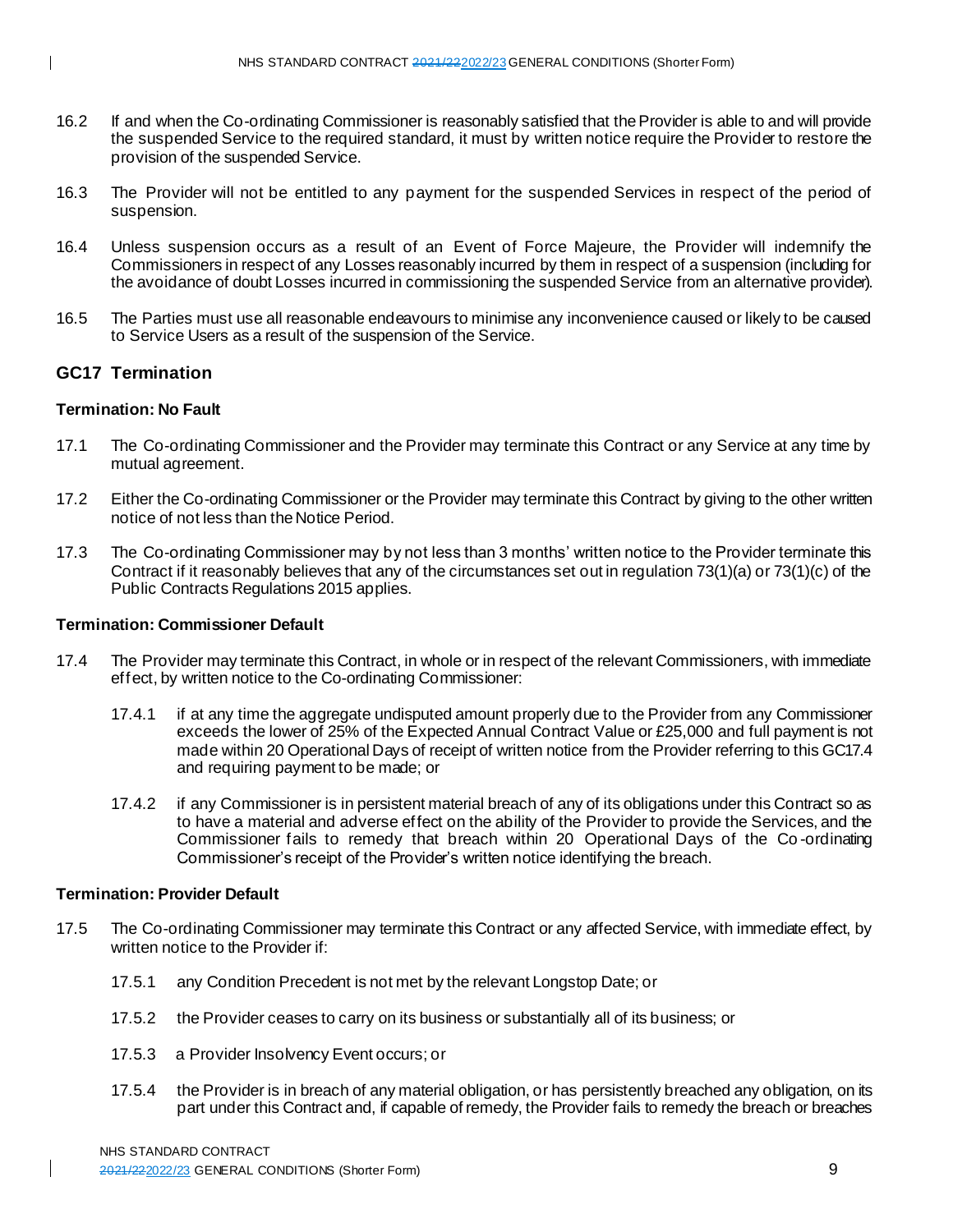within 20 Operational Days following receipt of notice from the Co-ordinating Commissioner requiring it to do so; or

- 17.5.5 termination is required by any Regulatory or Supervisory Body; or
- 17.5.6 the Provider has been issued with any enforcement or penalty notice under the DPA 2018, or the Provider or any member of Staff is found guilty or admits guilt in respect of an offence under the DPA 2018, in relation to any matter connected with this Contract or the Services;
- 17.5.7 the NHS Business Services Authority has notified the Commissioners that the Provider or any Sub-Contractor has, in the opinion of the NHS Business Services Authority, failed in any material respect to comply with its obligations in relation to the NHS Pension Scheme (including those under any Direction Letter/Determination); or
- 17.5.8 the Co-ordinating Commissioner reasonably believes that the circumstances set out in either regulation 73(1)(b) of the Public Contracts Regulations 2015, or any equivalent provisions under the NHS Provider Selection Regime, apply.

# **GC18 Consequence of Expiry or Termination**

- 18.1 Expiry or termination of this Contract, or termination of any Service, will not affect any rights or liabilities of the Parties that have accrued before the date of that expiry or termination or which later accrue.
- 18.2 Before and after termination or expiry of this Contract or of any Service the Provider must co-operate fully with the Co-ordinating Commissioner and any successor provider of the terminated Services in order to ensure continuity and a smooth transfer of the expired or terminated Services.

# **GC19 Provisions Surviving Termination**

19.1 Any rights, duties or obligations of any of the Parties which are expressed to survive, or which otherwise by necessary implication survive the expiry or termination for any reason of this Contract, together with all indemnities, will continue after expiry or termination, subject to any limitations of time expressed in this Contract.

#### **GC20 Confidential Information of the Parties**

- 20.1 Without prejudice to the obligations of the Parties under SC28 (*Information Requirements*)in relation to personal information that is confidential, each Party must, except as permitted by this GC20, keep confidential all information disclosed to it by any other Party in connection with this Contract, and must use all reasonable endeavours to prevent their Staff from making any disclosure to any person of that information.
- 20.2 GC20.1 will not apply to disclosure of information that:
	- 20.2.1 is in or comes into the public domain other than by breach of this Contract;
	- 20.2.2 the receiving Party can show by its records was in its possession before it received it from the disclosing Party; or
	- 20.2.3 the receiving Party can prove it obtained or was able to obtain from a source other than the disclosing Party without breaching any obligation of confidence.
- 20.3 A Party may disclose the other Party's Confidential Information:
	- 20.3.1 to comply with applicable Law;
	- 20.3.2 to any appropriate Regulatory or Supervisory Body;
	- 20.3.3 in connection with any Dispute Resolution or litigation between the Parties;

NHS STANDARD CONTRACT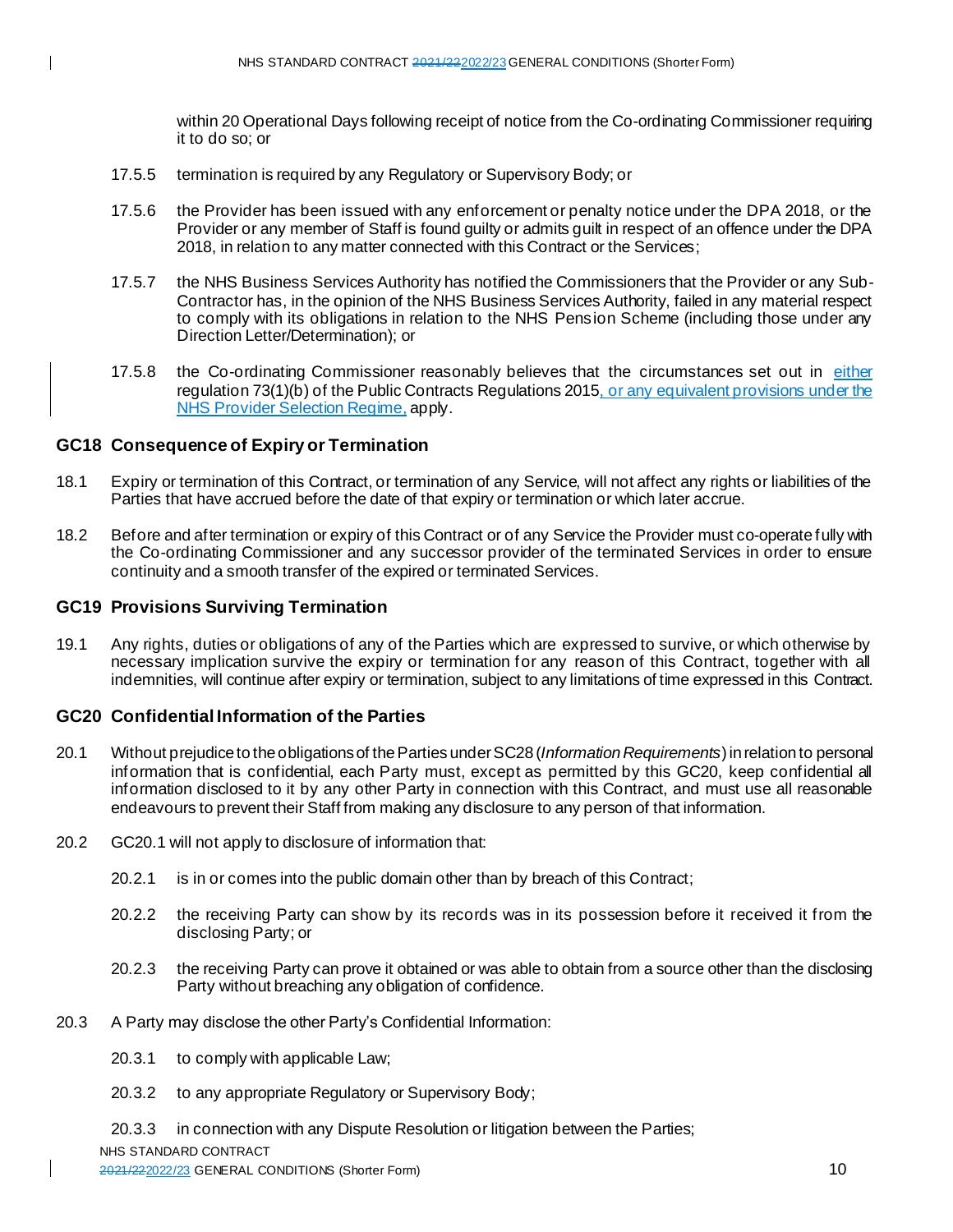- 20.3.4 as permitted under any other express arrangement or other provision of this Contract; and
- 20.3.5 where the disclosing Party is a Commissioner, to NHS Bodies for the purposes of carrying out their duties.

# **GC21 Patient Confidentiality, Data Protection, Freedom of Information and Transparency**

# **Information Governance – General Responsibilities**

- 21.1 The Parties must comply with Data Protection Legislation, Data Guidance, the FOIA and the EIR, and must assist each other as necessary to enable each other to comply with these obligations.
- 21.2 The Provider must complete and publish an annual information governance assessment in accordance with, and comply with the mandatory requirements of, the NHS Data Security and Protection Toolkit, as applicable to the Services and the Provider's organisation type.
- 21.3 The Provider must:
	- 21.3.1 nominate an Information Governance Lead;
	- 21.3.2 nominate a Caldicott Guardian and Senior Information Risk Owner;
	- 21.3.3 where required by Data Protection Legislation, nominate a Data Protection Officer;
	- 21.3.4 ensure that the Co-ordinating Commissioner is kept informed at all times of the identities and contact details of the Information Governance Lead, Data Protection Officer, Caldicott Guardian and the Senior Information Risk Owner; and
	- 21.3.5 ensure that NHS England and NHS Digital are kept informed at all times of the identities and contact details of the Information Governance Lead, Data Protection Officer, Caldicott Guardian and the Senior Information Risk Owner via the NHS Data Security and Protection Toolkit.
- 21.4 The Provider must adopt and implement the National Data Guardian's Data Security Standards and must comply with further Guidance issued by the Department of Health and Social Care, NHS England and/or NHS Digital pursuant to or in connection with those standards. The Provider must be able to demonstrate its compliance with those standards in accordance with the requirements and timescales set out in such Guidance, including requirements for enabling patient choice.
- 21.5 The Provider must, at least once in each Contract Year, audit its practices against quality statements regarding data sharing set out in NICE Clinical Guideline 138.
- 21.6 The Provider must ensure that its NHS Data Security and Protection Toolkit submission is audited in accordance with Information Governance Audit Guidance where applicable. The Provider must inform the Co -ordinating Commissioner of the results of each audit and publish the audit report both within the NHS Data Security and Protection Toolkit and on its website.
- 21.7 The Provider must report and publish any Data Breach and any Information Governance Breach in accordance with IG Guidance for Serious Incidents. If the Provider is required under Data Protection Legislation to notify the Information Commissioner or a Data Subject of a Personal Data Breach then as soon as reasonably practical and in any event on or before the first such notification is made the Provider must inform the Co -ordinating Commissioner of the Personal Data Breach. This GC21.7 does not require the Provider to provide the Coordinating Commissioner with information which identifies any individual affected by the Personal Data Breach where doing so would breach Data Protection Legislation.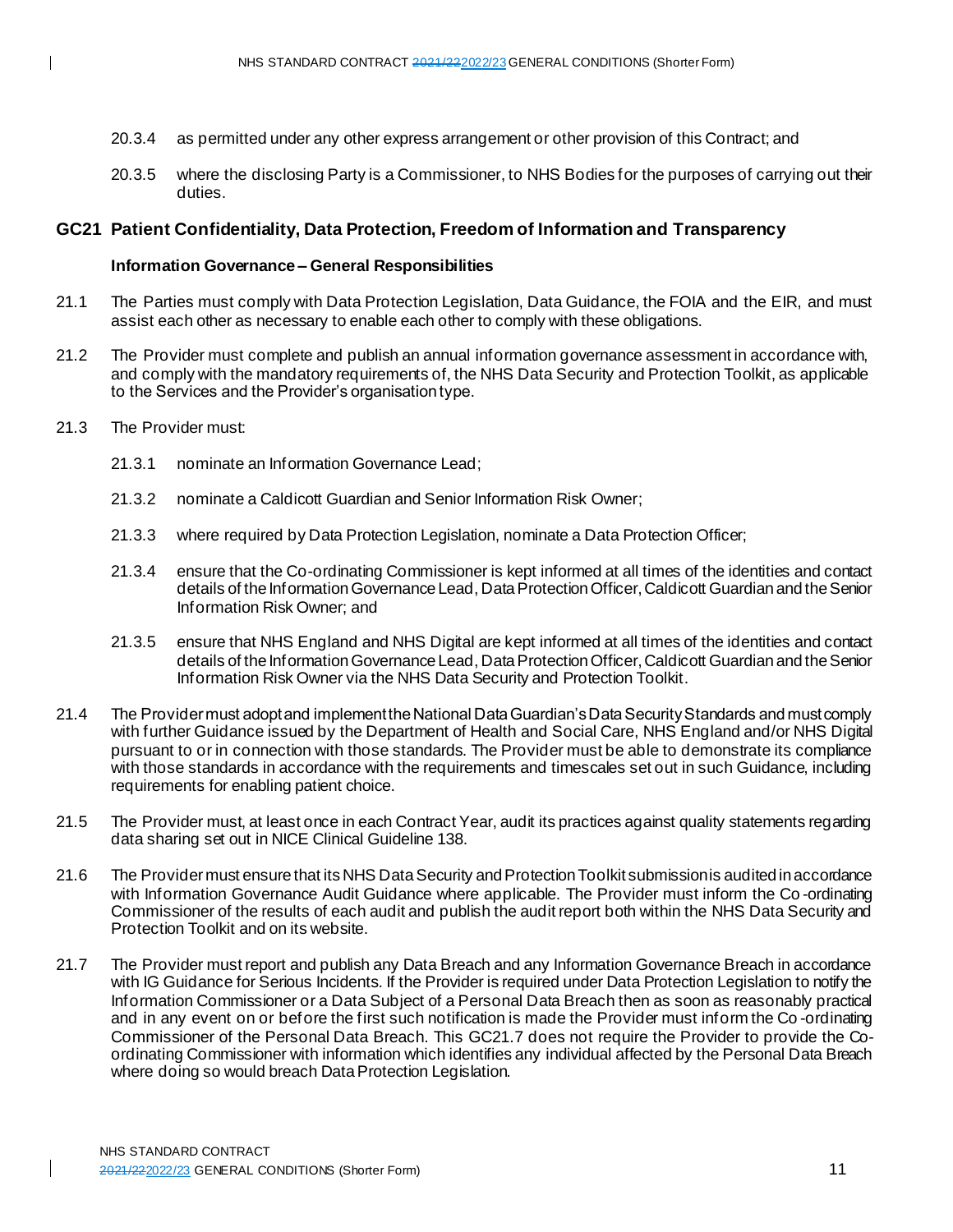#### **Data Protection**

- 21.8 The Provider must have in place a communications strategy and implementation plan to ensure that Service Users are provided with, or have made readily available to them, Privacy Notices, and to disseminate nationallyproduced patient information materials. Any failure by the Provider to inform Service Users as required by Data Protection Legislation or Data Guidance about the uses of Personal Data that may take place under this Contract cannot be relied on by the Provider as evidence that such use is unlawful and therefore not contractually required.
- 21.9 Whether or not a Party or Sub-Contractor is a Data Controller or Data Processor will be determined in accordance with Data Protection Legislation and the ICO Guidance on Data Controllers and Data Processors and any further Data Guidance from a Regulatory or Supervisory Body. The Parties acknowledge that a Party or Sub-Contractor may act as both a Data Controller and a Data Processor. The Parties have indicated in the Particulars whether they consider the Provider to be a Data Processor on behalf of one or more of the Commissioners for the purposes of this Contract.
- 21.10 The Provider must ensure that all Personal Data processed by or on behalf of the Provider in the course of delivering the Services is processed in accordance with the relevant Parties' obligations under Data Protection Legislation and the Data Guidance.
- 21.11 In relation to Personal Data processed by the Provider in the course of delivering the Services, the Provider must publish, maintain and operate:
	- 21.11.1 policies relating to confidentiality, data protection and information disclosures that comply with the Law, the Caldicott Principles and Good Practice;
	- 21.11.2 policies that describe the personal responsibilities of Staff for handling Personal Data;
	- 21.11.3 a policy that supports the Provider's obligations under the NHS Care Records Guarantee;
	- 21.11.4 agreed protocols to govern the sharing of Personal Data with partner organisations; and
	- 21.11.5 where appropriate, a system and a policy in relation to the recording of any telephone calls or other telehealth consultations in relation to the Services, including the retention and disposal of those recordings,

and apply those policies and protocols conscientiously.

- 21.12 Where a Commissioner requires information for the purposes of quality management of care processes, the Provider must consider whether the Commissioner's request can be met by providing anonymised or aggregated data which does not contain Personal Data. Where Personal Data must be shared in order to meet the requirements of the Commissioner, the Provider must:
	- 21.12.1 provide such information in pseudonymised form where possible; and in any event
	- 21.12.2 ensure that there is a legal basis for the sharing of Personal Data.
- 21.13 Notwithstanding GC21.12, the Provider must (unless it can lawfully justify non-disclosure) disclose defined or specified confidential patient information to or at the request of the Co-ordinating Commissioner where support has been provided under the Section 251 Regulations, respecting any individual Service User's objections and complying with other conditions of the relevant approval.

#### **The Provider as a Data Processor**

21.14 Where the Provider, in the course of delivering the Services, acts as a Data Processor on behalf of a Commissioner, the provisions of Schedule 6F (*Provider Data Processing Agreement*) will apply.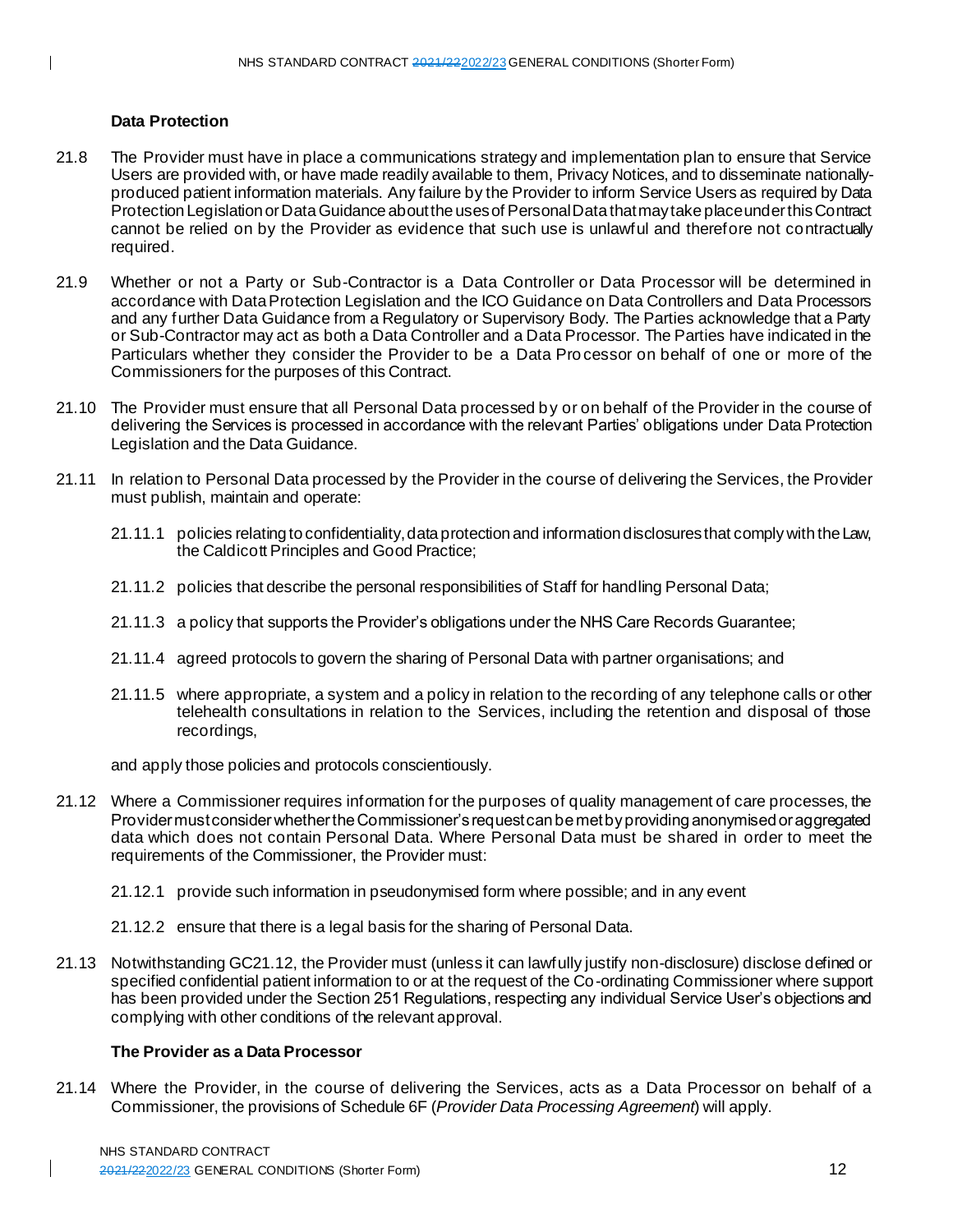# **Responsibilities when engaging Sub-Contractors**

- 21.15 Subject always to GC12 (*Assignment and Sub-Contracting*), if the Provider is to engage any Sub-Contractor to deliver any part of the Services (other than as a Data Processor) and the Sub-contractor is to access personal or confidential information or interact with Service Users, the Provider must impose on its Sub-Contractor obligations that are no less onerous than the obligations imposed on the Provider by this GC21.
- 21.16 Without prejudice to GC12 (*Assignment and Sub-Contracting*), if the Provider is to require any Sub-Contractor to act as a Data Processor on its behalf, the Provider must:
	- 21.16.1 require that Sub-Contractor to provide sufficient guarantees in respect of its technical and organisational security measures governing the data processing to be carried out, and take reasonable steps to ensure compliance with those measures;
	- 21.16.2 carry out and record appropriate due diligence before the Sub-Contractor processes any Personal Data in order to demonstrate compliance with Data Protection Legislation; and
	- 21.16.3 as far as practicable include in the terms of the sub-contract terms equivalent to those set out in Schedule 6F (*Provider Data ProcessorProcessing Agreement*) (if any) and in any event ensure that the Sub-Contractor is engaged under the terms of a binding written agreement requiring the Sub-Contractor to:
		- 21.16.3.1 process Personal Data only in accordance with the Provider's instructions set out in the written agreement, including instructions regarding transfers of Personal Data outside the UK or to an international organisation unless such transfer is required by Law, in which case the Data Processor will inform the Provider of that requirement before processing takes place, unless this is prohibited by law on the grounds of public interest;
		- 21.16.3.2 ensure that persons authorised to process the Personal Data on behalf of the Sub-Contractor have committed themselves to confidentiality or are under appropriate statutory obligations of confidentiality;
		- 21.16.3.3 comply at all times with those obligations set out at Article 32 of the UK GDPR and equivalent provisions implemented into Law by DPA 2018;
		- 21.16.3.4 impose obligations the same as set out in this GC21.16.3 on any Sub-processor appointed by the Sub-Contractor;
		- 21.16.3.5 taking into account the nature of the processing, assist the Provider by taking appropriate technical and organisational measures, insofar as this is possible, for the fulfilment of the Provider's obligation to respond to requests for exercising rights granted to individuals by Data Protection Legislation;
		- 21.16.3.6 assist the Provider in ensuring compliance with the obligations set out at Article 32 to 36 of the UK GDPR and equivalent provisions implemented into Law, taking into account the nature of processing and the information available to the Sub-Contractor;
		- 21.16.3.7 at the choice of the Provider, delete or return all Personal Data to the Provider after the end of the provision of services relating to processing, and delete existing copies unless the Law requires storage of the Personal Data;
		- 21.16.3.8 create and maintain a record of all categories of data processing activities carried out under the Sub-Contract, containing:
			- 21.16.3.8.1 the name and contact details of Data Protection Officer (where required by Data Protection Legislation to have one);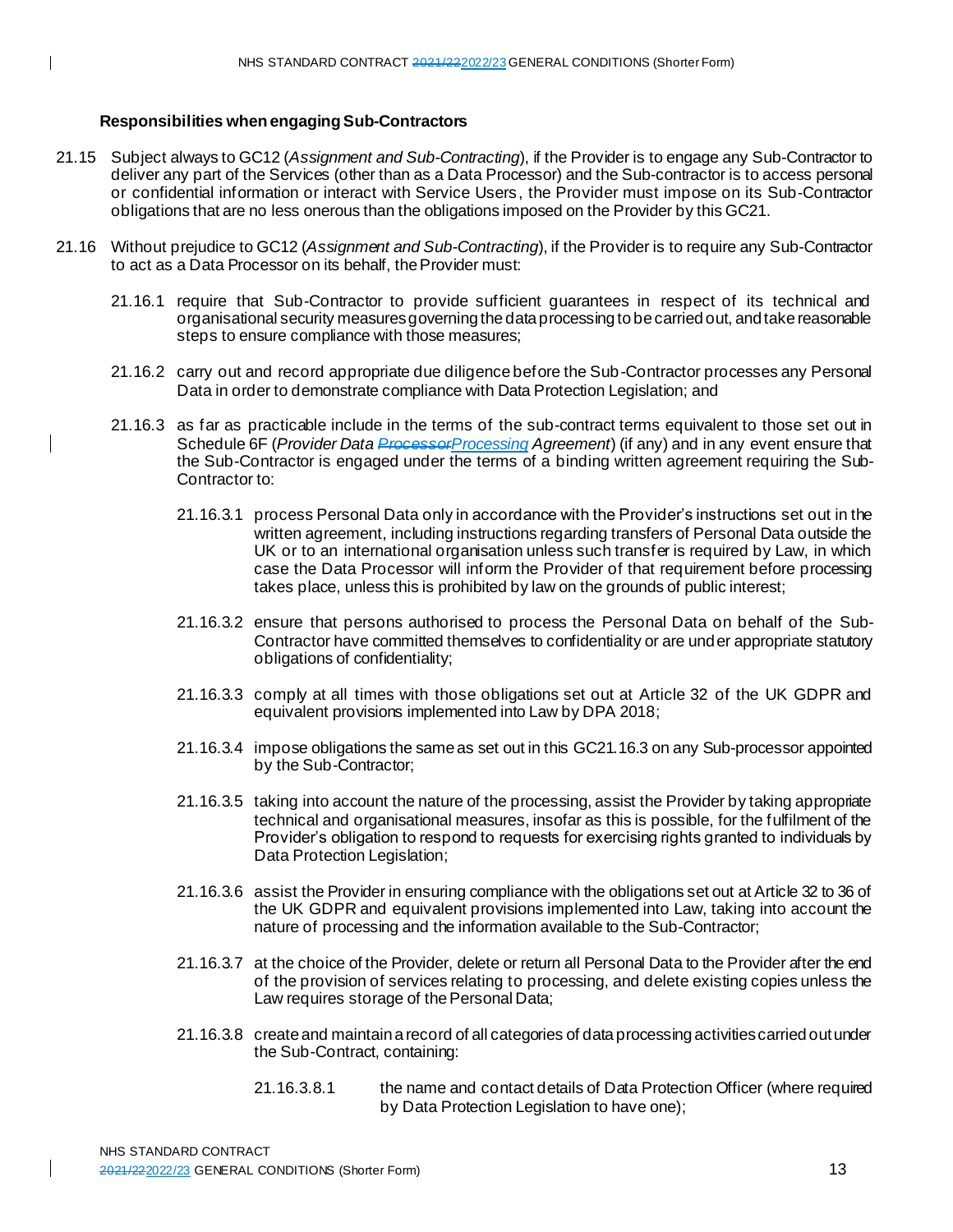- 21.16.3.8.2 the categories of processing carried out on behalf of the Provider;
- 21.16.3.8.3 where applicable, transfers of Personal Data to a third country or an international organisation, including the identification of that third country or international organisation and, where relevant, the documentation of suitable safeguards; and
- 21.16.3.8.4 a general description of the technical and organisation security measures taken to ensure the security and integrity of the Personal Data processed under this Contract;
- 21.16.3.9 guarantee that it has technical and organisational measures in place that are sufficient to ensure that the processing complies with Data Protection Legislation and ensures that the rights of Data Subject are protected;
- 21.16.3.10 allow rights of audit and inspection in respect of relevant data handling systems to the Provider or to the Co-ordinating Commissioner or to any person authorised by the Provider or by the Co-ordinating Commissioner to act on its behalf; and
- 21.16.3.11 impose on its own Sub-Contractors (in the event the Sub-Contractor further sub-contracts any of its obligations under the Sub-Contract) obligations that are substantially equivalent to the obligations imposed on the Sub-Contractor by this GC21.16.3.
- 21.17 The agreement required by GC21.16 must also set out:
	- 21.17.1 the subject matter of the processing;
	- 21.17.2 the duration of the processing;
	- 21.17.3 the nature and purposes of the processing;
	- 21.17.4 the type of personal data processed;
	- 21.17.5 the categories of data subjects; and
	- 21.17.6 the plan for return and destruction of the data once processing is complete unless the Law requires that the data is preserved.

#### **Freedom of Information and Transparency**

- 21.18 The Provider acknowledges that the Commissioners are subject to the requirements of FOIA and EIR. The Provider must assist and co-operate with each Commissioner to enable it to comply with its disclosure obligations under FOIA and EIR. The Provider agrees:
	- 21.18.1 that this Contract and any other recorded information held by the Provider on a Commissioner's behalf for the purposes of this Contract are subject to the obligations and commitments of the Commissioner under FOIA and EIR;
	- 21.18.2 that the decision on whether any exemption under FOIA or exception under EIR applies to any information is a decision solely for the Commissioner to whom a request for information is addressed;
	- 21.18.3 that where the Provider receives a request for information relating to the Services provided under this Contract and the Provider itself is subject to FOIA or EIR, it will liaise with the relevant Commissioner as to the contents of any response before a response to a request is issued and will promptly (and in any event within 2 Operational Days) provide a copy of the request and any response to the relevant Commissioner;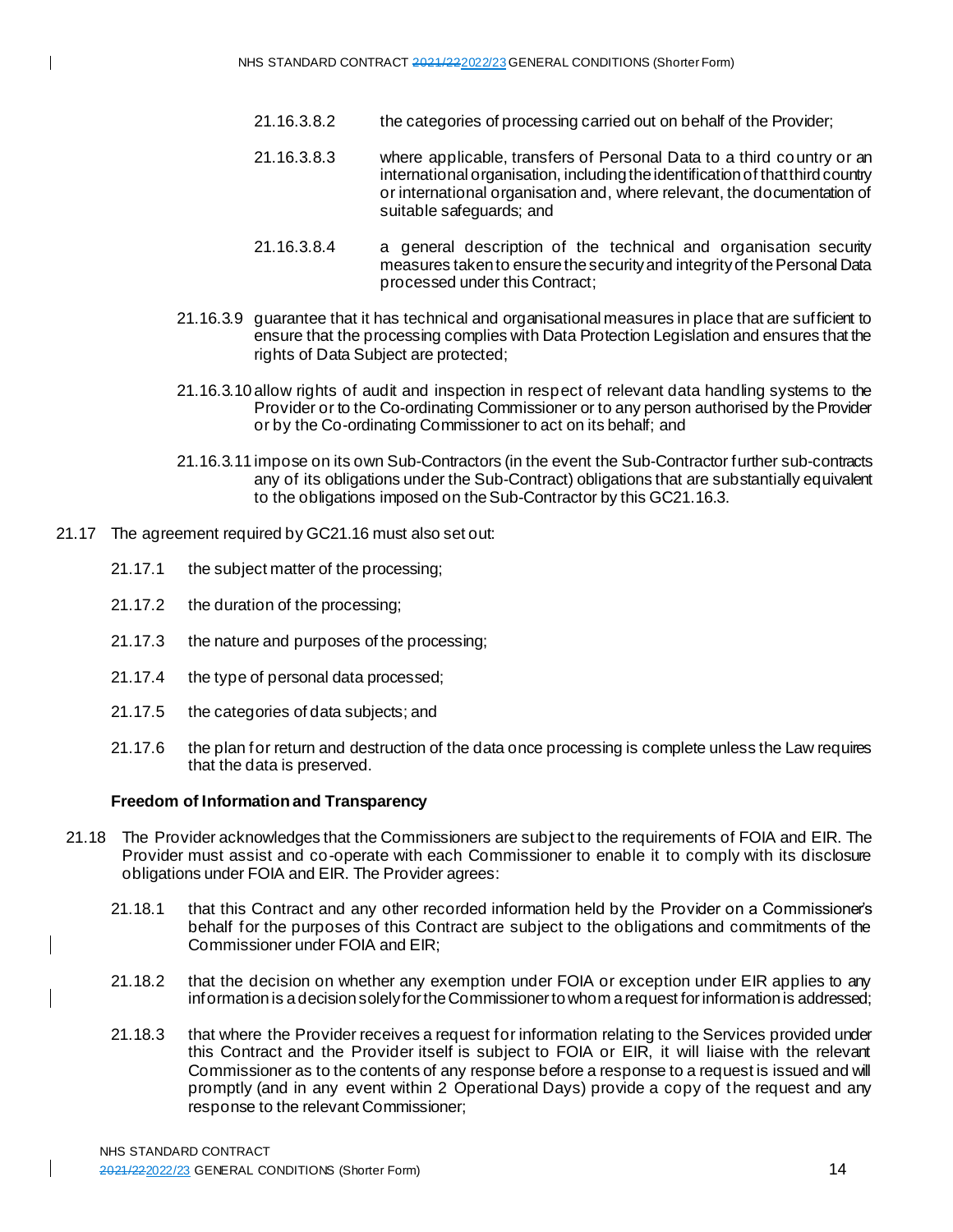- 21.18.4 that where the Provider receives a request for information and the Provider is not itself subject to FOIA or as applicable EIR, it will not respond to that request (unless directed to do so by the relevant Commissioner to whom the request relates) and will promptly (and in any event within 2 Operational Days) transfer the request to the relevant Commissioner;
- 21.18.5 that any Commissioner, acting in accordance with the codes of practice issued and revised from time to time under both section 45 of FOIA and regulation 16 of EIR, may disclose information concerning the Provider and this Contract either without consulting with the Provider, or following consultation with the Provider and having taken its views into account; and
- 21.18.6 to assist the Commissioners in responding to a request for information, by processing information or environmental information (as the same are defined in FOIA or EIR) in accordance with a records management system that complies with all applicable records management recommendations and codes of conduct issued under section 46 of FOIA, and providing copies of all information requested by that Commissioner within 5 Operational Days of that request and without charge.
- 21.19 The Parties acknowledge that, except for any information which is exempt from disclosure in accordance with the provisions of FOIA, or for which an exception applies under EIR, the content of this Contract is not Confidential Information.
- 21.20 Notwithstanding any other term of this Contract, the Provider consents to the publication of this Contract in its entirety (including variations), subject only to the redaction of information that is exempt from disclosure in accordance with the provisions of FOIA or for which an exception applies under EIR.
- 21.21 In preparing a copy of this Contract for publication under GC21.20 the Commissioners may consult with the Provider to inform decision-making regarding any redactions but the final decision in relation to the redaction of information will be at the Commissioners' absolute discretion.
- 21.22 The Provider must assist and cooperate with the Commissioners to enable the Commissioners to publish this Contract.

# **NHS Data Sharing Principles**

21.23 The Provider must have regard to the NHS Data Sharing Principles.

# **GC22 Intellectual Property**

- 22.1 Except as set out expressly in this Contract no Party will acquire the IPR of any other Party.
- 22.2 The Provider grants the Commissioners a fully paid-up, non-exclusive, perpetual licence to use the Provider Deliverables for the purposes of the exercise of their statutory and contractual functions and obtaining the full benefit of the Services under this Contract.
- 22.3 The Commissioners grant the Provider a fully paid-up, non-exclusive licence:
	- 22.3.1 to use the Commissioner Deliverables; and
	- 22.3.2 to use the NHS Identity,

in each case for the sole purpose of providing the Services. The Provider may not grant any sub-licence of the NHS Identity without the express permission of NHS England's NHS Identity team.

22.4 The Provider must co-operate with the Commissioners to enable the Commissioners to understand and adopt Best Practice (including the dissemination of Best Practice to other commissioners or providers of NHS services), and must supply such materials and information in relation to Best Practice as the Commissioners may reasonably request, and (to the extent that any IPR attaches to Best Practice), grants the Commissioners a fully paid-up, non-exclusive, perpetual licence for the Commissioners to use Best Practice IPR for the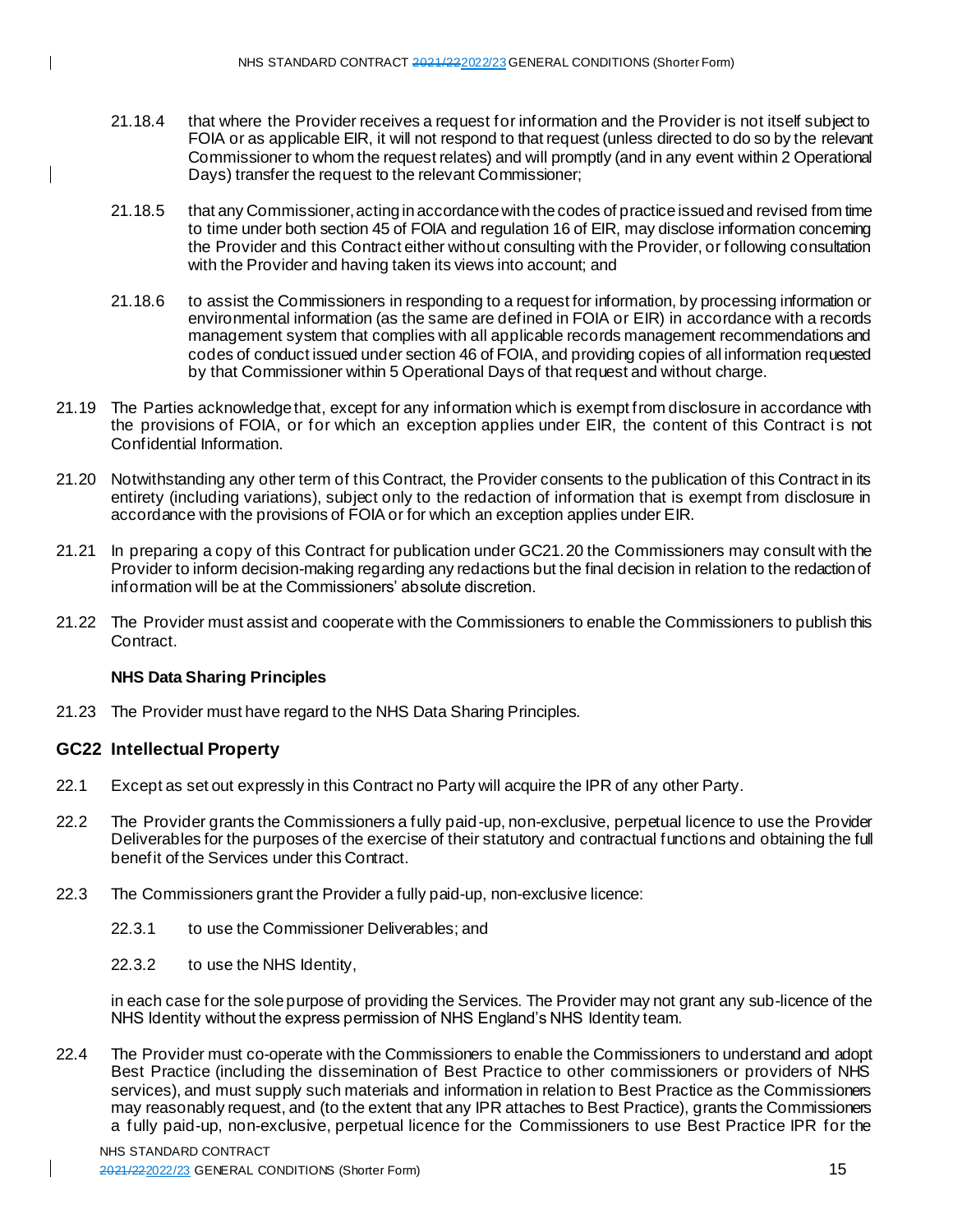commissioning of NHS services and to share any Best Practice IPR with other commissioners of NHS services (and other providers of NHS services) to enable those parties to adopt such Best Practice.

# **GC23 NHS Identity, Marketing and Promotion**

- 23.1 The Provider must comply with NHS Identity Guidelines.
- 23.2 Goodwill in the Services, to the extent branded as NHS services, will belong separately to both the Secretary of State and the Provider. The Provider may enforce its rights in its own branding even if it includes the NHS Identity. The Provider must provide whatever assistance the Secretary of State may reasonably be required to allow the Secretary of State to maintain and enforce his rights in respect of the NHS Identity.
- 23.3 The Provider must indemnify the Secretary of State and the Commissioners for any Losses suffered in relation to any claim made against the Secretary of State or any Commissioner by virtue of section 2 of the Consumer Protection Act 1987 in respect of the use of a defective product by the Provider or any Staff or Sub-Contractor in the provision of the Services.

# **GC24 Change in Control**

- 24.1 This GC24 applies to any Change in Control in respect of the Provider or any Sub-Contractor, but not to a Change in Control of a company which is a Public Company.
- 24.2 Without prejudice to GC24.3 the Provider must, as soon as possible following a Change in Control, notify the Co-ordinating Commissioner of that Change in Control and must supply to the Co -ordinating Commissioner whatever further information relating to the Change in Control the Co-ordinating Commissioner may reasonably request.
- 24.3 Notwithstanding any other provision of this Contract:
	- 24.3.1 a Restricted Person must not hold, and the Provider must not permit a Restricted Person to hold, at any time 5% or more of the total value of any Security in the Provider or in the Provider's Holding Company or any of the Provider's subsidiaries (as defined in the Companies Act 2006); and
	- 24.3.2 a Restricted Person must not hold, and the Provider must not permit (and must procure that a Sub-Contractor must not at any time permit) a Restricted Person to hold, at any time 5% or more of the total value of any Security in a Sub-Contractor or in any Holding Company or any of the subsidiaries (as defined in the Companies Act 2006) of a Sub-Contractor.

# **GC25 Warranties**

- 25.1 The Provider warrants to each Commissioner that it has notified the Co-ordinating Commissioner in writing of any Occasions of Tax Non-compliance or any litigation in which it is involved in connection with any Occasions of Tax Non-compliance.
- 25.2 The Provider warrants to each Commissioner that all information supplied by it to the Commissioners during the award procedure leading to the execution of this Contract is, to its reasonable knowledge and belief, true and accurate and it is not aware of any material facts or circumstances which have not been disclosed to the Commissioners which would, if disclosed, be likely to have an adverse effect on a reasonable public sector entity's decision whether or not to contract with the Provider substantially on the terms of this Contract.

# **GC26 Prohibited Acts**

- 26.1 The Provider must not commit any Prohibited Act.
- 26.2 If the Provider or its employees or agents (or anyone acting on its or their behalf) commits any Prohibited Act in relation to this Contract with or without the knowledge of the Co-ordinating Commissioner, the Co-ordinating Commissioner will be entitled:

NHS STANDARD CONTRACT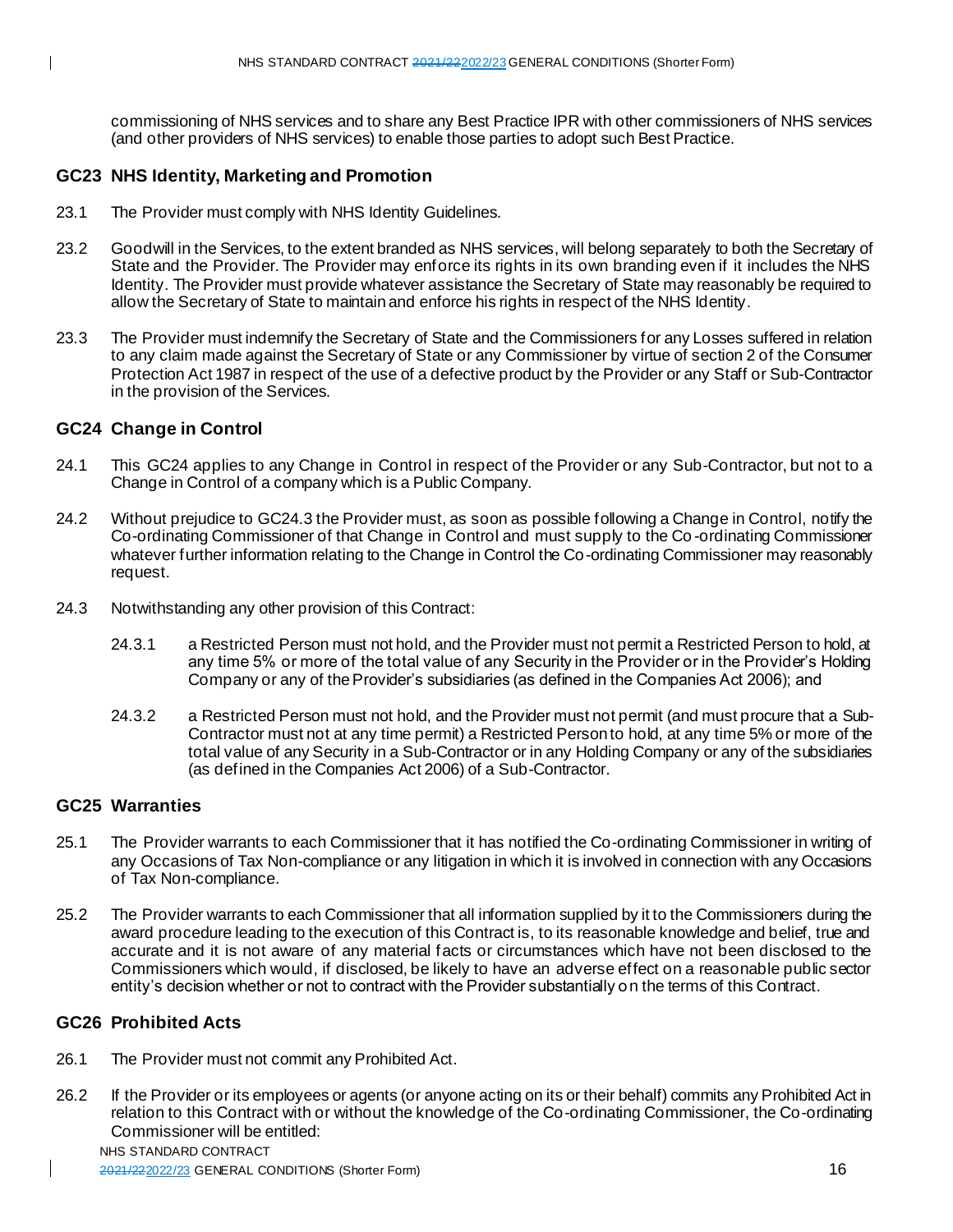- 26.2.1 to exercise its right to terminate under GC17.4 (*Termination*) and to recover from the Provider the amount of any loss resulting from the termination; and
- 26.2.2 to recover from the Provider the amount or value of any gift, consideration or commission concerned; and
- 26.2.3 to recover from the Provider any loss or expense sustained in consequence of the carrying out of the Prohibited Act or the commission of the offence.

# **GC27 Conflicts of Interest and Transparency on Gifts and Hospitality**

- 27.1 If a Party becomes aware of any actual, potential or perceived conflict of interest which is likely to affect another Party's decision (that Party acting reasonably) whether or not to contract or continue to contract substantially on the terms of this Contract, the Party aware of the conflict must immediately declare it to the other. The other Party may then, without affecting any other right it may have under Law, take whatever action under this Contract as it deems necessary.
- 27.2 The Provider must and must ensure that, in delivering the Services, all Staff comply with Law, with Managing Conflicts of Interest in the NHS and other Guidance, and with Good Practice, in relation to gifts, hospitality and other inducements and actual or potential conflicts of interest.

#### **GC28 Force Majeure**

- 28.1 If an Event of Force Majeure occurs, the Affected Party must:
	- 28.1.1 take all reasonable steps to mitigate the consequences of that event;
	- 28.1.2 resume performance of its obligations as soon as practicable; and
	- 28.1.3 use all reasonable efforts to remedy its failure to perform its obligations under this Contract.
- 28.2 The Affected Party must notify the other Parties immediately when it becomes aware of the Event of Force Majeure, giving detail of the Event of Force Majeure and its likely impact on the delivery of the Services.
- 28.3 If it has complied with its obligations under GC28.1 and 28.2, the Affected Party will be relieved from liability under this Contract if and to the extent that it is not able to perform its obligations under this Contract due to the Event of Force Majeure.

# **GC29 Third Party Rights**

- 29.1 A person who is not a Party to this Contract has no right under the Contracts (Rights of Third Parties) Act 1999 to enforce or enjoy the benefit of this Contract, except that, to the extent that it applies in its or their favour, this Contract may be enforced by:
	- 29.1.1 a person who is the Provider's employee and is performing the Services for the Provider, if the matter to be enforced or the benefit to be enjoyed arises under GC5 (*Staff*), other than GC5.2 and GC5.3.2 (*Staff*);
	- 29.1.2 the Secretary of State;
	- 29.1.3 a Regulatory or Supervisory Body;
	- 29.1.4 any CCG/ICB or Local Authority;
	- 29.1.5 the NHS Business Services Authority;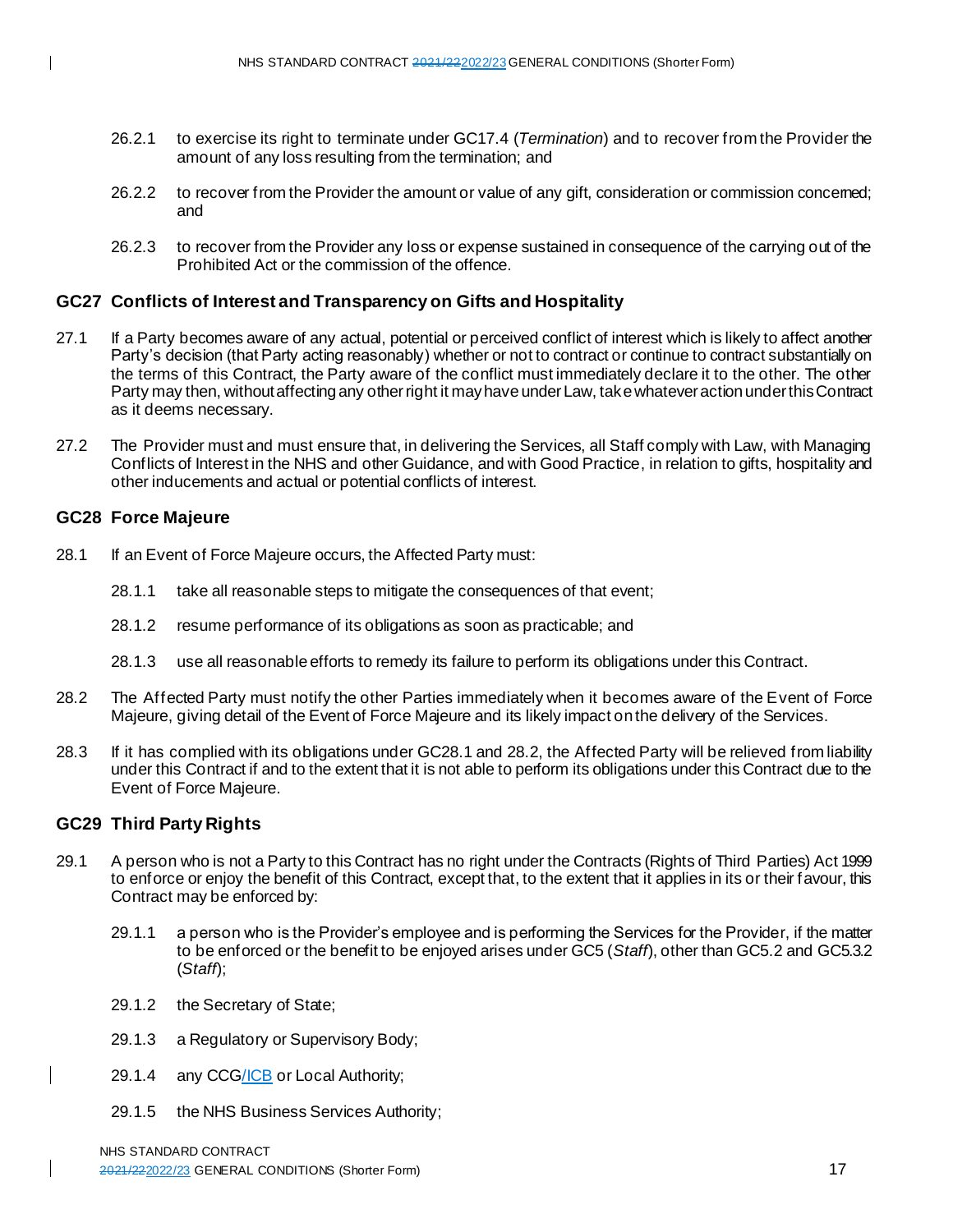- 29.1.6 a previous provider of services equivalent to the Services or any of them before the Service Commencement Date, or a new provider of services equivalent to the Services or any of them after the expiry or termination of this Contract or of any Service, if the matter to be enforced or the benefit to be enjoyed arises under Schedule 8 (*TUPE*).
- 29.2 Subject to GC13.2.2 (*Variations*), the rights of the Parties to terminate, rescind or agree any Variation, waiver or settlement under this Contract are not subject to the consent of any person who is not a party to this Contract.

# **GC30 Entire Contract**

30.1 This Contract constitutes the entire agreement and understanding of the Parties and supersedes any previous agreement between the Parties relating to the subject matter of this Contract, except for any contract entered into between the Commissioners and the Provider to the extent that it relates to the same or similar services and is designed to remain effective until the Service Commencement Date.

# **GC31 Severability**

31.1 If any provision or part of any provision of this Contract is declared invalid or otherwise unenforceable, that provision or part of the provision as applicable will be severed from this Contract. This will not affect the validity and/or enforceability of the remaining part of that provision or of other provisions.

# **GC32 Waiver**

32.1 Any relaxation of or delay by any Party in exercising any right under this Contract must not be taken as a waiver of that right and will not affect the ability of that Party subsequently to exercise that right.

# **GC33 Remedies**

33.1 Except as expressly set out in this Contract, no remedy conferred by any provision of this Contract is intended to be exclusive of any other remedy and each and every remedy will be cumulative and will be in addition to every other remedy given under this Contract or existing at law or in equity, by statute or otherwise.

# **GC34 – GC35 Intentionally Omitted**

#### **GC36 Notices**

36.1 Any notices given under this Contract must be in writing and must be served by hand, post, or e-mail to the address for service of notices for the relevant Party set out in the Particulars.

#### 36.2 Notices:

- 36.2.1 by post will be effective upon the earlier of actual receipt, or 5 Operational Days after mailing;
- 36.2.2 by hand will be effective upon delivery; and
- 36.2.3 by e-mail will be effective when sent in legible form, but only if, following transmission, the sender does not receive a non-delivery message.

# **GC37 Costs and Expenses**

37.1 Each Party is responsible for paying its own costs and expenses incurred in connection with the negotiation, preparation and execution of this Contract.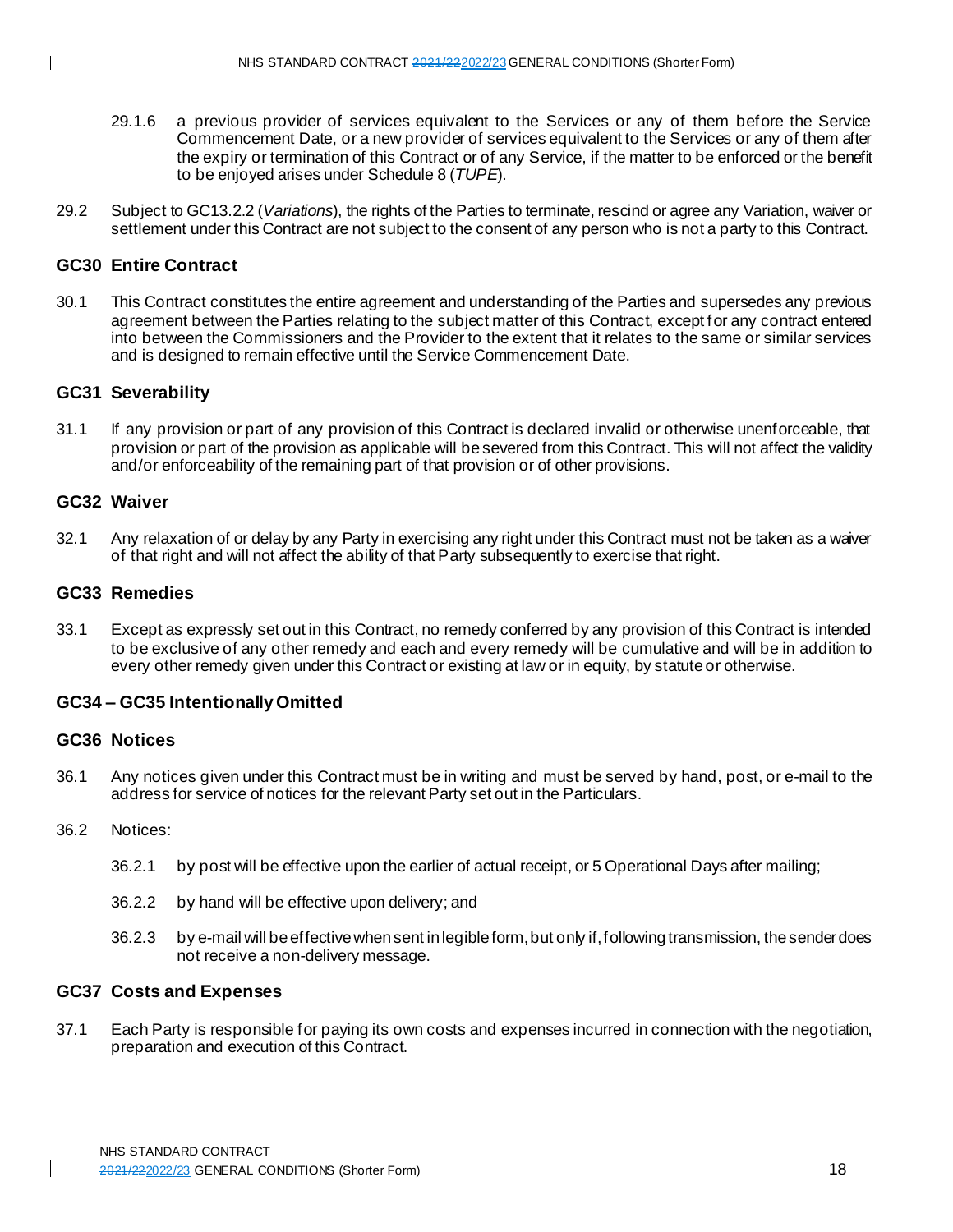# **GC38 Counterparts**

38.1 This Contract may be executed in any number of counterparts, each of which will be regarded as an original, but all of which together will constitute one agreement binding on all of the Parties, notwithstanding that all of the Parties are not signatories to the same counterpart.

# **GC39 Governing Law and Jurisdiction**

- 39.1 This Contract will be considered as a Contract made in England and will be subject to the laws of England.
- 39.2 Subject to the provisions of GC14 (*Dispute Resolution*), the Parties agree that the courts of England have exclusive jurisdiction to hear and settle any action, suit, proceedings or dispute in connection with this Contract (whether contractual or non-contractual in nature).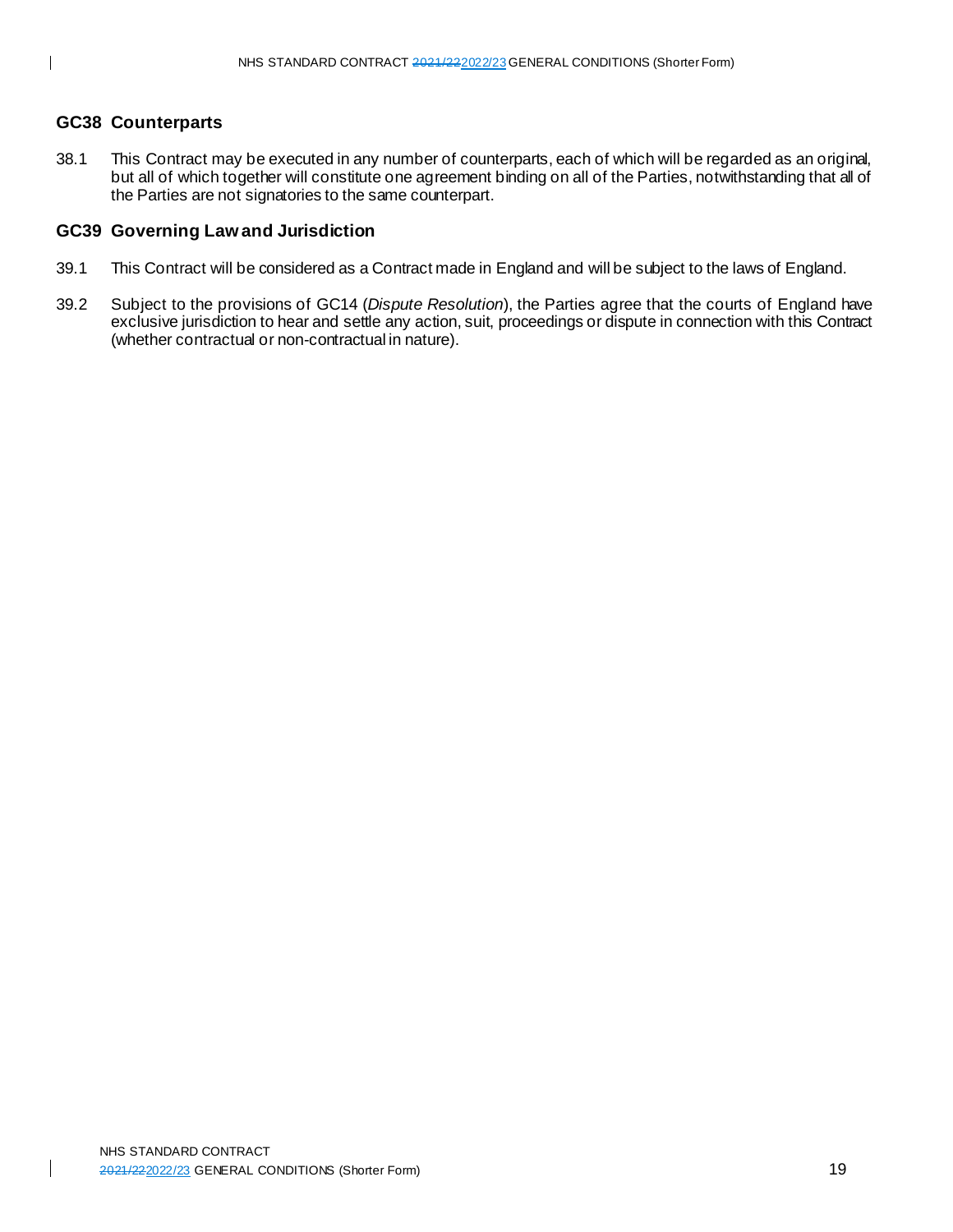# **DEFINITIONS AND INTERPRETATION**

- 1. The headings in this Contract will not affect its interpretation.
- 2. Reference to any statute or statutory provision, to Law, or to Guidance, includes a reference to that statute or statutory provision, Law or Guidance as from time to time updated, amended, extended, supplemented, re-enacted or replaced.
- 3. Reference to a statutory provision includes any subordinate legislation made from time to time under that provision.
- 4. References to Conditions and Schedules are to the Conditions and Schedules of this Contract, unless expressly stated otherwise.
- 5. References to any body, organisation or office include reference to its applicable successor from time to time.
- 6. Any references to this Contract or any other documents or resources includes reference to this Contract or those other documents or resources as varied, amended, supplemented, extended, restated and/or replaced from time to time and any reference to a website address for a resource includes reference to any replacement website address for that resource.
- 7. Use of the singular includes the plural and vice versa.
- 8. Use of the masculine includes the feminine and vice versa.
- 9. Use of the term "including" or "includes" will be interpreted as being without limitation.
- 10. The following words and phrases have the following meanings:

**1983 Act** the Mental Health Act 1983

**1983 Act Code** the 'code of practice' published by the Department of Health and Social Care under section 118 of the 1983 Act

**2005 Act** the Mental Capacity Act 2005

**2006 Act** the National Health Service Act 2006

**2008 Act** the Health and Social Care Act 2008

**2012 Act** the Health and Social Care Act 2012

**2014 Regulations** the Health and Social Care Act 2008 (Regulated Activities) Regulations 2014

**2022 Act** the Health and Care Bill (Bill 140) once it has received royal assent

**Accessible Information Standard** guidance aimed at ensuring that disabled people have access to information that they can understand and any communication support they might need, as set out at: http://www.england.nhs.uk/ourwork/patients/accessibleinfo-2/ <https://www.england.nhs.uk/ourwork/accessibleinfo/>

**Accountable Emergency Officer** the individual appointed by the Provider as required by section 252A(9) of the 2006 Act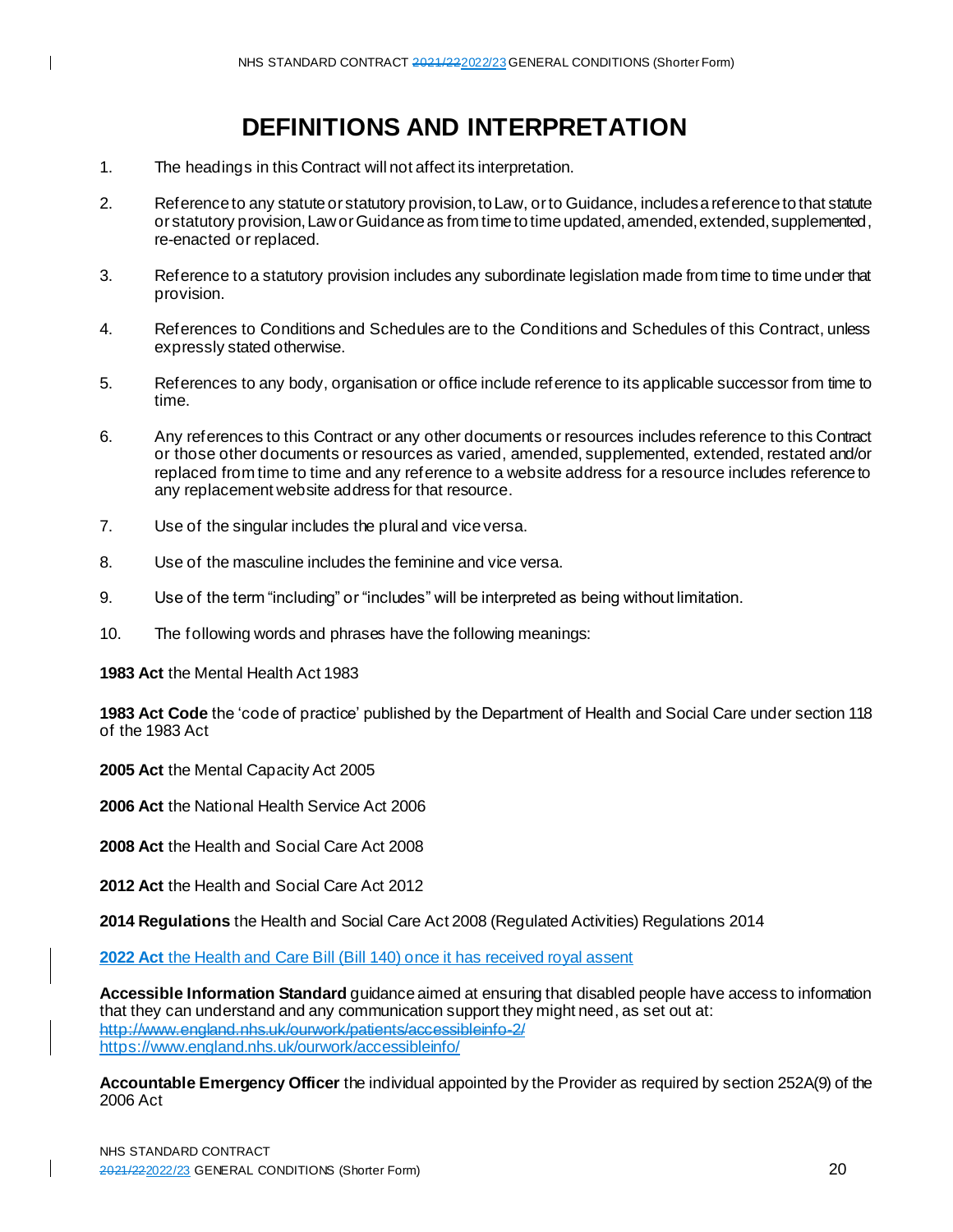**Activity** Service User flows and clinical activity under this Contract

**Activity and Finance Report** a report showing actual Activity and the associated costs to Commissioners, in the format agreed and specified in Schedule 6A (*Reporting Requirements*)

**Affected Party** a party the performance of whose obligations under this Contract is affected by an Event of Force Majeure

**Auditor** an appropriately qualified, independent third party auditor appointed by the Co-ordinating Commissioner in accordance with GC15.6 (*Governance, Transaction Records and Audit*)

#### **Authorised Person**

 $\mathbf I$ 

- (i) any Commissioner or their authorised representatives;
- (ii) any body or person concerned with the treatment or care of a Service User approved by any Commissioner;
- (iii) (for the purposes permitted by Law) any authorised representative of any Regulatory or Supervisory Body;
- (iv) NHS Protect or any body or person appointed by a Commissioner in connection with the investigation of bribery, fraud, corruption or security incidents

**Best Practice** any methodologies, pathway designs and processes relating to the Services developed by the Provider or any Sub-Contractor (whether singly or jointly with any Commissioner or other provider) for the purposes of delivering the Services and which are capable of wider use in the delivery of healthcare services for the purposes of the NHS, but not including inventions that are capable of patent protection and for which patent protection is being sought or has been obtained, registered designs, or copyright in software

**Block Arrangement** an arrangement described in Schedule 3A (*Local Prices*) under which an overall fixed price is agreed which is not varied as a result of any changes in Activity levels

**Business Continuity Plan** the Provider's plan for continuity of all of the Services in adverse circumstances, which is in accordance with the NHS England Business Continuity Management Framework (Service Resilience) and the principles of PAS 2015 (British Standards Institution 21 October 2010) and ISO 22301)

**Caldicott Guardian** the senior health professional responsible for safeguarding the confidentiality of patient information

**Caldicott Information Governance Review** the Information Governance Review (March 2013) also known as Caldicott 2, available at[: https://www.gov.uk/government/publications/the-information-governance-review](https://www.gov.uk/government/publications/the-information-governance-review)

**Caldicott Principles** the principles applying to the handling of patient-identifiable information set out in the report of the Caldicott Committee (1 December 1997)

**Care and Treatment Review Guidance** the guidance documents for commissioners and providers on Care and Treatment Reviews, and on Care, Education and Treatment Reviews for children and young people, published by NHS England at: <https://www.england.nhs.uk/publication/care-and-treatment-reviews-policy-and-guidance/>

**Carer** a family member or friend of the Service User who provides day-to-day support to the Service User without which the Service User could not manage

**CEDR** the Centre for Effective Dispute Resolution

#### **Change in Control**

(i) any sale or other disposal of any legal, beneficial or equitable interest in any or all of the equity share capital of a corporation (the effect of which is to confer on any person (when aggregated with any interest(s) already held or controlled) the ability to control the exercise of 50% or more of the total voting rights exercisable at general meetings of that corporation on all, or substantially all, matters), provided that a Change in Control will be deemed not to have occurred if after any such sale or disposal the same entities directly or indirectly exercise the same degree of control over the relevant corporation; or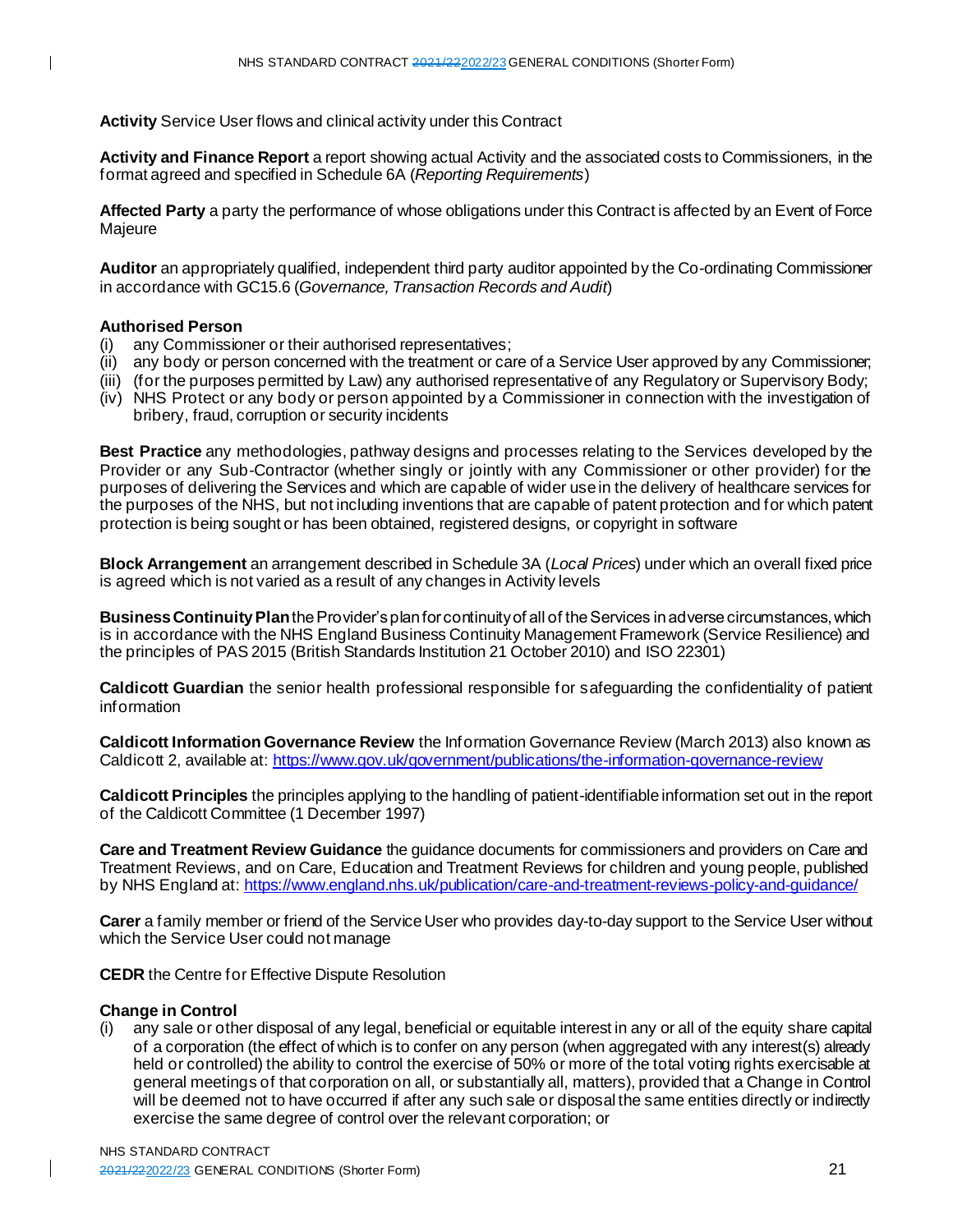(ii) any change in the ability to control an NHS Foundation Trust, NHS Trust or NHS Body by virtue of the entering into of any franchise, management or other agreement or arrangement, under the terms of which the control over the management of the relevant NHS Foundation Trust, NHS Trust or NHS Body is conferred on another person without the Co-ordinating Commissioner's prior written consent

**Chargeable Overseas Visitor** a patient who is liable to pay charges for NHS services under the Overseas Visitor Charging Regulations

**Child Sexual Abuse and Exploitation Guidance** the *Child Sexual Exploitation: Health Working Group Report*  and the Department of Health and Social Care's response to its recommendations, available at: <https://www.gov.uk/government/publications/health-working-group-report-on-child-sexual-exploitation> and all Guidance issued pursuant to those recommendations

**Child Sexual Abuse and Exploitation Lead** the officer of the Provider responsible for implementation and dissemination of Child Abuse and Sexual Exploitation Guidance

**Clinical Commissioning Group** or **CCG** a clinical commissioning group as defined in Section 1l of 2006 Act

**Code of Practice on the Prevention and Control of Infections** the *Health and Social Care Act 2008: Code of Practice on the prevention and control of infections* and related guidance, available at: [https://www.gov.uk/government/publications/the-health-and-social-care-act-2008-code-of-practice-on-the](https://www.gov.uk/government/publications/the-health-and-social-care-act-2008-code-of-practice-on-the-prevention-and-control-of-infections-and-related-guidance)[prevention-and-control-of-infections-and-related-guidance](https://www.gov.uk/government/publications/the-health-and-social-care-act-2008-code-of-practice-on-the-prevention-and-control-of-infections-and-related-guidance)

**Commencement Date** the date that a section or a paragraph of a schedule of the 2022 Act comes into force

**Commissioner** a party identified as such in the Particulars

**Commissioner Assignment Methodology Guidance** detailed technical guidance published by NHS England to enable Providers to allocate the correct commissioner code within specified commissioning data sets for the healthcare activities they provide, available at[: https://www.england.nhs.uk/data-services/commissioning-flows/](https://www.england.nhs.uk/data-services/commissioning-flows/)

**Commissioner Deliverables** all documents, products and materials developed by any Commissioner in relation to the Services in any form and submitted by any Commissioner to the Provider under this Contract, including data, reports, policies, plans and specifications

**Commissioner Representative** a person identified as such in the Particulars

**Conditions Precedent** the pre-conditions to commencement of service delivery set out in Schedule 1A (*Conditions Precedent*)

**Confidential Information** any information or data in whatever form disclosed, which by its nature is confidential or which the disclosing Party acting reasonably states in writing to the receiving Party is to be regarded as confidential, or which the disclosing Party acting reasonably has marked 'confidential' (including, financial information, or marketing or development or workforce plans and information, and information relating to services or products) but which is not Service User Health Records or information relating to a particular Service User, or Personal Data, or information which is disclosed in accordance with GC21 (*Patient Confidentiality, Data Protection, Freedom of Information and Transparency*), in response to an FOIA request, or information which is published as a result of government policy in relation to transparency

# **Consent**

- (i) any permission, consent, approval, certificate, permit, licence, statutory agreement, authorisation, exception or declaration required by Law for or in connection with the performance of Services; and/or
- (ii) any necessary consent or agreement from any third party needed either for the performance of the Provider's obligations under this Contract or for the provision by the Provider of the Services in accordance with this Contract, including any registration with any relevant Regulatory or Supervisory Body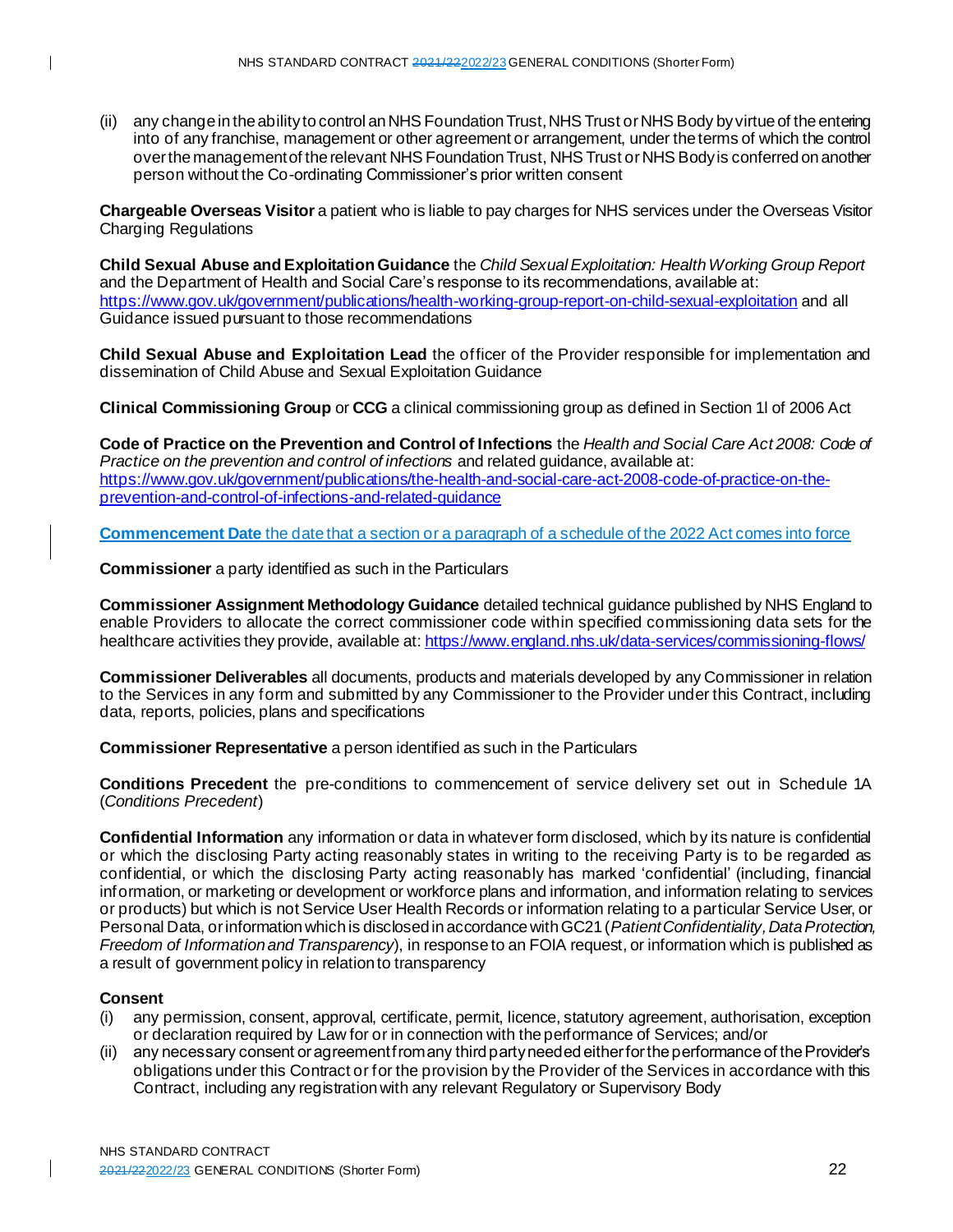**Consultant** a person employed or engaged by the Provider of equivalent standing and skill as a person appointed by an NHS Body in accordance with the Law governing the appointment of consultants

**Contract Management Meeting** a meeting of the Co-ordinating Commissioner and the Provider held in accordance with GC9.6 (*Contract Management*)

# **Contract Performance Notice**

- (i) a notice given by the Co-ordinating Commissioner to the Provider under GC9.3 (*Contract Management*), alleging failure by the Provider to comply with any obligation on its part under this Contract; or
- (ii) a notice given by the Provider to the Co-ordinating Commissioner under GC9.4 (*Contract Management*) alleging failure by any Commissioner to comply with any obligation on its part under this Contract, as appropriate

**Contract Technical Guidance** technical guidance in relation to the NHS Standard Contract, available at: <https://www.england.nhs.uk/nhs-standard-contract/>

**Contract Term** the period specified as such in the Particulars (or where applicable that period as extended in accordance with Schedule 1C (*Extension of Contract Term*)

**Contract Year** the period starting on the Service Commencement Date and ending on the following 31 March and each subsequent period of 12 calendar months starting on 1 April, provided that the final Contract Year will be the period starting on the relevant 1 April and ending on the Expiry Date or date of earlier termination

**Co-ordinating Commissioner** the party identified as such in the Particulars

**Core Skills Training Framework** the framework which sets out national minimum standards for statutory and mandatory training for clinical and non-clinical staff employed or engaged by providers of healthcare services, available at: <https://skillsforhealth.org.uk/info-hub/statutory-mandatory-core-skills-training-framework-cstf/>

**CQC** the Care Quality Commission established under section 1 of the 2008 Act

**CRS** has the meaning given to it in CRS Guidance

**CRS Guidance** the Guidance published by NHS England and NHS Improvement in relation to commissioner requested services, available at: [https://www.england.nhs.uk/licensing-and-oversight-of-independent](https://www.england.nhs.uk/licensing-and-oversight-of-independent-providers/information-for-commissioners/)[providers/information-for-commissioners/](https://www.england.nhs.uk/licensing-and-oversight-of-independent-providers/information-for-commissioners/)

**Data Breach** has the meaning given to it in the Caldicott Information Governance Review

**Data Controller** has the same meaning as "Controller" in the Data Protection Legislation

**Data Guidance** any applicable guidance, guidelines, direction or determination, framework, code of practice, standard or requirement regarding information governance, confidentiality, privacy or compliance with Data Protection Legislation (whether specifically mentioned in this Contract or not) to the extent published and publicly available or their existence or contents have been notified to the Provider by the Co -ordinating Commissioner and/or any relevant Regulatory or Supervisory Body. This includes but is not limited to guidance issued by NHS Digital, the National Data Guardian for Health & Care, the Department of Health and Social Care, NHS England, the Health Research Authority, Publicthe UK Health EnglandSecurity Agency and the Information Commissioner

**Data Landing Portal** the secure and confidential portal hosted by NHS Digital for the receipt of electronic submissions of local patient-level datasets from providers, available at: [https://digital.nhs.uk/services/secondary](https://digital.nhs.uk/services/secondary-uses-service-sus/data-landing-portal-dlp)[uses-service-sus/data-landing-portal-dlp](https://digital.nhs.uk/services/secondary-uses-service-sus/data-landing-portal-dlp)

**Data Landing Portal Acceptable Use Statement** the statement published by NHS Digital which sets out requirements on providers relating to the use of the Data Landing Portal, available at: <https://digital.nhs.uk/services/data-landing-portal>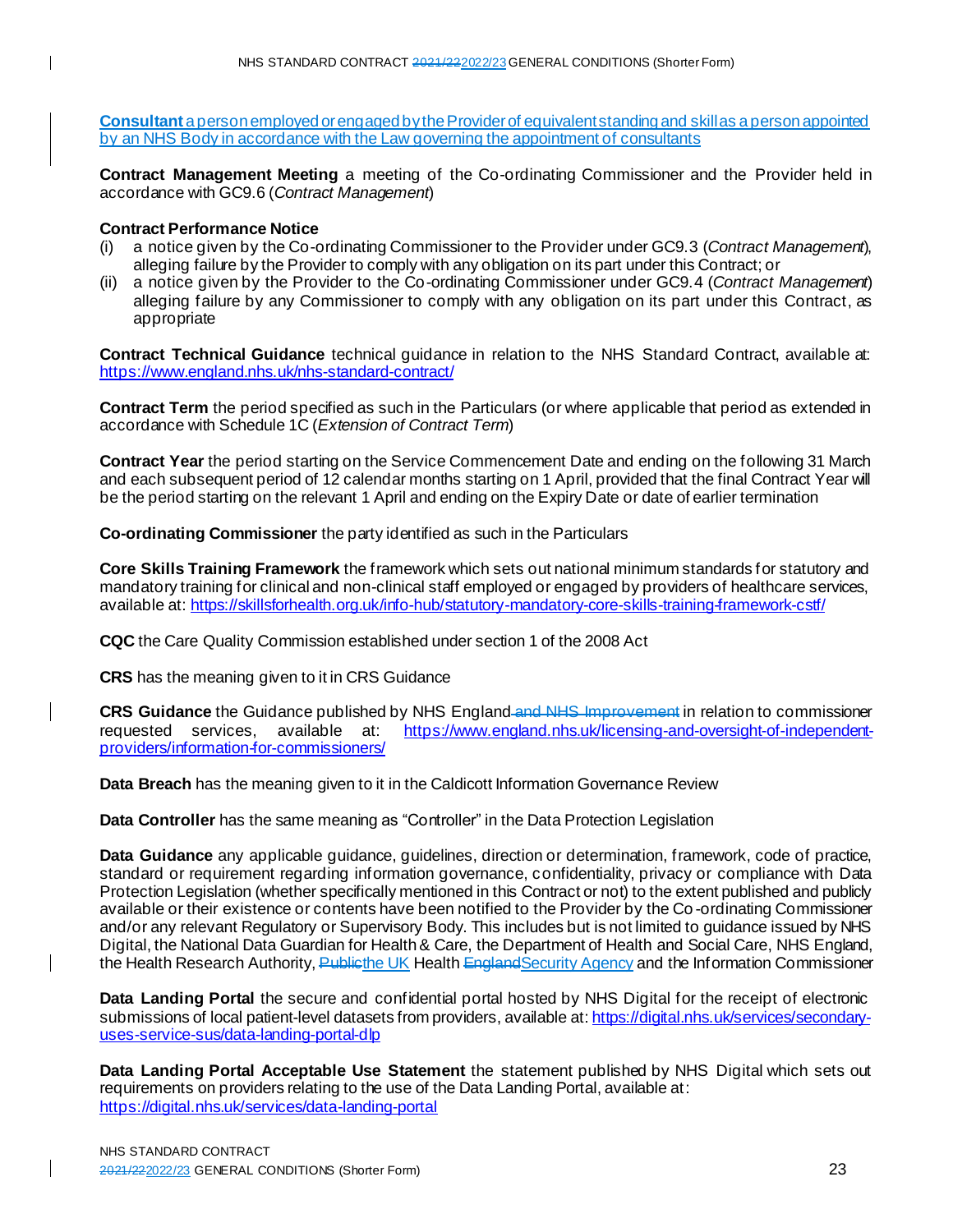**Data Processor** has the same meaning as "Processor" in the Data Protection Legislation

# **Data Protection Legislation**

- (i) the UK GDPR and any applicable national Laws implementing them as amended from time to time
- (ii) the DPA 2018
- (iii) all applicable Law concerning privacy, confidentiality or the processing of personal data including but not limited to the Human Rights Act 1998, the Health and Social Care (Safety and Quality) Act 2015, the common law duty of confidentiality and the Privacy and Electronic Communications (EC Directive) Regulations 2003

**Data Protection Officer** has the meaning given to it in Data Protection Legislation

**Data Quality Maturity Index** the NHS Digital publication which assesses the completeness and quality of datasets submitted nationally by individual providers in relation to different services, available at: <https://digital.nhs.uk/data-and-information/data-tools-and-services/data-services/data-quality>

**Data Subject** has the meaning given to it in Data Protection Legislation

**DBS** the Disclosure and Barring Service established under section 87 of the Protection of Freedoms Act 2012

**Debt Securities** debentures, debenture or loan stock, bonds and notes, whether secured or unsecured

**Definitions and Interpretation** the section of the General Conditions under that heading

**Delivering a 'Net Zero' National Health Service** the reportstrategy document setting out the NHS's commitment to achieving net zero carbon emissions, published by NHS England and NHS Improvement at: <https://www.england.nhs.uk/greenernhs/publication/delivering-a-net-zero-national-health-service/>

**Department of Health and Social Care** or **DHSC** the Department of Health and Social Care in England of HM Government and its predecessor departments, or such other body superseding or replacing it from time to time and/or the Secretary of State

**Direction Letter/Determination** a letter or determination issued by the NHS Business Services Authority (on behalf of the Secretary of State pursuant to Section 7(2) of the Superannuation (Miscellaneous Provisions) Act 1967 or Section 25(5) of the Public Service Pensions Act 2013) to the Provider (or any Sub-Contractor, as appropriate), setting out the terms on which the Provider (or any Sub-Contractor, as appropriate) is to be granted access to the NHS Pension Scheme in connection with this Contract (or the relevant Sub-Contract as appropriate)

**Discharge Summary** a summary of information relevant to the Service User to be produced by the Provider in accordance with the relevant Transfer of and Discharge from Care Protocol

**Dispute** a dispute, conflict or other disagreement between the Parties arising out of or in connection with this **Contract** 

**Dispute Resolution** the procedure for resolution of disputes set out in GC14 (*Dispute Resolution*)

**DOTAS** the Disclosure of Tax Avoidance Schemes rules, requiring a promoter of tax schemes to tell HM Revenue & Customs of any specified notifiable arrangements or proposals and to provide prescribed information on those arrangements or proposals within set time limits as contained in Part 7 of the Finance Act 2004 and in secondary legislation pursuant to Part 7 of the Finance Act 2004 and as extended to National Insurance Contributions by the National Insurance Contributions (Application of Part 7 of the Finance Act 2004) Regulations 2012, SI 2012/1868 made under section 132A of the Social Security Administration Act 1992

**DPA 2018** the Data Protection Act 2018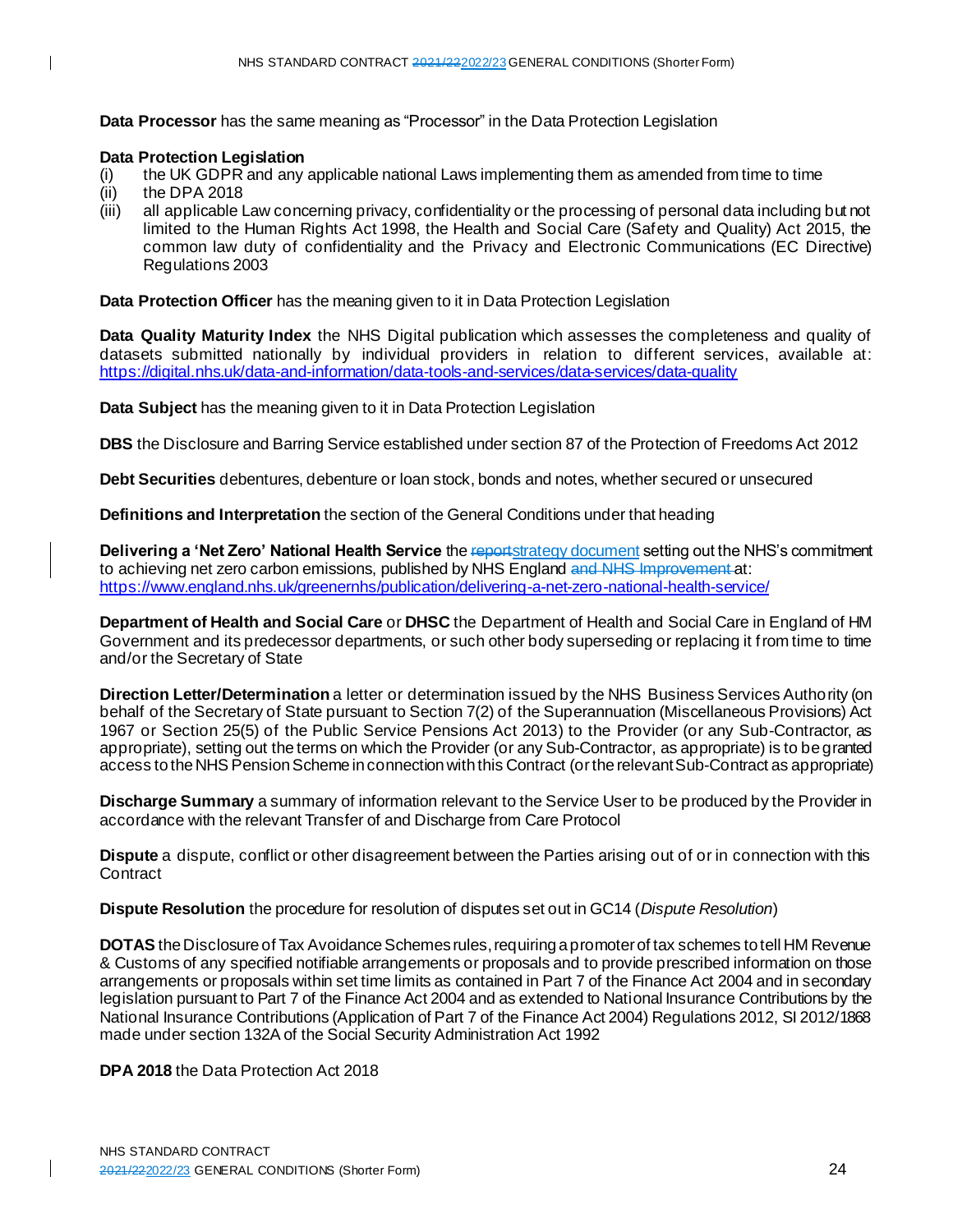**Education, Health and Care Needs Assessment** a joint assessment by the relevant professionals of the healthcare and social care needs of a child or young person, required under the Special Educational Needs and Disability Regulations 2014

**Effective Date** the date referred to as such in the Particulars

**e-Invoicing Guidance** guidance relating to the application and use of the NHS Shared Business Services e-Invoicing Platform, available at: <https://networkgrowth.s3.amazonaws.com/Tradeshift%20Supplier%20Training%20Guide.pdf>

**e-Invoicing Platform** the NHS Shared Business Services e-invoicing platform provided by Tradeshift

**EIR** the Environmental Information Regulations 2004

**Enhanced DBS & Barred List Check** a disclosure of information comprised in an Enhanced DBS Check together with information from the DBS children's barred list, adults' barred list and children's and adults' barred list

**Enhanced DBS Check** a disclosure of information comprised in a Standard DBS Check together with any information held locally by police forces that it is reasonably considered might be relevant to the post applied for

**Enhanced DBS Position** any position listed in the Rehabilitation of Offenders Act 1974 (Exceptions) Order 1975 (as amended), which also meets the criteria set out in the Police Act 1997 (Criminal Records) Regulations 2002 (as amended), and in relation to which an Enhanced DBS Check or an Enhanced DBS & Barred List Check (as appropriate) is permitted

**EPACCS IT System Requirements** guidance on the implementation of Electronic Palliative Care Co-ordination Systems available at: <https://digital.nhs.uk/binaries/content/assets/website-assets/data-collections/epaccsreq.pdf>

**EPRR Guidance** the emergency preparedness, resilience and response guidance published by NHS England and NHS Improvement, including:

(i) *NHS Emergency Preparedness, Resilience and Response Framework;*

(ii) *NHS Core Standards for Emergency Preparedness, Resilience and Response (EPRR); and*

(iii) *Guidance relating to COVID-19*

available at: <http://www.england.nhs.uk/ourwork/eprr/>

**Equipment** medical or non-medical equipment that the Provider may use in the delivery of the Services (including Vehicles)

**Essential Services** the Services identified as such listed in Schedule 2D (*Essential Services),* being those Services for which sufficient capacity does not exist at appropriate alternative providers or potential alternative providers and/or which cannot be provided in a different way and/or where vulnerable groups may have particular problems accessing alternative providers and/or where the Provider ceasing to provide the Service would render other Services unviable (Note that with effect from the Commencement Date for section 22 of the 2022 Act NHS Trusts will no longer be exempt from the Provider Licence, so that this definition and all references to it will become redundant)

**Event of Force Majeure** an event or circumstance which is beyond the reasonable control of the Party claiming relief under GC28 (*Force Majeure*), including war, civil war, armed conflict or terrorism, strikes or lock outs, riot, fire, flood or earthquake, and which directly causes that Party to be unable to comply with all or a material part of its obligations under this Contract in relation to any Service

**Expected Annual Contract Value** the sum (if any) set out in Schedule 3D (*Expected Annual Contract Values*) for each Commissioner in respect of each relevant Service for the Contract Year

**Expected Service Commencement Date** the date referred to as such in the Particulars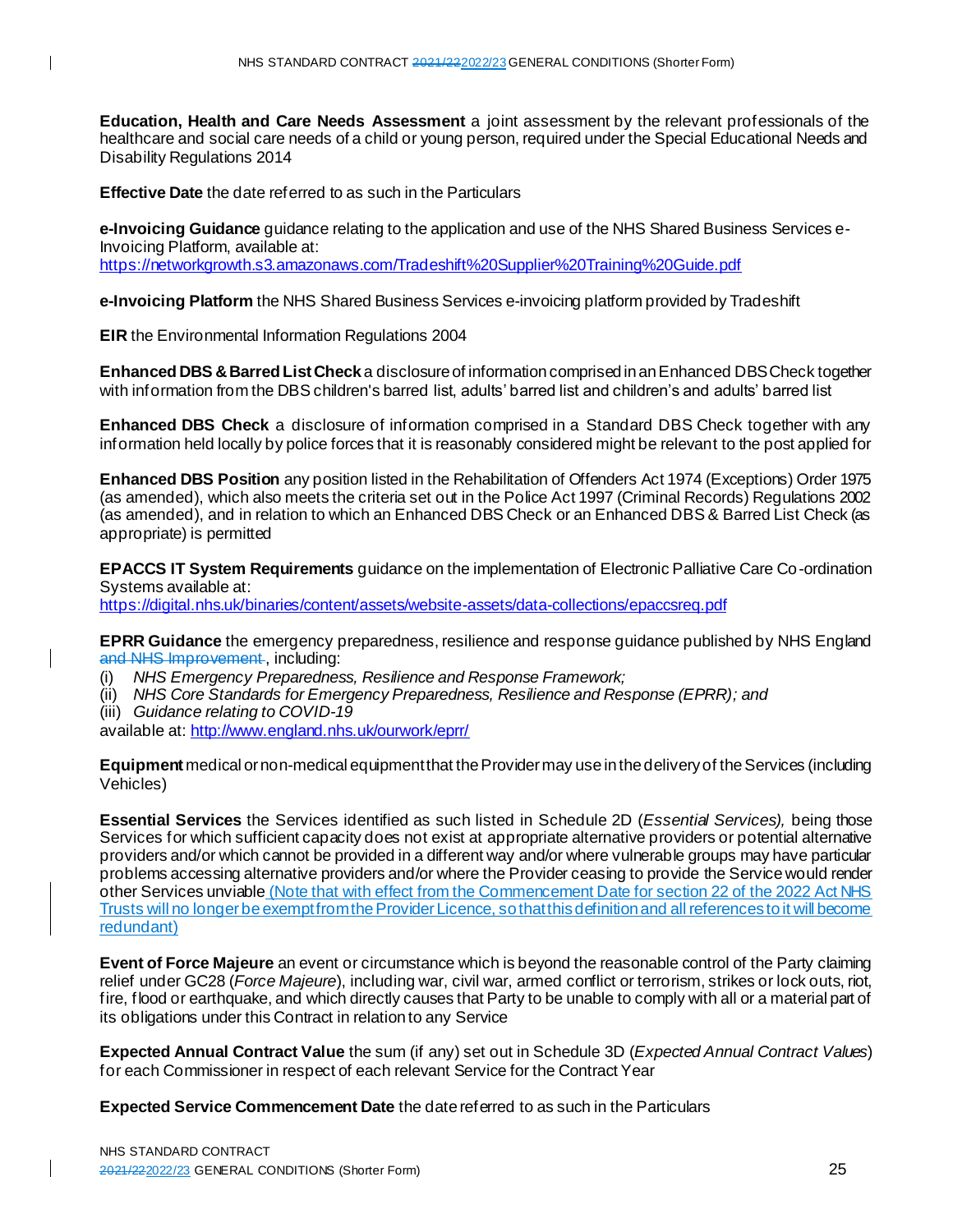**Expiry Date** the last day of the Contract Term

**FFT Guidance** guidance on the implementation of the NHS Friends and Family Test, available at: <https://www.england.nhs.uk/fft>

**FOIA** the Freedom of Information Act 2000

**Freedom to Speak Up Guardian** the individual appointed by the Provider in accordance with the Department of Health and Social Care publication *Learning Not Blaming* available at: <https://www.gov.uk/government/publications/learning-not-blaming-response-to-3-reports-on-patient-safety> and identified as such in the Particulars

**Friends and Family Test** the Friends and Family Test as defined in FFT Guidance

**Fundamental Standards of Care** the requirements set out in regulations 9 to 19 of the 2014 Regulations

**General Anti-abuse Rule** the legislation in Part 5 of the Finance Act 2013

**General Condition** or **GC** any of these General Conditionsthe General Conditions,as published by NHS England from time to time at[: https://www.england.nhs.uk/nhs-standard-contract/](https://www.england.nhs.uk/nhs-standard-contract/), forming part of the Contract

**Good Practice** using standards, practices, methods and procedures conforming to the Law and reflecting up-todate published evidence and using that degree of skill and care, diligence, prudence and foresight which would reasonably and ordinarily be expected from a skilled, efficient and experienced clinical services provider and a person providing services the same as or similar to the Services at the time the Services are provided, including (where appropriate) assigning a Consultant to each Service User who will be clinically responsible for that Service User at all times during the Service User's care by the Provider

**Governing Body** in respect of any Party, the board of directors, governing body, executive team or other body having overall responsibility for the actions of that Party

**GP** a general medical practitioner or general dental practitioner registered on the performers list prepared, maintained and published in accordance with regulations made under sections 91 and 106 of the 2006 Act

**Guidance** any applicable health or social care guidance, guidelines, direction or determination, framework, code of practice, standard or requirement to which the Commissioners and/or the Provider have a duty to have regard (and whether specifically mentioned in this Contract or not), to the extent that the same are published and publicly available or the existence or contents of them have been notified to the Provider by the Co -ordinating Commissioner and/or any relevant Regulatory or Supervisory Body

# **Guidance on Care of Dying People**

(i) *NICE Guidance 31: Care of dying adults in the last days of life*, available at: <https://www.nice.org.uk/guidance/ng31> (ii) *NICE Guidance 142: End of life care for adults: service delivery*, available at: <https://www.nice.org.uk/guidance/ng142> (iii) *NICE Guidance 61: End of life care for infants, children and young people with life-limiting conditions: planning and management*, available at: <https://www.nice.org.uk/guidance/ng61> (iv) *One chance to get it right: Improving people's experience of care in the last few days and hours of life,*  published by the Leadership Alliance for the Care of Dying People, available at: https://www.gov.uk/government/uploads/system/uploads/attachment\_data/file/323188/One\_chance\_to [get\\_it\\_right.pdf](https://www.gov.uk/government/uploads/system/uploads/attachment_data/file/323188/One_chance_to_get_it_right.pdf)

https://www.england.nhs.uk/wp-content/uploads/2016/01/transforming-end-of-life-care-acute-hospitals.pdf

#### **Halifax Abuse Principle** the principle explained in the CJEU Case C-255/02 Halifax and others

**Healthcare Safety Investigation Branch** the body established to provide support and guidance and to carry out its own investigations, into patient safety incidents: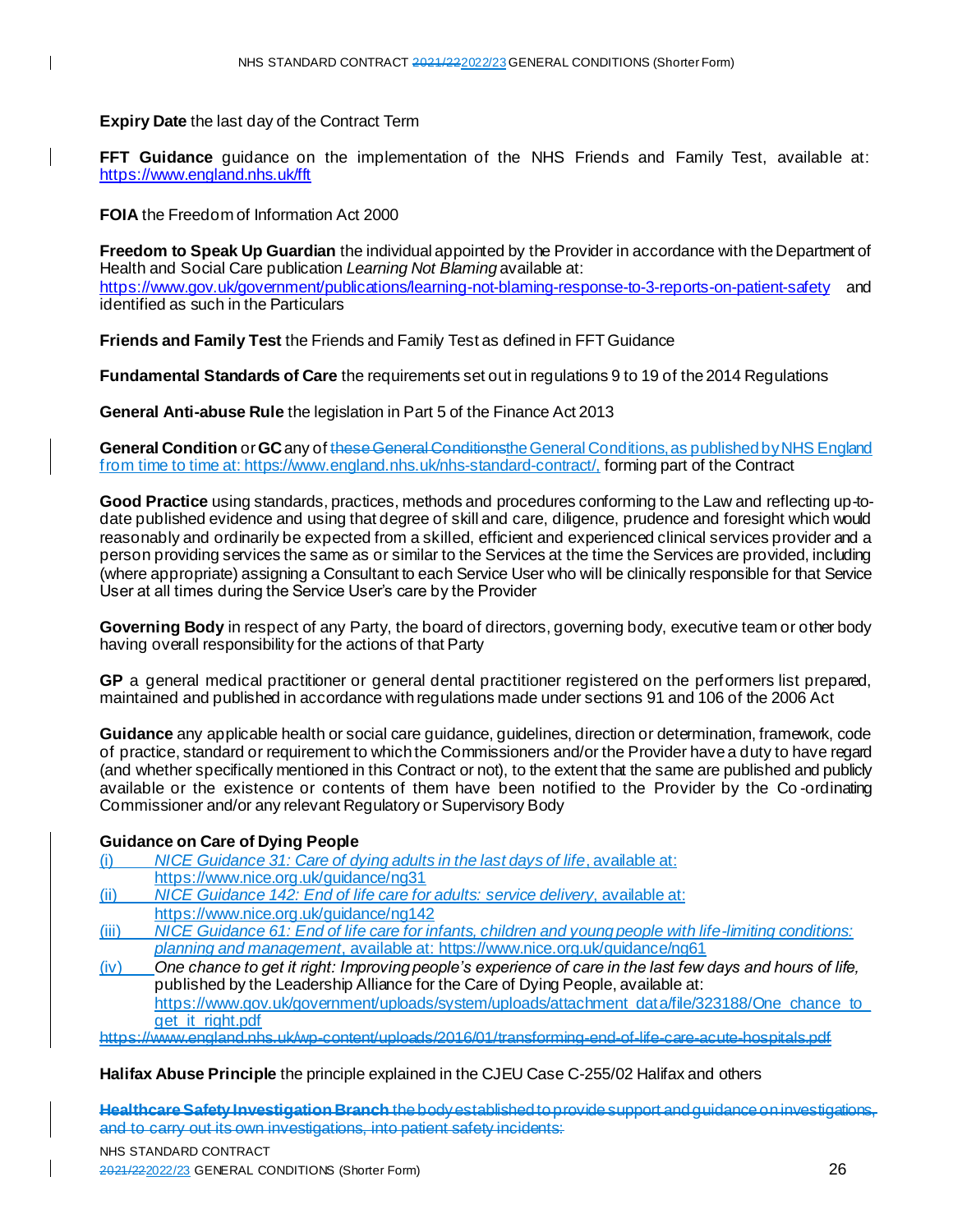https://www.gov.uk/government/groups/independent-patient-safety-investigation-service-ipsis-expert-advisory**aroup** 

**Healthcare Professional** a person qualified in a healthcare-related profession

**Health Education England** the non-departmental public body supporting delivery of excellent healthcare and health improvement in England by ensuring that the workforce has the right numbers, skills, values and behaviours, in the right time and in the right place

**Health Research Authority** the executive non-departmental public body sponsored by the Department of Health and Social Care which protects and promotes the interests of patients and the public in health and social care research

**Health Service Ombudsman** the Parliamentary and Health Service Ombudsman, the independent body the role of which is to investigate complaints that individuals have been treated unfairly or have received poor service from government departments and other public organisations and the NHS[: http://www.ombudsman.org.uk/](http://www.ombudsman.org.uk/)

**Health Services Safety Investigations Body**

- (i) until the Commencement Date for section 93 and Schedule 13 of the 2022 Act, the Healthcare Safety Investigation Branch, being the body established to provide support and guidance on investigations, and to carry out its own investigations, into patient safety incidents: [https://www.gov.uk/government/groups/independent-patient-safety-investigation-service-ipsis-expert](https://www.gov.uk/government/groups/independent-patient-safety-investigation-service-ipsis-expert-advisory-group)[advisory-group](https://www.gov.uk/government/groups/independent-patient-safety-investigation-service-ipsis-expert-advisory-group), and
- (ii) with effect from the Commencement Date for section 93 and Schedule 13 of the 2022 Act, the body corporate established by section 93 and Schedule 13 of the 2022 Act

**Healthwatch England** the independent consumer champion for health and social care in England

**HEE Quality Framework** the Health Education England Quality Framework, available at: <https://hee.nhs.uk/our-work/quality>

**HM Government** the government of the United Kingdom of Great Britain and Northern Ireland

**Holding Company** has the definition given to it in section 1159 of the Companies Act 2006

**HRA** the Human Rights Act 1998

**IG Guidance for Serious Incidents** NHS Digital's *Checklist Guidance for Information Governance Serious Incidents Requiring Investigation* June 2013, available at:

[https://digital.nhs.uk/data-and-information/looking-after-information/data-security-and-information](https://digital.nhs.uk/data-and-information/looking-after-information/data-security-and-information-governance/data-security-and-protection-toolkit)[governance/data-security-and-protection-toolkit](https://digital.nhs.uk/data-and-information/looking-after-information/data-security-and-information-governance/data-security-and-protection-toolkit)

**Incident Response Plan** means each Party's operational plan for response to and recovery from Incidents or Emergencies as identified in national, local and community risk registers and in accordance with the requirements of the NHS England Emergency Preparedness, Resilience and Response Framework and the Civil Contingencies Act 2004

# **Indemnity Arrangements** either:

(i) a policy of insurance;

(ii) an arrangement made for the purposes of indemnifying a person or organisation; or  $(iii)$ a combination of  $(i)$  and  $(ii)$ 

**Indicative Activity Plan** a plan identifying the anticipated indicative Activity and specifying the threshold for each Activity (which may be zero) for one or more Contract Years, set out in Schedule 2B (*Indicative Activity Plan*)

NHS STANDARD CONTRACT **Indirect Losses** loss of profits (other than profits directly and solely attributable to provision of the Services), loss of use, loss of production, increased operating costs, loss of business, loss of business opportunity, loss of

2021/222022/23 GENERAL CONDITIONS (Shorter Form) 27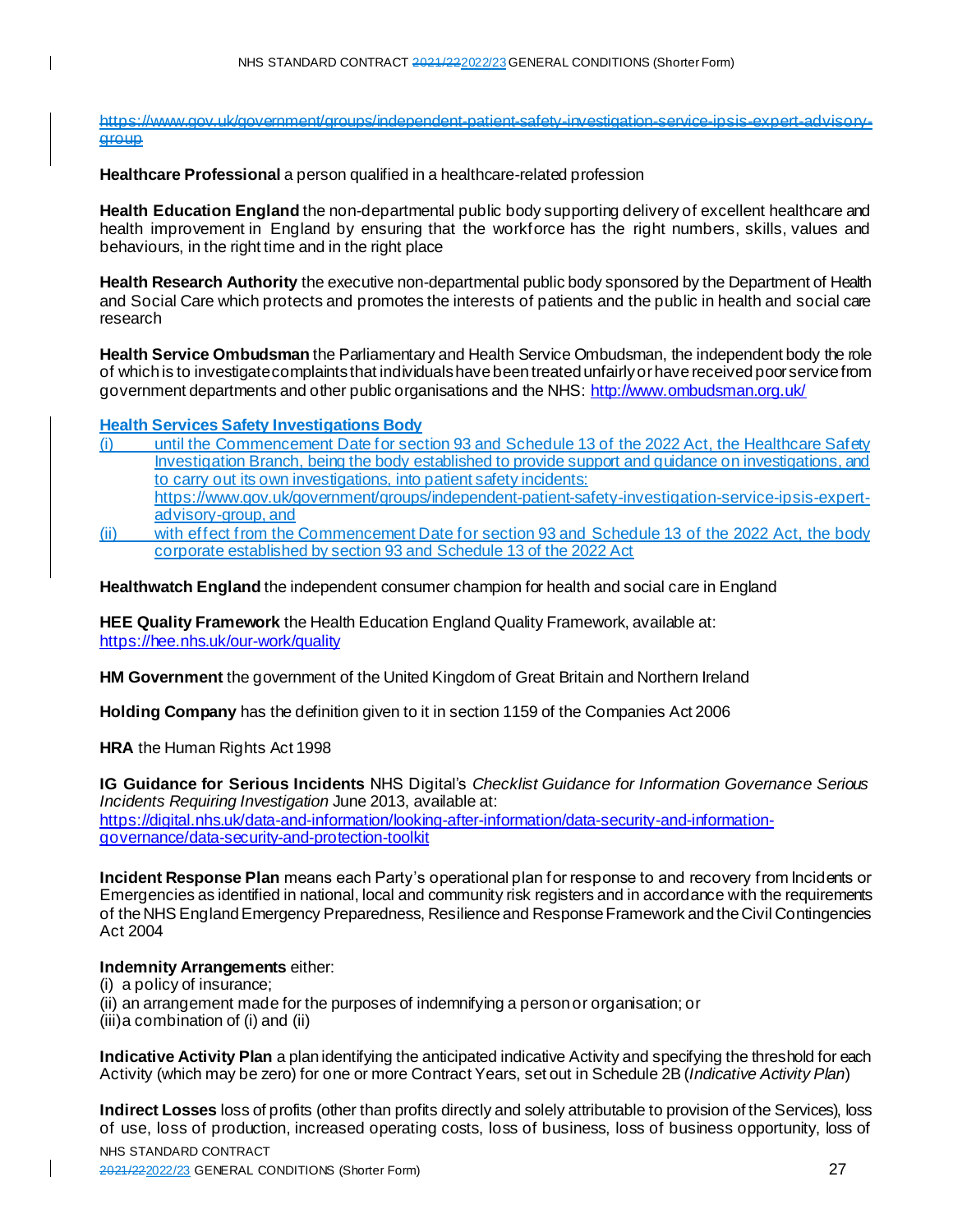reputation or goodwill or any other consequential or indirect loss of any nature, whether arising in tort or on any other basis but, for the avoidance of doubt, excluding any costs incurred in remedying any breach of Data Protection Legislation

**Information Commissioner** the independent authority established to uphold information rights in the public interest, promoting openness by public bodies and data privacy for individuals ico.org.uk and any other relevant data protection or supervisory authority recognised pursuant to Data Protection Legislation

**Information Governance Audit Guidance** guidance issued by the Department of Health and Social Care and/or NHS England available at: [http://www.gov.uk/government/publications/a-question-of-balance-independent](http://www.gov.uk/government/publications/a-question-of-balance-independent-assurance-of-information-governance-returns)[assurance-of-information-governance-returns](http://www.gov.uk/government/publications/a-question-of-balance-independent-assurance-of-information-governance-returns)

**Information Governance Breach** an information governance serious incident requiring investigation, as defined in IG Guidance for Serious Incidents

**Information Governance Lead** the individual responsible for information governance and for providing the Provider's Governing Body with regular reports on information governance matters, including details of all incidents of data loss and breach of confidence

**Integrated Care Board** or **ICB** an integrated care board as defined in Section 14Z25 of the 2006 Act (as amended with effect from the Commencement Date of section 13 of the 2022 Act)

**Intercollegiate Guidance in Relation to Safeguarding Training** intercollegiate guidance in relation to safeguarding training, including

- (i) *Safeguarding children and young people: roles and competences for health care staff,* available at: <https://www.rcn.org.uk/clinical-topics/children-and-young-people/safeguarding-children-and-young-people>;
- (ii) *Looked after children: Knowledge, skills and competences of health care staff*, available at: [https://www.rcpch.ac.uk/sites/default/files/Looked\\_after\\_children\\_Knowledge\\_\\_skills\\_and\\_competence\\_of](https://www.rcpch.ac.uk/sites/default/files/Looked_after_children_Knowledge__skills_and_competence_of_healthcare_staff.pdf) healthcare staff.pdf; and
- (iii) *Adult Safeguarding: Roles and Competencies for Health Care Staff*, available at: <https://www.rcn.org.uk/professional-development/publications/pub-007069>

**Invoice Validation Guidance** the NHS England publication *Who Pays? Information Governance Advice for Invoice Validation* December 2013, available at: <https://www.england.nhs.uk/ig/in-val/invoice-validation-faqs/>

**IPR** inventions, copyright, patents, database right, trademarks, designs and confidential know-how and any similar rights anywhere in the world whether registered or not, including applications and the right to apply for any such rights

**ISO 22301** the systems standard defining the requirements for a management systems approach to business continuity management

**Knowledge and Skills Framework** an element of the career and pay progressions strand of Agenda for Change

#### **Law**

- (i) any applicable statute or proclamation or any delegated or subordinate legislation or regulation;
- (ii) any enforceable EU right within the meaning of section 2(1) European Communities Act 1972;
- (iii) any applicable judgment of a relevant court of law which is a binding precedent in England and Wales;
- (iv) Guidance; and
- (v) any applicable code,

in each case in force in England and Wales

**Legal Guardian** an individual who, by legal appointment or by the effect of a written law, is given custody of both the property and the person of one who is unable to manage their own affairs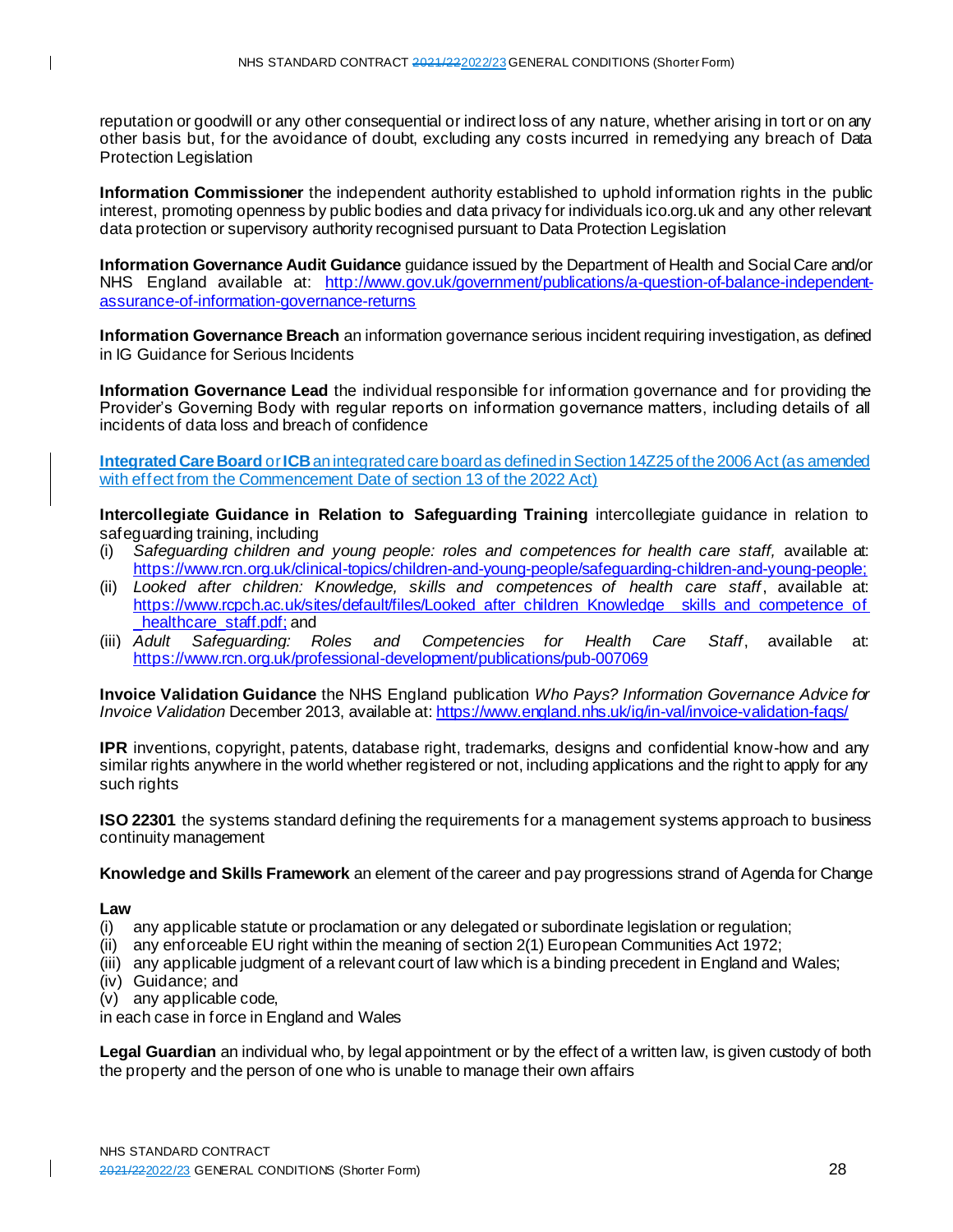**Lessons Learned** experience derived from provision of the Services or otherwise, the sharing implementation of which would be reasonably likely to lead to an improvement in the quality of the Provider's provision of the Services

**LETB** the local education and training board for each area in which the Provider provides the Services and any local education and training board which represents the Provider by virtue of arrangements made by Health Education England under paragraph 2(4)(c) of Schedule 6 to the Care Act 2014. (Note that with effect from the Commencement Date for section 77 of the 2022 Act LETBs will be abolished and this definition and all references to it will become redundant)

**Local Auditor** a local auditor appointed by a relevant authority in accordance with the Local Audit and Accountancy Act 2014

**Local Authority** a county council in England, a county borough council in England, a district council in England, a London borough council, the Common Council of the City of London or the Council of the Isles of Scilly

**Local Counter Fraud Specialist** the accredited local counter fraud specialist nominated by the Commissioner or the Provider (as appropriate)

**Local Healthwatch** an organisation established under section 222 of the Local Government and Public Involvement in Health Act 2007

**Local Modification** a modification to a National Price where provision of a Service by the Provider at the National Price would be uneconomic, as approved or granted by NHS Improvement England in accordance with the National Tariff

**Local Price** the price agreed by the Co-ordinating Commissioner and the Provider or determined as payable for a health care service for which no National Price is specified by the National Tariff

**Local Quality Requirements** the requirements set out in Schedule 4C (*Local Quality Requirements*) as may be amended by the Parties in accordance with this Contract or with the recommendations or requirements of NICE

**Local Variation** a variation to a National Price or the currency for a Service subject to a National Price agreed by the Co-ordinating Commissioner and the Provider in accordance with the National Tariff

**Longstop Date** each date referred to as such in the Particulars

**Losses** all damage, loss, liabilities, claims, actions, costs, expenses (including the cost of legal and/or professional services) proceedings, demands and charges whether arising under statute, contract or at common law but, to avoid doubt, excluding Indirect Losses

**Making Every Contact Count Guidance** the guidance and tools issued by NHS England, Public Health England and Health Education England, available at: <https://www.makingeverycontactcount.co.uk/>

**Managing Conflicts of Interest in the NHS** the NHS publication by that name available at: <https://www.england.nhs.uk/about/board-meetings/committees/coi/>

**MCA Policies** the Provider's written policies for compliance with the 2005 Act and the Deprivation of Liberty Safeguards, as appended in Schedule 2K (*Safeguarding Policies and Mental Capacity Act Policies*) and updated from time to time in accordance with SC32 (*Safeguarding Children and Adults*)

**Mental Capacity and Liberty Protection Safeguards Lead** the officer of the Provider responsible for advice, support, training and audit to ensure compliance with the 2005 Act, the Deprivation of Liberty Safeguards (or, once in effect, the Liberty Protection Safeguards) (where appropriate) and associated codes of practice, identified as such in the Particulars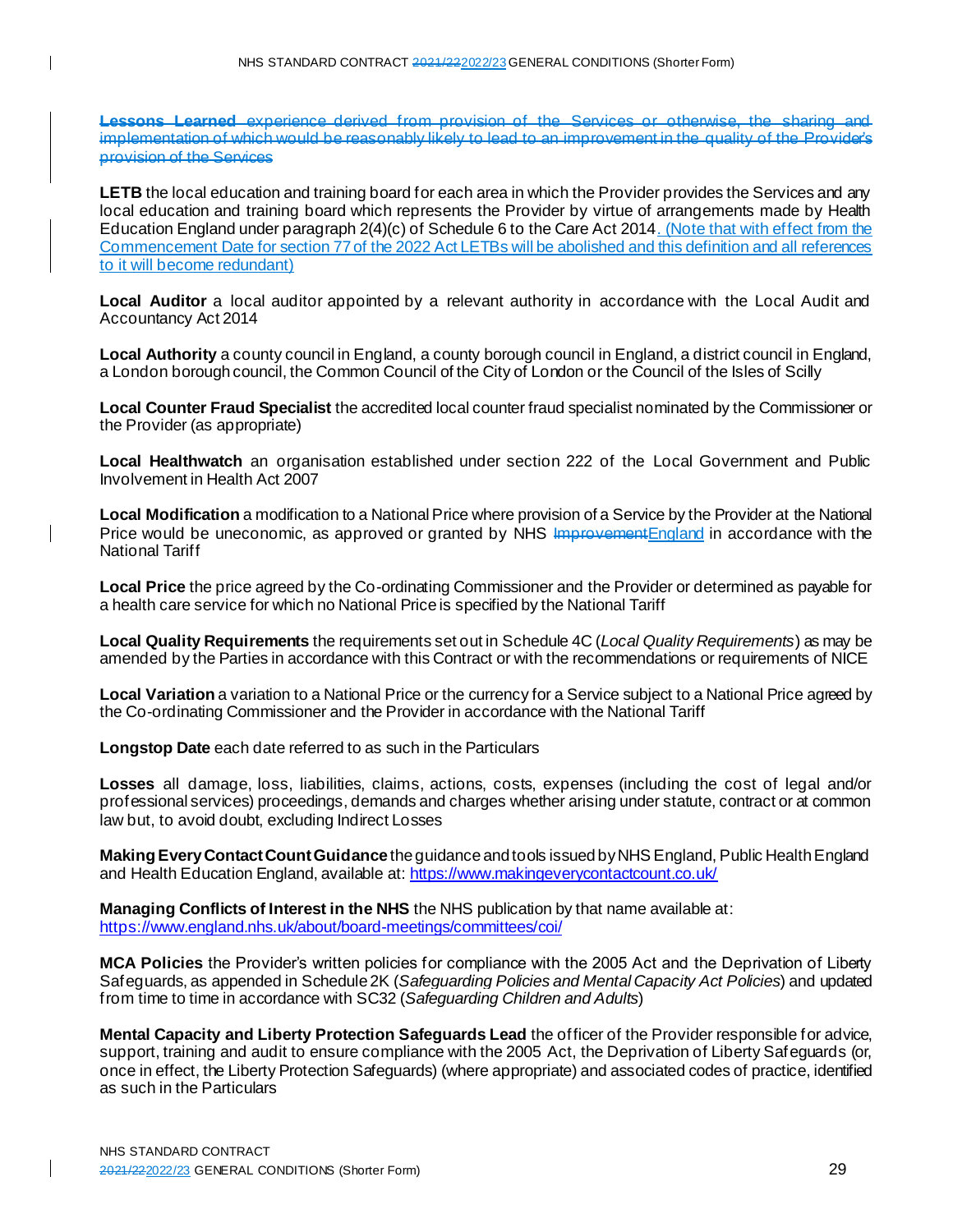**Mental Health Crisis Care Concordat** a national agreement between services and agencies involved in the care and support of people in crisis, setting out how organisations will work together better to make sure that people get the help they need when they are having a mental health crisis: <http://www.crisiscareconcordat.org.uk/>

**Monitor** the corporate body known as Monitor provided by section 61 of the 2012 Act

**Monitor's Licence** a licence granted by Monitor under section 87 of the 2012 Act

**National Audit Office** the independent office established under section 3 of the National Audit Act 1983 which conducts financial audits and reports to Parliament on the spending of public money (and any successor body or bodies from time to time)

**National Data Guardian** the body which advises and challenges the health and care system to help ensure that citizens' confidential information is safeguarded securely and used properly: <https://www.gov.uk/government/organisations/national-data-guardian>, and its predecessor body the Independent Information Governance Oversight Panel

**National Data Guardian's Data Security Standards** the standards recommended by the National Data Guardian and approved by the Department of Health and Social Care, as set out in Annex D of *Your Data: Better Security, Better Choice, Better Care*, available at: [https://www.gov.uk/government/consultations/new-data-security](https://www.gov.uk/government/consultations/new-data-security-standards-for-health-and-social-care)[standards-for-health-and-social-care](https://www.gov.uk/government/consultations/new-data-security-standards-for-health-and-social-care)

**National Framework for NHS Continuing Healthcare and NHS-funded Nursing Care** the document of this name published by DHSC which came into effect on 1 October 2018, available at: [https://www.gov.uk/government/publications/national-framework-for-nhs-continuing-healthcare-and-nhs-funded](https://www.gov.uk/government/publications/national-framework-for-nhs-continuing-healthcare-and-nhs-funded-nursing-care)[nursing-care](https://www.gov.uk/government/publications/national-framework-for-nhs-continuing-healthcare-and-nhs-funded-nursing-care)

**National Guardian's Office** the office of the National Guardian, which provides advice on the freedom to speak up guardian role and supports the freedom to speak up guardian network: [http://www.cqc.org.uk/national](http://www.cqc.org.uk/national-guardians-office/content/national-guardians-office)[guardians-office/content/national-guardians-office](http://www.cqc.org.uk/national-guardians-office/content/national-guardians-office)

**National Guardian's Office Guidance** the example job description for a freedom to speak up guardian and other guidance published by the National Guardian's Office, available at: [https://www.nationalguardian.org.uk/freedom](https://www.nationalguardian.org.uk/freedom-to-speak-up-guardian-directory/)[to-speak-up-guardian-directory/](https://www.nationalguardian.org.uk/freedom-to-speak-up-guardian-directory/)

**National Patient Safety Alert** a communication on an issue critical to patient safety, issued to relevant providers of NHS-funded healthcare services using the national template and accredited process approved by the National Patient Safety Alerting Committee (as described at: https://www.england.nhs.uk/patient-safety/national-patientsafety-alerting-committee)

**National Price** the national price for a health care service specified by the National Tariff, as may be adjusted by applicable national variation specified in the National Tariff under section 116(4)(a) of the 2012 Act

**National Quality Requirements** the quality requirements set out in Schedule 4A (*Operational Standards and*  Annex A (*National Quality Requirements*) to the Service Conditions as published by NHS England from time to time at: https://www.england.nhs.uk/nhs-standard-contract/

**National Standards of Healthcare Cleanliness** the cleanliness standards for healthcare providers published at [https://www.england.nhs.uk/wp-content/uploads/2021/04/B0271-national-standards-of-healthcare-cleanliness-](https://www.england.nhs.uk/wp-content/uploads/2021/04/B0271-national-standards-of-healthcare-cleanliness-2021.pdf)[2021.pdf](https://www.england.nhs.uk/wp-content/uploads/2021/04/B0271-national-standards-of-healthcare-cleanliness-2021.pdf)

**National Tariff** the national tariff, as published by NHS Improvement England under section 116 of the 2012 Act (including any rules included under section 116(4)(b) of the 2012 Act), as applicable at the time at which the relevant Service is provided

**National Variation** a Variation mandated by NHS England to reflect changes to the NHS Standard Contract and notified to the Parties by whatever means NHS England may consider appropriate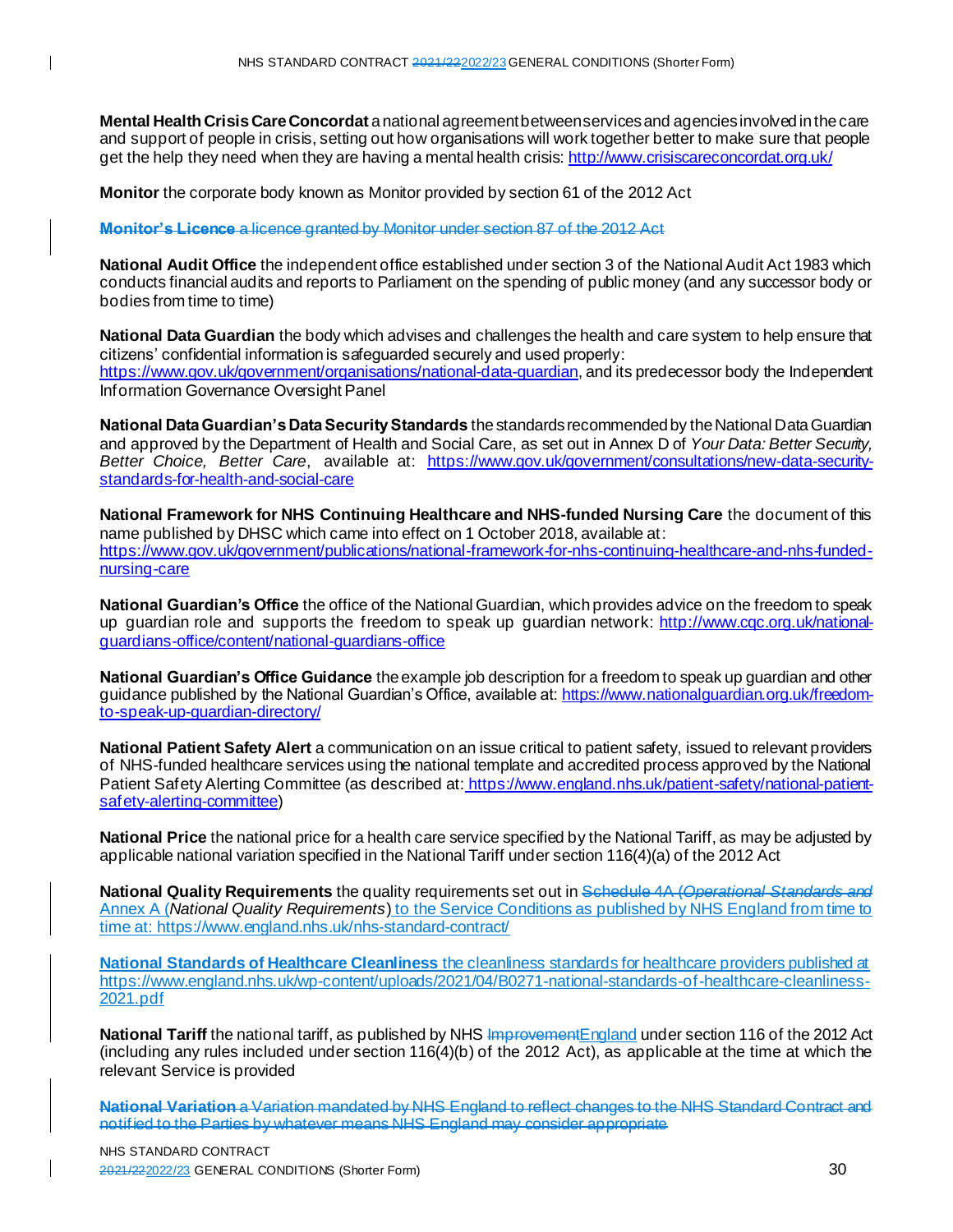Never Event an event or occurrence in relation to a Service User as so defined in the Never Events Polic Framework from time to time

**Never Events Policy Framework** the *Never Events Policy Framework*, available at: <https://www.england.nhs.uk/publication/never-events/>

**NHS** the National Health Service in England

**NHS Body** has the meaning given to it in section 275 of the 2006 Act as amended by section 138(2)(c) of Schedule 4 to the 2012 Act

**NHS Business Services Authority** the Special Health Authority established under the NHS Business Services Authority (Establishment and Constitution Order) 2005 SI 2005/2414

**NHS Care Records Guarantee** the publication setting out the rules that govern how patient information is used in the NHS and what control the patient can have over this, available here: [https://webarchive.nationalarchives.gov.uk/20130513181153/http://www.nigb.nhs.uk/pubs/nhscrg.pdf](https://webarchive.nationalarchives.gov.uk/20130513181153/http:/www.nigb.nhs.uk/pubs/nhscrg.pdf)

**NHSCFA** the NHS Counter Fraud Authority, the special health authority charged with identifying, investigating and preventing fraud and other economic crime within the NHS and the wider health group

**NHSCFA Requirements** the counter-fraud standards and guidance (informed by Government Functional Standard GovS 013: Counter Fraud) issued by NHSCFA and available at: [https://cfa.nhs.uk/government](https://cfa.nhs.uk/government-functional-standard/NHS-requirements)[functional-standard/NHS-requirements](https://cfa.nhs.uk/government-functional-standard/NHS-requirements)

**NHS Constitution** the constitution for the NHS in England which establishes the principles and valuesof the NHS in England and sets out the rights, pledges and responsibilities for patients, the public and staff (and including the *Handbook To The NHS Constitution,* available at: [https://www.gov.uk/government/publications/supplements-to](https://www.gov.uk/government/publications/supplements-to-the-nhs-constitution-for-england)[the-nhs-constitution-for-england](https://www.gov.uk/government/publications/supplements-to-the-nhs-constitution-for-england)*)*

**NHS Data Model and Dictionary** the reference source for information standards to support healthcare activities within the NHS in England

**NHS Data Security and Protection Toolkit** an online syste[m \(https://digital.nhs.uk/data-and-information/looking](https://digital.nhs.uk/data-and-information/looking-after-information/data-security-and-information-governance/data-security-and-protection-toolkit)[after-information/data-security-and-information-governance/data-security-and-protection-toolkit](https://digital.nhs.uk/data-and-information/looking-after-information/data-security-and-information-governance/data-security-and-protection-toolkit)) which allows NHS Bodies and non-NHS providers of NHS-funded services to assess their compliance with UK GDPR and with the National Data Guardian's Data Security Standards

**NHS Data Sharing Principles** the document which sets out guiding principles and a framework to help the NHS realise benefits for patients and the public where the NHS shares data with researchers, published by DHSC at: [https://www.gov.uk/government/publications/creating-the-right-framework-to-realise-the-benefits-of-health](https://www.gov.uk/government/publications/creating-the-right-framework-to-realise-the-benefits-of-health-data/creating-the-right-framework-to-realise-the-benefits-for-patients-and-the-nhs-where-data-underpins-innovation)[data/creating-the-right-framework-to-realise-the-benefits-for-patients-and-the-nhs-where-data-underpins](https://www.gov.uk/government/publications/creating-the-right-framework-to-realise-the-benefits-of-health-data/creating-the-right-framework-to-realise-the-benefits-for-patients-and-the-nhs-where-data-underpins-innovation)innovation

**NHS Digital** the Health and Social Care Information Centr[e https://digital.nhs.uk/](https://digital.nhs.uk/)

**NHS Employment Check Standards** the pre-appointment checks that are required by Law, those that are mandated by any Regulatory or Supervisory Body policy, and those that are required for access to Service User Health Records: http://www.nhsemployers.org/your-workforce/recruit/employmentcheck[shttps://www.nhsemployers.org/topics-networks/employment-standards-and-regulation](https://www.nhsemployers.org/topics-networks/employment-standards-and-regulation)

**NHS England** the National Health Service Commissioning Board (renamed NHS England with effect from the Commencement Date for section 1 of the 2022 Act) established by section 1H of the 2006 Act, also known as NHS Englandand/or, until the Commencement Date for sections 26 and 29 of the 2022 Act, NHS Improvement

**NHS Foundation Trust** a body as defined in section 30 of the 2006 Act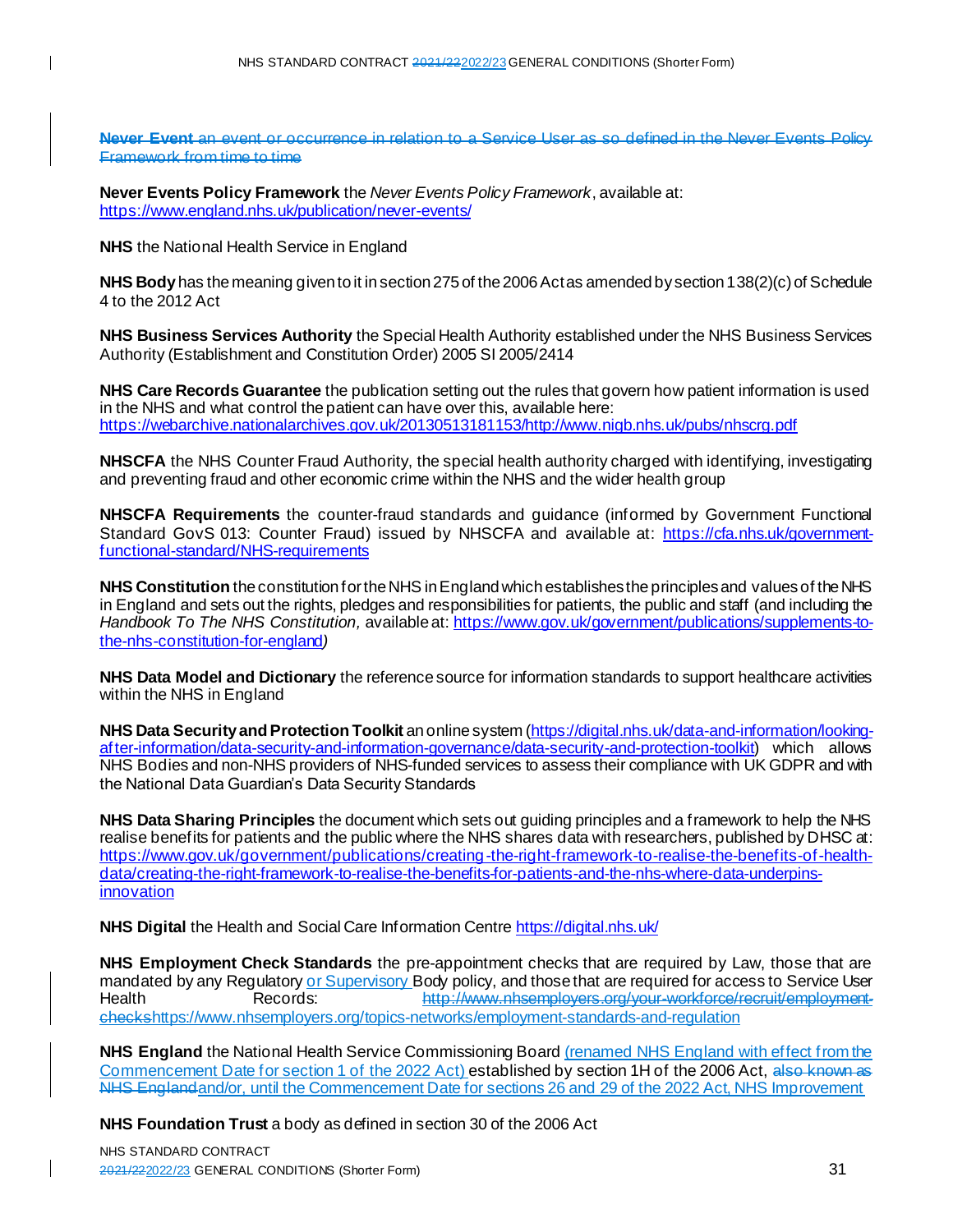**NHS Identity** the name and logo of the NHS and any other names, logos and graphical presentations as held by the Secretary of State required to be used in connection with the provision of the Services

**NHS Identity Guidelines** NHS Identity policy and guidelines, available at [https://www.england.nhs.uk/nhsidentity/,](https://www.england.nhs.uk/nhsidentity/) and any other Guidance issued from time to time in relation to the NHS Identity

**NHS Improvement** the combined organisation comprising Monitor and NHSTDA

**NHS Number** the national unique patient identifier given to each person registered with the NHS in England and Wales. Further information is available at[: https://digital.nhs.uk/NHS-Number](https://digital.nhs.uk/NHS-Number)

**NHS Pension Scheme** the National Health Service Pension Scheme for England and Wales, established under the Superannuation Act 1972, governed by subsequent regulations under that Act including the National Health Service Pension Scheme Regulations 1995 (SI 1995/300) and the National Health Service Pension Scheme Regulations 2008 (SI 2008/653)

**NHS Serious Incident Framework** NHS England's serious incident framework, available at: <https://www.england.nhs.uk/patient-safety/serious-incident-framework/>

**NHS Standard Contract** the model commissioning contract or contracts published by NHS England from time to time pursuant to its powers under regulation 17 of the National Health Service Commissioning Board and Clinical Commissioning Groups (*Responsibilities and Standing Rules*) Regulations 2012

**NHSTDA** the Special Health Authority known as the National Health Service Trust Development Authority established under the NHS Trust Development Authority (Establishment and Constitution) Order 2012 SI 901/2012

**NHS Trust** a body established under section 25 of the 2006 Act

**NICE** the National Institute for Health and Care Excellence, the special health authority responsible for providing national guidance on the promotion of good health and the prevention and treatment of ill health

**NICE Technology Appraisals** technology appraisals conducted by NICE in order to make recommendations on the use of drugs and other health technologies within the NHS

**Nominated Individual** the person responsible for supervising the management of the Services, being:

- (i) where the Provider is an individual, that individual; and
- (ii) where the Provider is not an individual, an individual who is employed (within the meaning of the 2014 Regulations) as a director, manager or the company secretary of the Provider, (and who will, where appropriate, be the nominated individual notified to CQC in accordance with regulation 6 of the 2014 Regulations)

**Notice Period** the period specified as such in the Particulars

**Notifiable Safety Incident** has the definition given to it in the 2014 Regulations

#### **Occasion of Tax Non-compliance**

- (i) any tax return of the Provider submitted to a Relevant Tax Authority on or after 1 October 2012 being found on or after 1 April 2013 to be incorrect as a result of either a Relevant Tax Authority successfully challenging the Provider under the General Anti-abuse Rule or the Halifax Abuse Principle or under any tax rules or legislation that have an effect equivalent or similar to either, or the failure of an avoidance scheme in which the Provider was involved and which was or should have been notified to a Relevant Tax Authority under the DOTAS or any equivalent or similar regime; or
- (ii) any tax return of the Provider submitted to a Relevant Tax Authority on or after 1 October 2012 giving rise, on or after 1 April 2013, to a criminal conviction in any jurisdiction for tax-related offences which is not spent at the Effective Date or to a civil penalty for fraud or evasion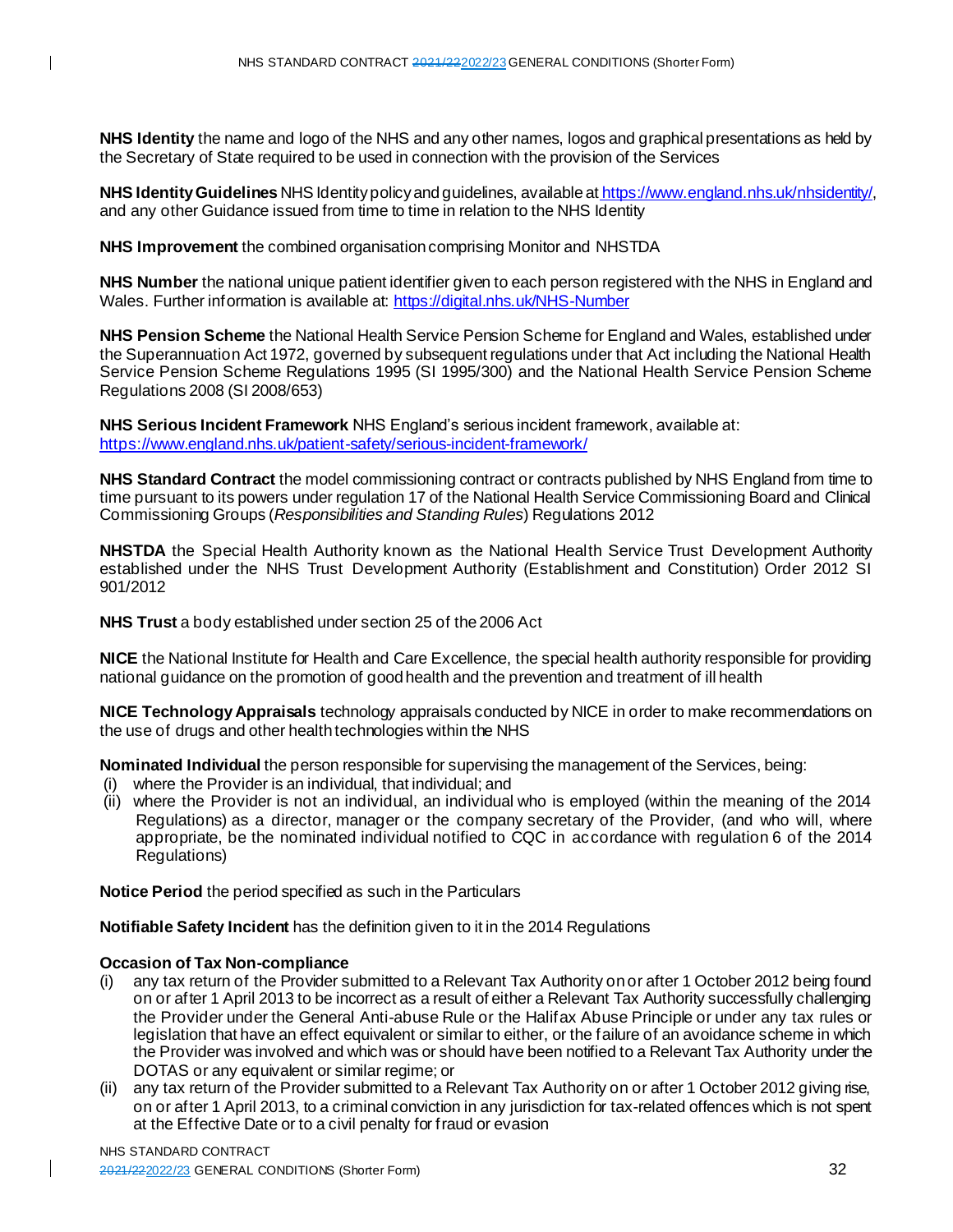**ODS** the NHS Organisation Data Service that is responsible for:

- (i) the publication of all organisation and practitioner codes;
- (ii) the development of national policy and standards relating to organisation and practitioner codes; and
- (iii) the development of national reference organisation data

**Operational Day** a day other than a Saturday, Sunday or bank holiday in England

**Operational Standards** the operational standards set out in Schedule 4A (*Operational Standards and National Quality Requirements*)

**Overseas Visitor Charging Guidance** any guidance issued from time to time by the Secretary of State or by NHS England on the making and recovery of charges under the Overseas Visitor Charging Regulations, including that available at: [https://www.gov.uk/government/publications/guidance-on-overseas-visitors-hospital-charging](https://www.gov.uk/government/publications/guidance-on-overseas-visitors-hospital-charging-regulations)[regulations](https://www.gov.uk/government/publications/guidance-on-overseas-visitors-hospital-charging-regulations) and [https://www.england.nhs.uk/publication/improving-systems-for-cost-recovery-for-overseas](https://www.england.nhs.uk/publication/improving-systems-for-cost-recovery-for-overseas-visitors/)[visitors/](https://www.england.nhs.uk/publication/improving-systems-for-cost-recovery-for-overseas-visitors/)

**Overseas Visitor Charging Regulations** the regulations made by the Secretary of State under section 175 of the National Health Service Act 2006, available at[: http://www.legislation.gov.uk/uksi/2015/238/contents/made](http://www.legislation.gov.uk/uksi/2015/238/contents/made), <http://www.legislation.gov.uk/uksi/2017/756/contents/made> and <https://www.legislation.gov.uk/uksi/2020/1423/contents/made>

**Particulars** the Particulars to this Contract

**Parties** the Commissioners (or such of them as the context requires) and the Provider and "Party" means any one of them

**Parties in Dispute** the Co-ordinating Commissioner and/or other Commissioners directly concerned in the Dispute, as one Party in Dispute, and the Provider, as the other

**Patient Safety Incident** any unintended or unexpected incident that occurs in respect of a Service User, during and as a result of the provision of the Services, that could have led, or did lead to, harm to that Service User

**PEPPOL** Pan-European Public Procurement Online. See[: https://www.gov.uk/government/publications/nhs-e](https://www.gov.uk/government/publications/nhs-e-procurement-strategy)[procurement-strategy](https://www.gov.uk/government/publications/nhs-e-procurement-strategy)

**Personal Data** has the meaning given to it in Data Protection Legislation

**Personal Data Breach** has the meaning given to it in Data Protection Legislation

**Place of Safety** a safe place where a mental health assessment can be carried out; this may be a hospital, care home, or any other suitable place where the occupier is willing to receive the person while the assessment is completed. Police stations should be only be used in exceptional circumstances

**Price** a National Price, or a National Price adjusted by a Local Variation or Local Modification, or a Local Price, as appropriate

**Primary Care Network** or **PCN** a locally-established network of providers of general medical services, as described at[: https://www.england.nhs.uk/gp/gpfv/redesign/primary-care-networks/](https://www.england.nhs.uk/gp/gpfv/redesign/primary-care-networks/)

**Principles of Good Employment Practice** the guidance note issued by the Cabinet Office in December 2010 titled *Supplier Information Note: Withdrawal of Two-Tier Code* available at: [https://www.gov.uk/government/uploads/system/uploads/attachment\\_data/file/62091/two-tier-code.pdf](https://www.gov.uk/government/uploads/system/uploads/attachment_data/file/62091/two-tier-code.pdf) including Annex A of that guidance note setting out a set of voluntary principles of good employment practice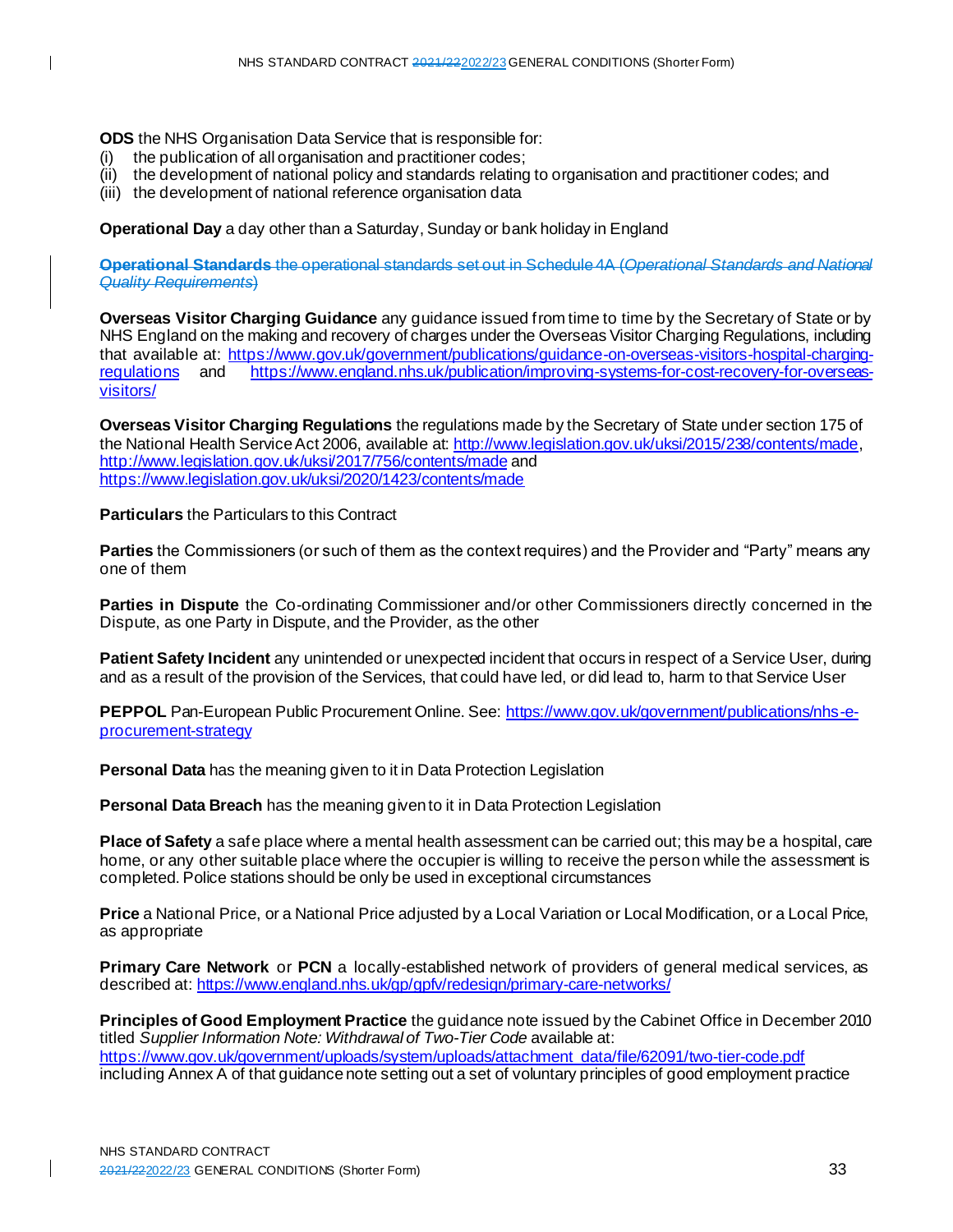**Privacy Notice** the information that must be provided to a Data Subject under whichever of the following Laws is in force at the relevant time:

- (i) Article 13 and Article 14 of the UK GDPR; or
- (ii) DPA 2018

 $\mathbf I$ 

# **Prohibited Act** the Provider:

- (i) in connection with this Contract, paying or agreeing to pay any commission, other than a payment, particulars of which (including the terms and conditions of the agreement for its payment) have been disclosed in writing to the Co-ordinating Commissioner; or
- (ii) committing an offence under the Bribery Act 2010

**Provider** the party identified as such in the Particulars

**Provider Deliverables** all documents, products and materials developed by the Provider or its agents, subcontractors, consultants and employees in relation to the Services in any form and required to be submitted to any Commissioner under this Contract, including data, reports, policies, plans and specifications

**Provider Insolvency Event** the occurrence of any of the following events in respect of the Provider:

- (i) the Provider being, or being deemed for the purposes of any Law to be, unable to pay its debts or insolvent;
- (ii) the Provider admitting its inability to pay its debts as they fall due;
- (iii) the value of the Provider's assets being less than its liabilities taking into account contingent and prospective liabilities;
- (iv) the Provider suspending payments on any of its debts or announces an intention to do so;
- (v) by reason of actual or anticipated financial difficulties, the Provider commencing negotiations with creditors generally with a view to rescheduling any of its indebtedness;
- (vi) a moratorium is declared in respect of any of the Provider's indebtedness;
- (vii) the suspension of payments, a moratorium of any indebtedness, winding-up, dissolution, administration, (whether out of court or otherwise) or reorganisation (by way of voluntary arrangement, scheme of arrangement or otherwise) of the Provider;
- (viii) a composition, assignment or arrangement with any creditor of any member of the Provider;
- (ix) the appointment of a liquidator, trustee in bankruptcy, judicial custodian, compulsory manager, receiver, administrative receiver, administrator or similar officer (in each case, whether out of court or otherwise) in respect of the Provider or any of its assets;
- (x) a resolution of the Provider or its directors is passed to petition or apply for the Provider's winding -up or administration;
- (xi) the Provider's directors giving written notice of their intention to appoint a liquidator, trustee in bankruptcy, judicial custodian, compulsory manager, receiver, administrative receiver, or administrator (whether out of court of otherwise); or
- (xii) if the Provider suffers any event analogous to the events set out in (i) to (xi) of this definition in any jurisdiction in which it is incorporated or resident

# **Provider Licence** a licence granted under section 87 of the 2012 Act

**Provider Representative** the person identified as such in the Particulars

**Provider's Premises** land and buildings controlled or used by the Provider for any purpose connected directly or indirectly with the provision of the Services (whether or not set out or identified in a Service Specification and whether or not open to Service Users, Staff, visitors and/or the public), including entrances, waiting areas, retail and catering areas, roads, access ways, paths, car parks and landscaping

#### **Public Company** a company which:

- (i) has shares that can be purchased by the public; and
- (ii) has an authorised share capital of at least £50,000 with each of the company's shares being paid up at least as to one quarter of the nominal value of the share and the whole of any premium on it; and
- (iii) has securities listed on a stock exchange in any jurisdiction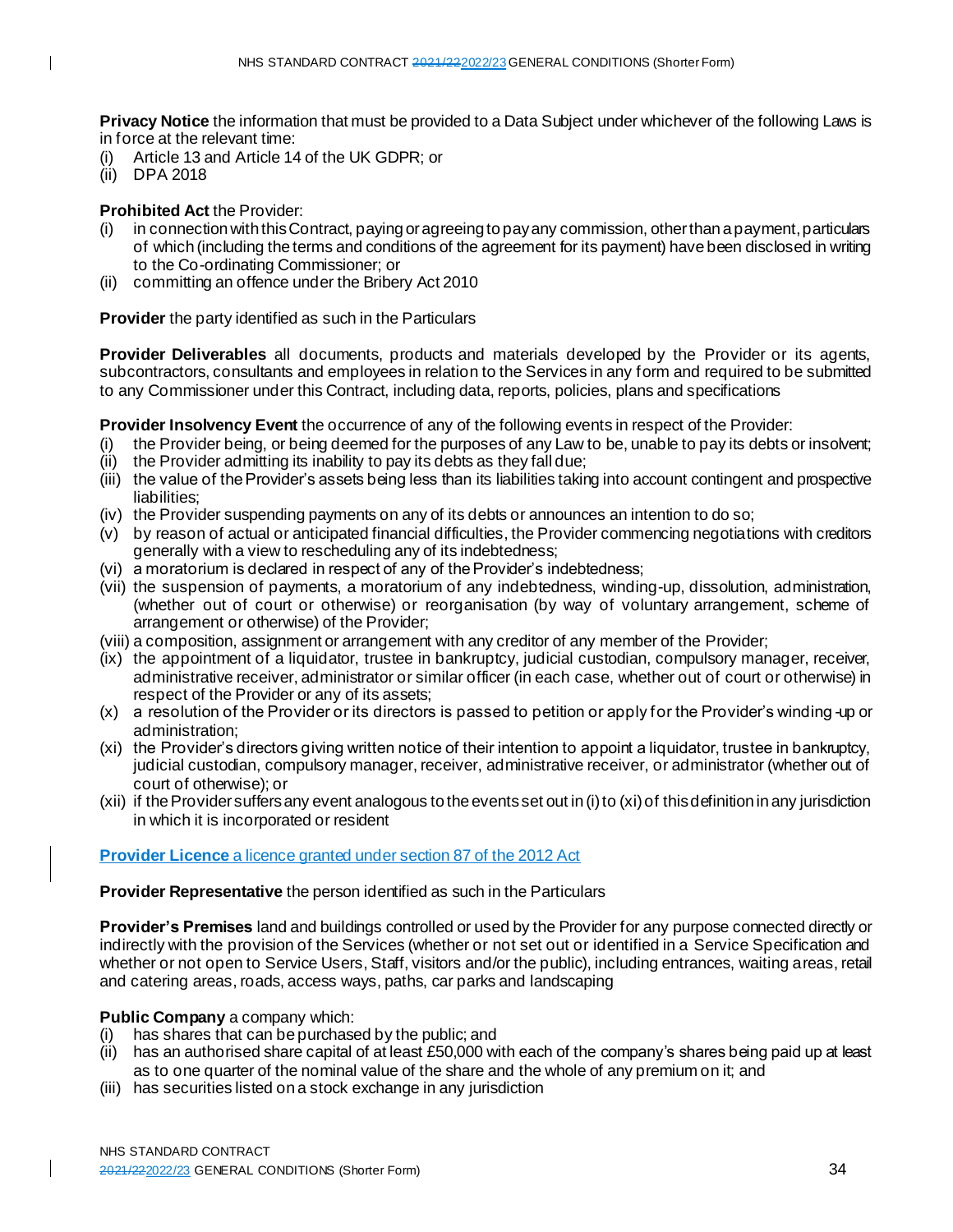**Public Health England** an executive agency of the Department of Health and Social Care established under the 2012 Act

**Quality Requirements** the Operational Standards, the National Quality Requirements, and the Local Quality Requirements and the Never Events

**Quarter** with effect from the Service Commencement Date, each period of 3 months or part thereof ending 30 June, 30 September, 31 December or 31 March and "Quarterly" will be construed accordingly

**Raising Concerns Policy for the NHS** the model whistleblowing policy for NHS organisations, published by NHS England and NHS Improvement, available at: <https://www.england.nhs.uk/ourwork/whistleblowing/>

**Records Management Code of Practice for Health and Social Care** guidance on management and retention of records available at: https://digital.nhs.uk/data-and-information/looking-after-information/data information-governance/codes-of-practice-for-handling-information-in-health-and-care/records-managementcode-of-practice-for-health-and-social-care-201[6https://www.nhsx.nhs.uk/information](https://www.nhsx.nhs.uk/information-governance/guidance/records-management-code/)[governance/guidance/records-management-code/](https://www.nhsx.nhs.uk/information-governance/guidance/records-management-code/)

**Referral** the referral of any Service User to the Provider by a Referrer or (for a Service for which a Service User may present or self-refer for assessment and/or treatment in accordance with this Contract and/or Guidance) presentation or self-referral by a Service User

#### **Referrer**

- (i) the authorised Healthcare Professional who is responsible for the referral of a Service User to the Provider; and
- (ii) any organisation, legal person or other entity which is permitted or appropriately authorised in accordance with the Law to refer the Service User for assessment and/or treatment by the Provider

**Regulatory or Supervisory Body** any statutory or other body having authority to issue guidance, standards or recommendations with which the relevant Party or Staff must comply or to which it or they must have regard, including CQC, NHS Improvement, NHS England, the Department of Health and Social Care, NICE, Healthwatch England and Local Healthwatch, Publicthe UK Health England Security Agency, the General Pharmaceutical Council, the Healthcare Safety Investigation Branch, and the Information Commissioner

**Relevant Person** has the meaning given to it in the 2014 Regulations

**Relevant Tax Authority** HM Revenue & Customs or, if applicable, a tax authority in the jurisdiction in which the supplier is established

**Responsible Commissioner** the Service User's responsible commissioner as determined in accordance with the Law and applicable Guidance (including Who Pays? Guidance)

#### **Restricted Person**

- (i) any person, other than an organisation whose primary purpose is to invest its own assets or those held in trust by it for others, including a bank, mutual fund, pension fund, private equity firm, venture capitalist, insurance company or investment trust, who has a material interest in the production of tobacco products or alcoholic beverages; or
- (ii) any person who the Co-ordinating Commissioner otherwise reasonably believes is inappropriate for public policy reasons to have a controlling interest in the Provider or in a Sub-Contractor

**Review Meeting** a meeting to be held in accordance with GC8.1 (*Review*)

**Royal College of Psychiatrists Standards** standards on the application of section 136 of the Mental Health Act 1983 (England and Wales), published by the Royal College of Psychiatrists [\(http://www.rcpsych.ac.uk/usefulresources/publications/collegereports/cr/cr159.aspx](http://www.rcpsych.ac.uk/usefulresources/publications/collegereports/cr/cr159.aspx))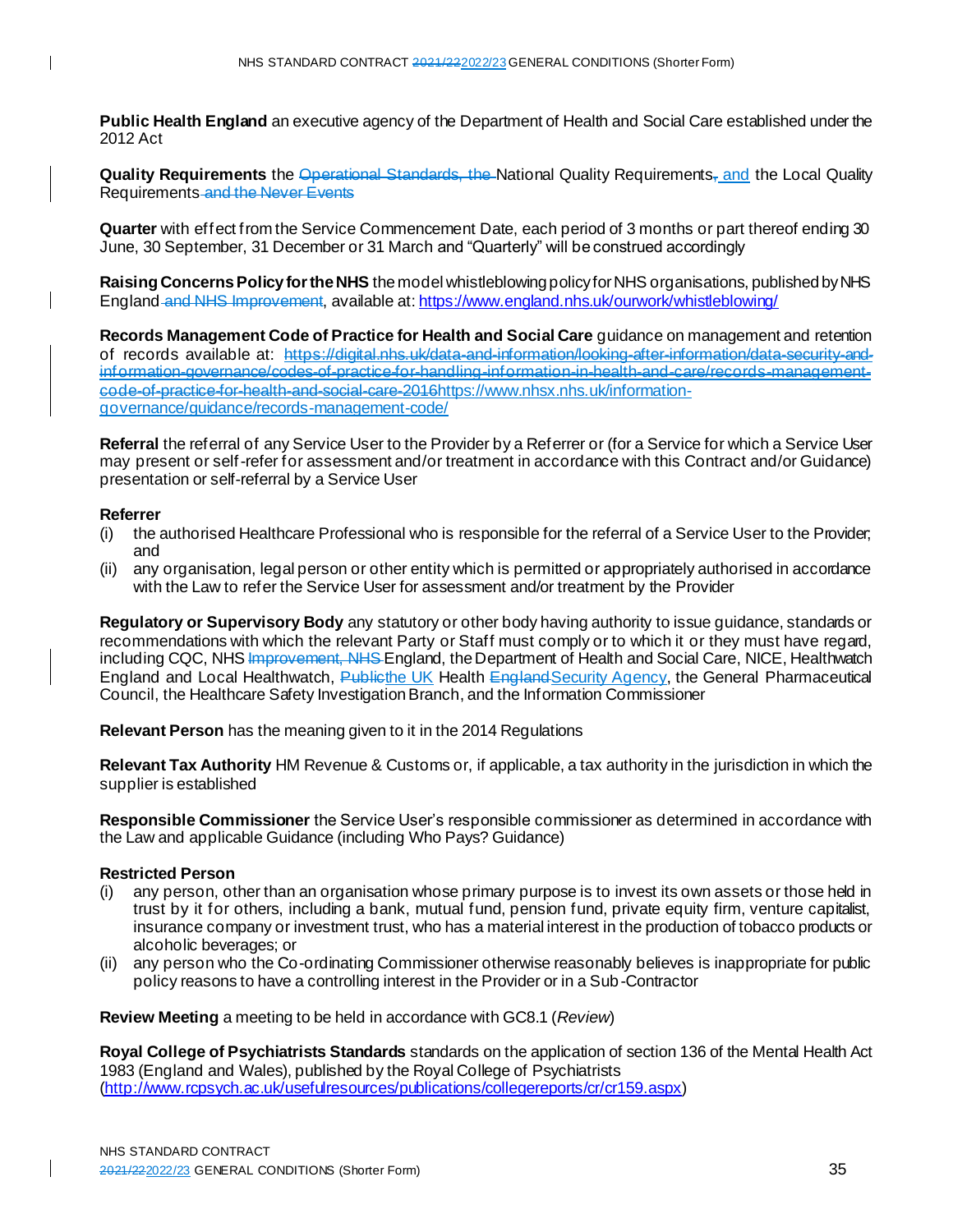**Safeguarding Lead** the officer of the Provider responsible for implementation and dissemination of Safeguarding Policies, identified as such in the Particulars

# **Safeguarding Guidance**

- (i) *Care and Support Statutory Guidance issued under the Care Act* [https://www.gov.uk/government/uploads/system/uploads/attachment\\_data/file/315993/Care-Act-](https://www.gov.uk/government/uploads/system/uploads/attachment_data/file/315993/Care-Act-Guidance.pdf)[Guidance.pdf](https://www.gov.uk/government/uploads/system/uploads/attachment_data/file/315993/Care-Act-Guidance.pdf)
- (ii) *Working Together to Safeguard Children - Statutory guidance on inter-agency working to safeguard and promote the welfare of children* <https://www.gov.uk/government/publications/working-together-to-safeguard-children--2>
- (iii) *Safeguarding Children, Young People and Adults at Risk in the NHS: Safeguarding Accountability and Assurance Framework* [https://www.england.nhs.uk/wp-content/uploads/2015/07/safeguarding-children-young-people-adults](https://www.england.nhs.uk/wp-content/uploads/2015/07/safeguarding-children-young-people-adults-at-risk-saaf-1.pdf)[at-risk-saaf-1.pdf](https://www.england.nhs.uk/wp-content/uploads/2015/07/safeguarding-children-young-people-adults-at-risk-saaf-1.pdf)
- (iv) *NICE Quality Standard QS116 Domestic Violence and Abuse* <https://www.nice.org.uk/guidance/qs116>

**Safeguarding Policies** the Provider's written policies for safeguarding children, young people and adults, as appended in Schedule 2K (*Safeguarding Policies and Mental Capacity Act Policies*) and updated from time to time in accordance with SC32 (*Safeguarding Children and Adults*)

**Secretary of State** the Secretary of State for Health and/or the Department of Health and Social Care

**Section 251 Regulations** the Health Service (Control of Patient Information) Regulations 2002, made pursuant to section 251 of the 2006 Act

**Security** Shares, Debt Securities, unit trust schemes (as defined in the Financial Services and Markets Act 2000), miscellaneous warrants, certificates representing Debt Securities, warrants or options to subscribe or purchase securities, other securities of any description and any other type of proprietary or beneficial interest in a limited company

**Senior Information Risk Owner** the Provider's nominated person, being an executive or senior manager on the Governing Body of the Provider, whose role it is to take ownership of the organisation's information risk policy, act as champion for information risk on the Governing Body of the Provider and provide written advice to the accounting officer on the content of the organisation's statement of internal control in regard to information risk

**Serious Incident** has the meaning given to it in the NHS Serious Incident Framework

**Service Commencement Date** the date the Services actually commence which will be either the Expected Service Commencement Date or a later date being the day after the date on which all Conditions Precedent are satisfied, as applicable

**Service Condition** or SC any Service Condition, as published by NHS England from time to time at: https://www.england.nhs.uk/nhs-standard-contract/, forming part of this Contract

**Service Quality Performance Report** the report required by Schedule 6A (*Reporting Requirements*)

**Service Specifications** each of the service specifications defined by the Commissioners and set out in Schedule 2A (*Service Specifications*) (including, where appropriate, Schedule Ai and/or Schedule 2Aiii)

**Service User** a patient or service user for whom a Commissioner has statutory responsibility and who receives Services under this Contract

**Service User Health Record** a record which consists of information and correspondence relating to the particular physical or mental health or condition of a Service User (whether in electronic form or otherwise), including any such record generated by a previous provider of services to the Service User which is required to be retained by the Provider for medico-legal purposes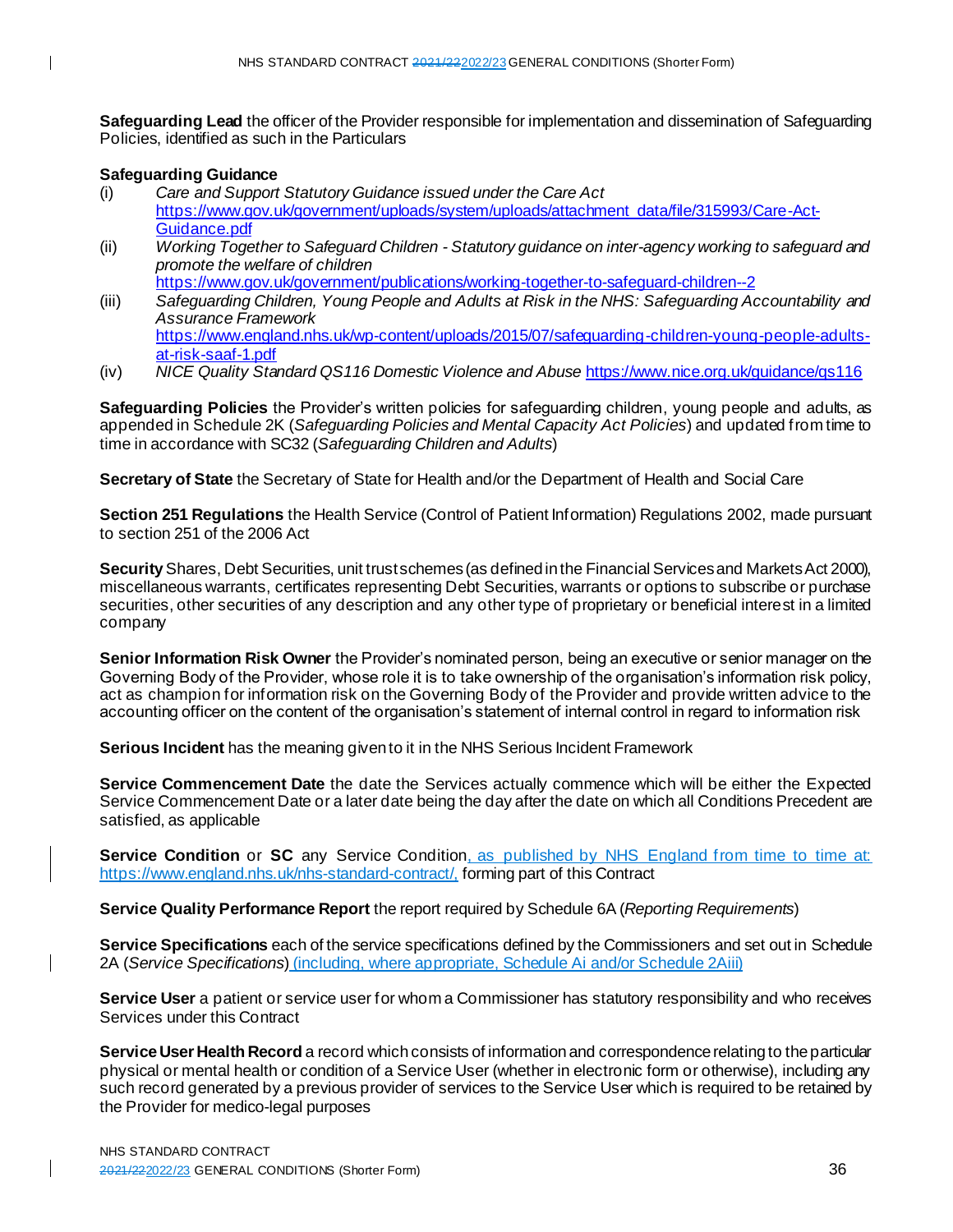**Services** the services (and any part or parts of those services) described in each of, or, as the context admits, all of the Service Specifications, and/or as otherwise provided or to be provided by the Provider under and in accordance with this Contract

**Services Environment** the rooms, theatres, wards, treatment bays, clinics or other physical location, space, area, accommodation or other place as may be used or controlled by the Provider from time to time in which the Services are provided, excluding Service Users' private residences, Local Authority premises, schools and premises controlled by the Responsible Commissioner

**Shared Decision-Making** the collaborative process of discussing options and the risks and benefits of various actions and courses of care or treatment based on the needs, goals and personal circumstances of a Service User, with that Service User and/or their Carer or Legal Guardian (as appropriate); further details are available at: <https://www.england.nhs.uk/shared-decision-making/>

**Shares** has the meaning given in section 540 of the Companies Act 2006, including preference shares

**Staff** all persons (whether clinical or non-clinical) employed or engaged by the Provider or by any Sub-Contractor (including volunteers, agency, locums, casual or seconded personnel) in the provision of the Services or any activity related to, or connected with the provision of the Services, including Consultants

**Standard DBS Check** a disclosure of information which contains details of an individual's convictions, cautions, reprimands or warnings recorded on police central records and includes both 'spent' and 'unspent' convictions

**Standard DBS Position** any position listed in the Rehabilitation of Offenders Act 1974 (Exceptions) Order 1975 (as amended) and in relation to which a Standard DBS Check is permitted: <https://www.gov.uk/government/publications/dbs-check-eligible-positions-guidance>

**Sub-Contract** any sub-contract entered into by the Provider or by any Sub-Contractor of any level for the purpose of the performance of any obligation on the part of the Provider under this Contract

**Sub-Contractor** any sub-contractor, whether of the Provider itself or at any further level of sub-contracting, under any Sub-Contract

**Sub-processor** any Sub-Contractor appointed by a Data Processor to process Personal Data on behalf of the Commissioners pursuant to this Contract

**Surveys** the Friends and Family Test, Service User surveys, Carer surveys, Staff Surveys and any other surveys reasonably required by the Commissioners in relation to the Services

**Suspension Event** the occurrence of any of the following:

- (i) any Commissioner and/or any Regulatory or Supervisory Body having reasonable grounds to believe that the Provider is or may be in breach of the Law, or in material breach of the Quality Requirements or regulatory compliance Standards issued by a Regulatory or Statutory Supervisory Body; or
- (ii) any Commissioner and/or any Regulatory or Supervisory Body having reasonable and material concerns as to the continuity, quality or outcomes of any Service, or for the health and safety of any Service User; or
- (iii) the Provider being in breach of any material obligation, or in persistent breach of any obligation, on its part under this Contract; or
- (iv) the Co-ordinating Commissioner, acting reasonably, considering that the circumstances constitute an emergency (which may include an Event of Force Majeure affecting provision of a Service or Services); or
- (v) the Provider failing to complete an action required of it, or to deliver or maintain the improvement required of it within the timescales and otherwise as agreed in accordance with GC9.6 (except as a result of an act or omission or the unreasonableness of any Commissioner); or
- (vi) the Provider or any Sub-Contractor being prevented from providing a Service due to the termination, suspension, restriction or variation of any Consent or NHS Improvement's the Provider Licence

**Transaction Records** the accounts and transaction records of all payments, receipts and financial and other information relevant to the provision of the Services